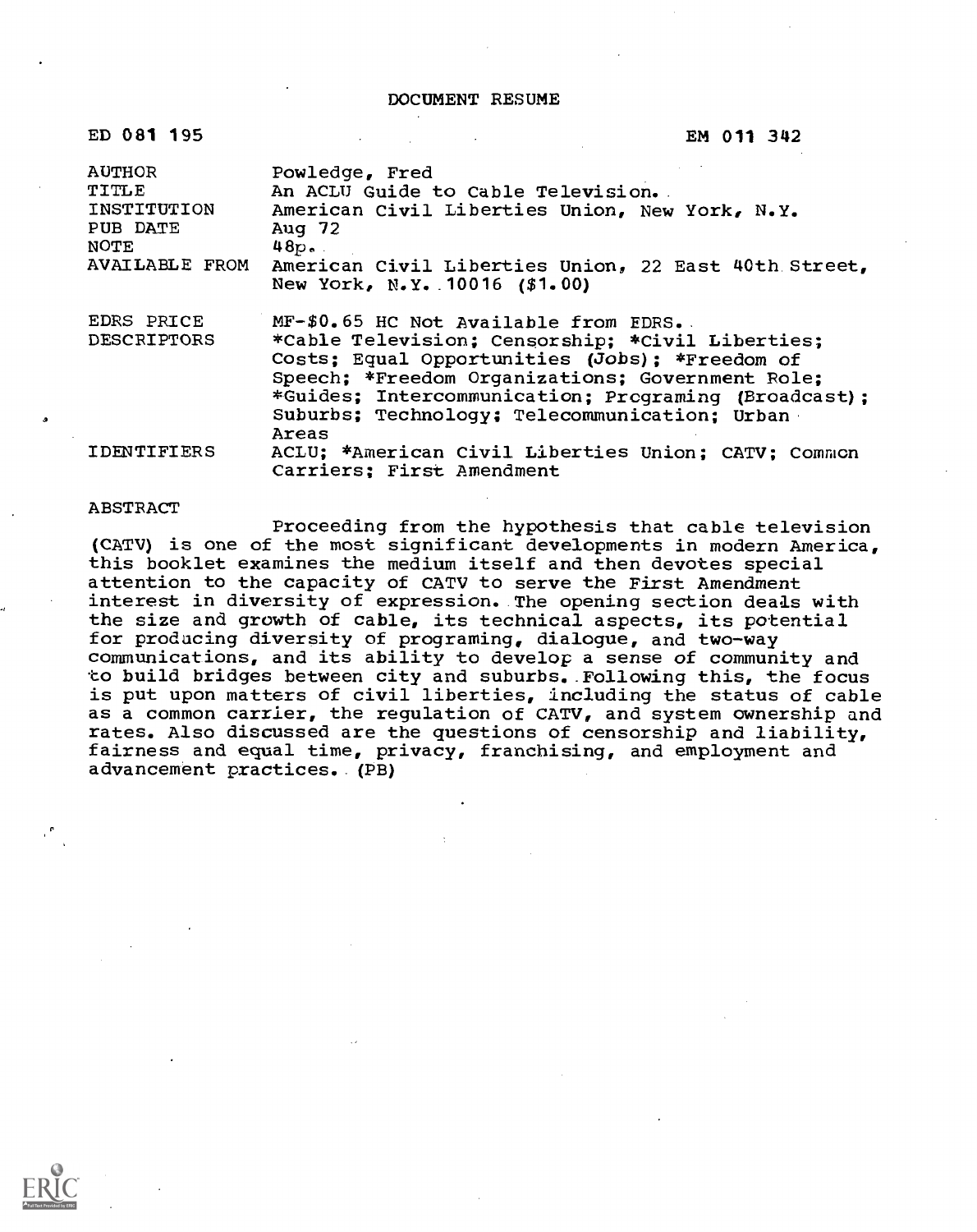# $ERIC$

# EW OII 342

# AN ACLU GUIDE- ', TO **EXAMPLE CABLE TELEVISION**

FILMED FROM BEST AVAILABLE COPY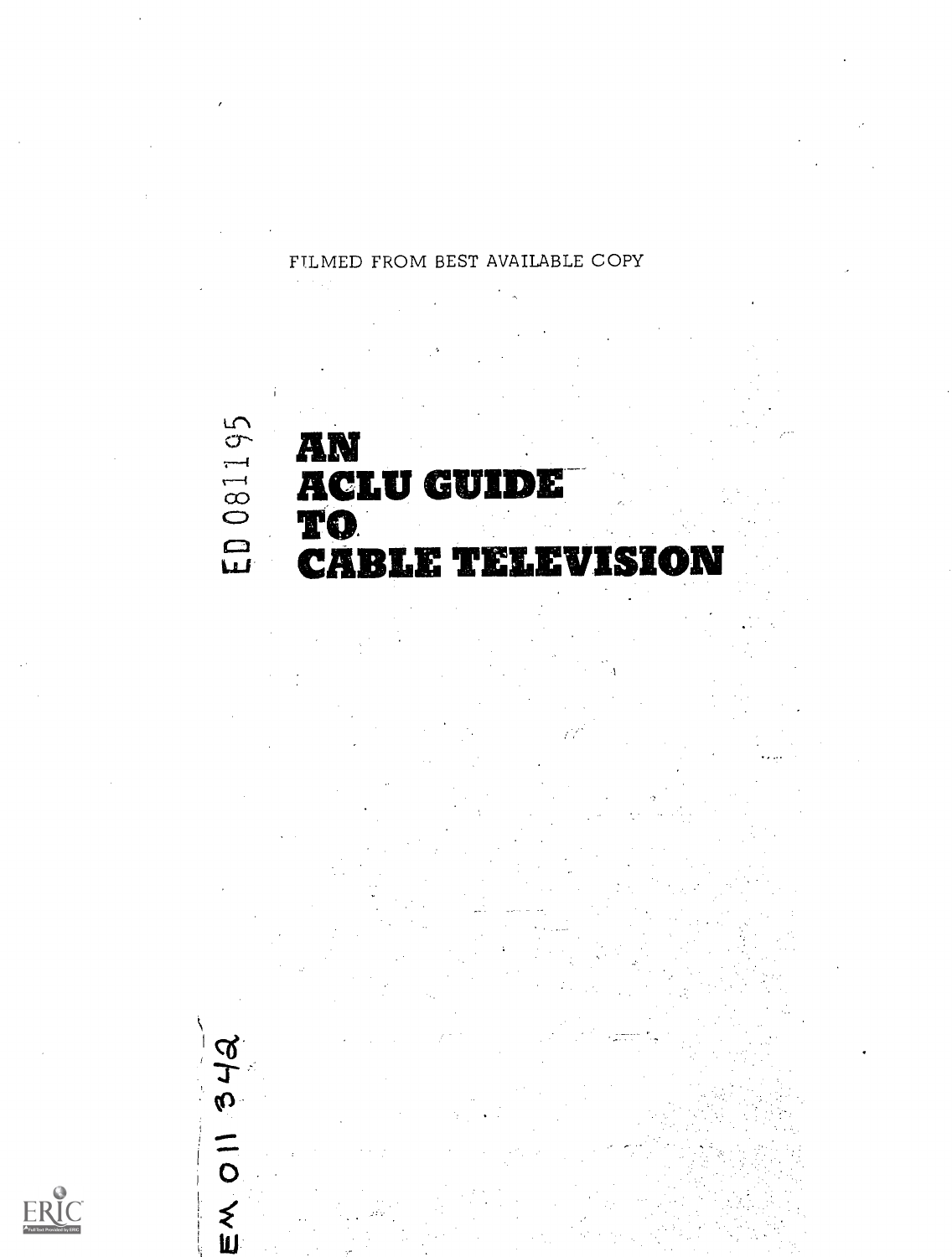"PERMISSION TO REPRODUCE THIS<br>COPYRIGHTED MATERIAL BY MICRO-<br>FICHE ONLY HAS BEEN GRANTED BY<br>ACLU - Associate

Deric AND ORGANIZATIONS OPERAT<br>TO ERIC AND ORGANIZATIONS OPERAT<br>ING UNDER AGREEMENTS WITH THE NA<br>TIONAL INSTITUTE OF EDUCATION<br>TIONAL INSTITUTE OF EDUCATION<br>THE REPRODUCTION OWNER THE COPYRIGHT OWNER "

A number of books, pamphlets, and reports have made their appearance in the recent past, all trying to explain cable television, to predict its impact on American society, and to tell involved citizens how to get the most out of the new medium.

Th:s report represents another attempt at providing such explanations. Like the other publications before it, this effort of necessity suffers from the newness and uncertainty of the medium it is trying to describe. It differs from previous publications in its special emphasis on the capacity of cable to serve the First Amendment interest in diversity of expression.

There are many questions about cable that have not even been asked, much less answered. One of the biggest of them, of course, is whether cable really is, or will be, as important as some people say it is.

The hypothesis must be that it will be important-at least sufficiently important to warrant the attention of persons concerned about civil liberties. But the medium is complex and confusing. For that reason, the major portion of this report is given over to an effort at understanding cable itself. The concluding section deals exclusively with the civil liberties issues in cable television-at least as they are perceived at this particular point in the medium's evolution.

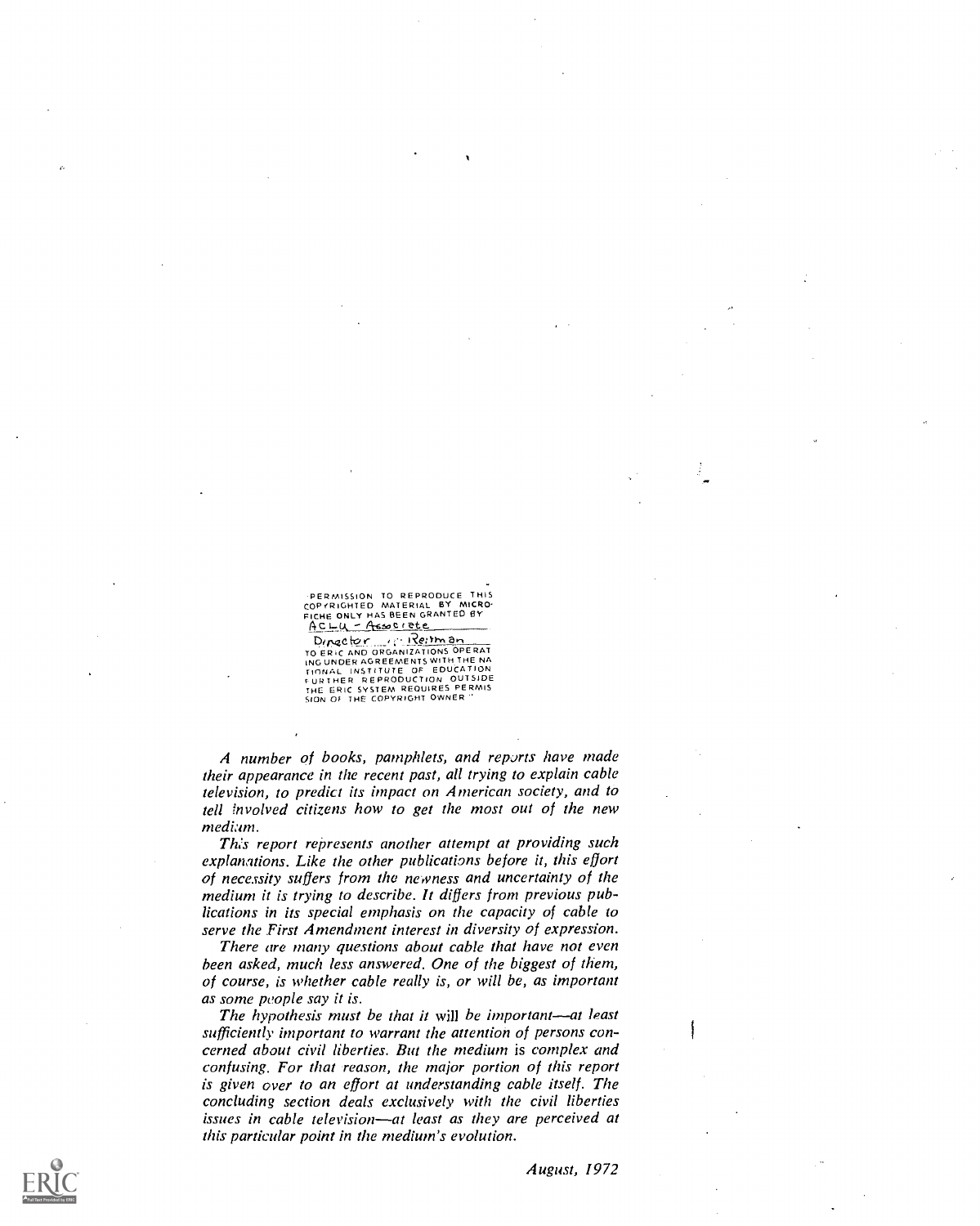The way some people talk about it, cable television is the most exciting prospect for Americans since the development of the automobile assembly line or the discovery of powered flight. From inside an innocuous-looking box-a machine with which close to 100 per cent of the population is intimately familiar—will come something totally unprecedented. There will be entertainment, education, news, shopping, banking, library books, and police and fire protection. Cable will change the nation, change people's ways of doing things, ybange people themselves. It is, the way some people talk about it, very close to the fulfillment of the American Dream.

Cable television is not any of this yet, of course, although it is closer than many people suspect. And recent moves by the federal government, while not exactly giving cable a bright green light, at least have helped make the medium's future a littic less uncertain; this is sure to cause cable to grow. The only questions now are how fast and where; there is no question that cable is here to stay.

Nor is there any question that cable  $t$  levision is  $v<sub>y</sub>$  likely to have some profound effect on the lives of most Americans. The comparisons with automobiles and airplanes might not be too far-fetched at all. Just what sort of effect, and how profound it will be, and when it will be realized, are questions that e<sup>2</sup> nnot now be answered. But it is virtually certain that by the time cable has established itself in the cities,

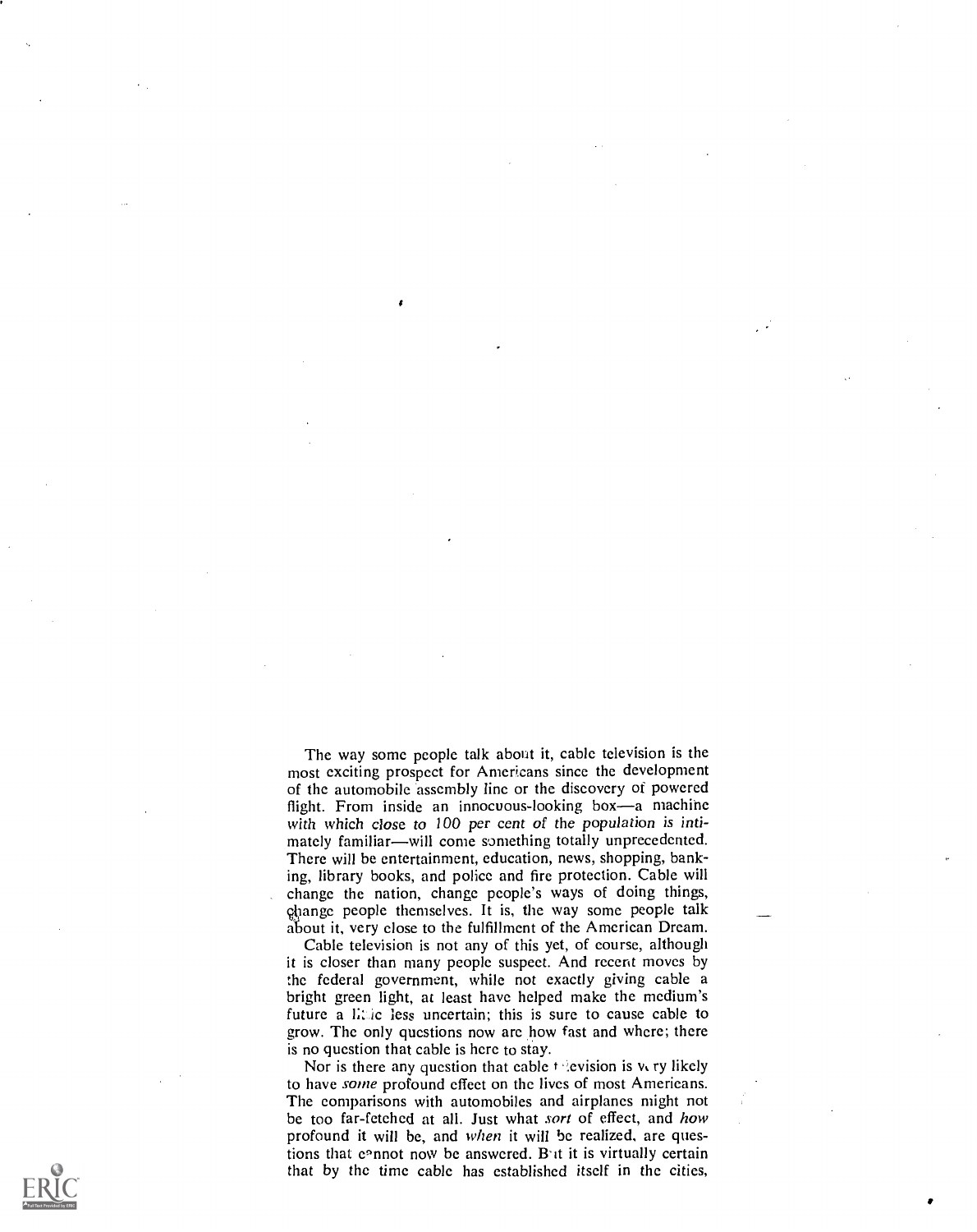towns, and suburbs of America, its effect on human life will be at least as great as that of commercial, over-the-air television—a medium that practically all knowledgeable observers agree has wrought fantastic and indelible changes in the way we work, entertain ourselves, vote, buy, and even think.

49-1251 1117

# The Size of Cable

Cable television is growing at such a rapid rate that last week's statistics are already out of date. In addi,ion, the industry began as a very loosely-organized one, and there simply are very few standards, rules, and guidelines. Until very recently little effort had been made to pull together information about the ownership, scope, operation, and variety of the cable systems already in operation, and so the confusion is compounded. Even further difficulty comes from the fact that for many millions of Americans cable is not yet available. They don't know what it is because they never see it.

What information that is available indicates that cable is growing remarkably. According to records of the Federal Communications Commission, in 1950 there were about 70 cable systems in the United States, serving about 14,000 subscribers. In January, 1968, there were 2,000 systems and 2.8 million subscribers. In January, 1970, there were 2,400 systems and more than 4 million subscribers.

Currently, the rule of thumb is that there are about 5.5 million cable subscribers in the nation. Assuming 3.1 persons per home, that would be a potential cable audience of more than 17 million people. Television Digest, which keeps records on the medium, stated that as of July 13, 1972, there were 2,839 cable systems in the U.S., serving approximately 5,328 communities. In addition, there were 1,663 communities where cable franchises had been let but where the cable was not yet in operation, and there were franchise applications pending in 1,538 communities.

Broadcasting magazine estimated at about the same time that there were more than  $1,100$  separate cable companies in the nation. The trend, however, is toward merger and consolidation. A dozen cable firms, said Broadcasting, held slightly more than half the subscribers, and the top 50 cable companies had three-quarters of the subscribers.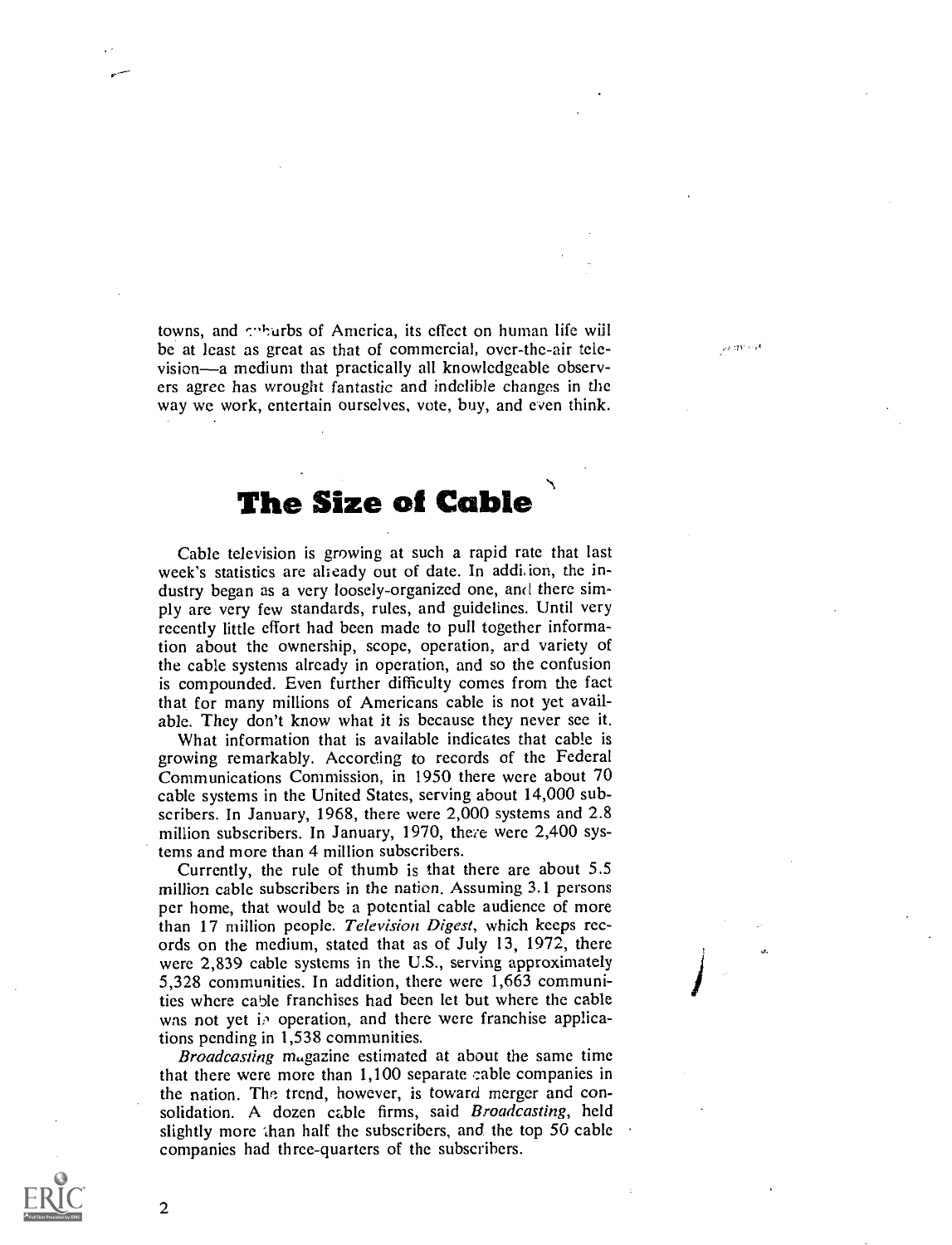Most of the cable systems operate in smaller communities. About half of the systems, according to a summary prepared by the Federal Communications Commission, served fewer than 1,000 homes each. In the average case, a subscriber pays about \$5 a month to stay on the cable. The charge for initial installation of the cable hardware is more variable, but most subscribers scem to pay around \$20.

## What It Is

None of this, however, explains what cable television is. The answer to that question is difficult, because it is likely that cable is something different to each of the 2,683 systems. It all depends, as will be seen later, on what the cable operator wants to make of his product and what the subscribers or citizens, or city councilmen, or officials at the state and federal levels—want to make of it.

Essentially, though, cable is little more than a way to get information from a central point into a subscriber's television set. It uses wires rather than the broadcasting wavelengths employed by over-the-air television and radio. That difference is what makes cable different and it is what gives cable its potential. Most importantly, a large number of different signals may be pushed through the cable into the viewer's home, creating a potential for diversity that is unprecedented.

To appreciate the value of cable's diversity, one must go back to "regular" television and its dependence on the electromagnetic spectrum.

On a regular television set that is equipped to receive over-the-air broadcasts, there are a dozen VHF (very high frequency) channels and many more UHF (ultra high frequency) channels. Because UHF broadcasting is limited by technical considerations, most of the development of commercial TV has been on the dozen VHF channels. The VHF channels themselves are limited in number because there's just so much room in the electromagnetic spectrum, and other users of the spectrum, from taxicab fleets to the military to operators of Citizens' Band radio, would not feel kindly about giving up what they've got.

There ire other technical problems that make it impossible for any community to support more than a handful of VHF



١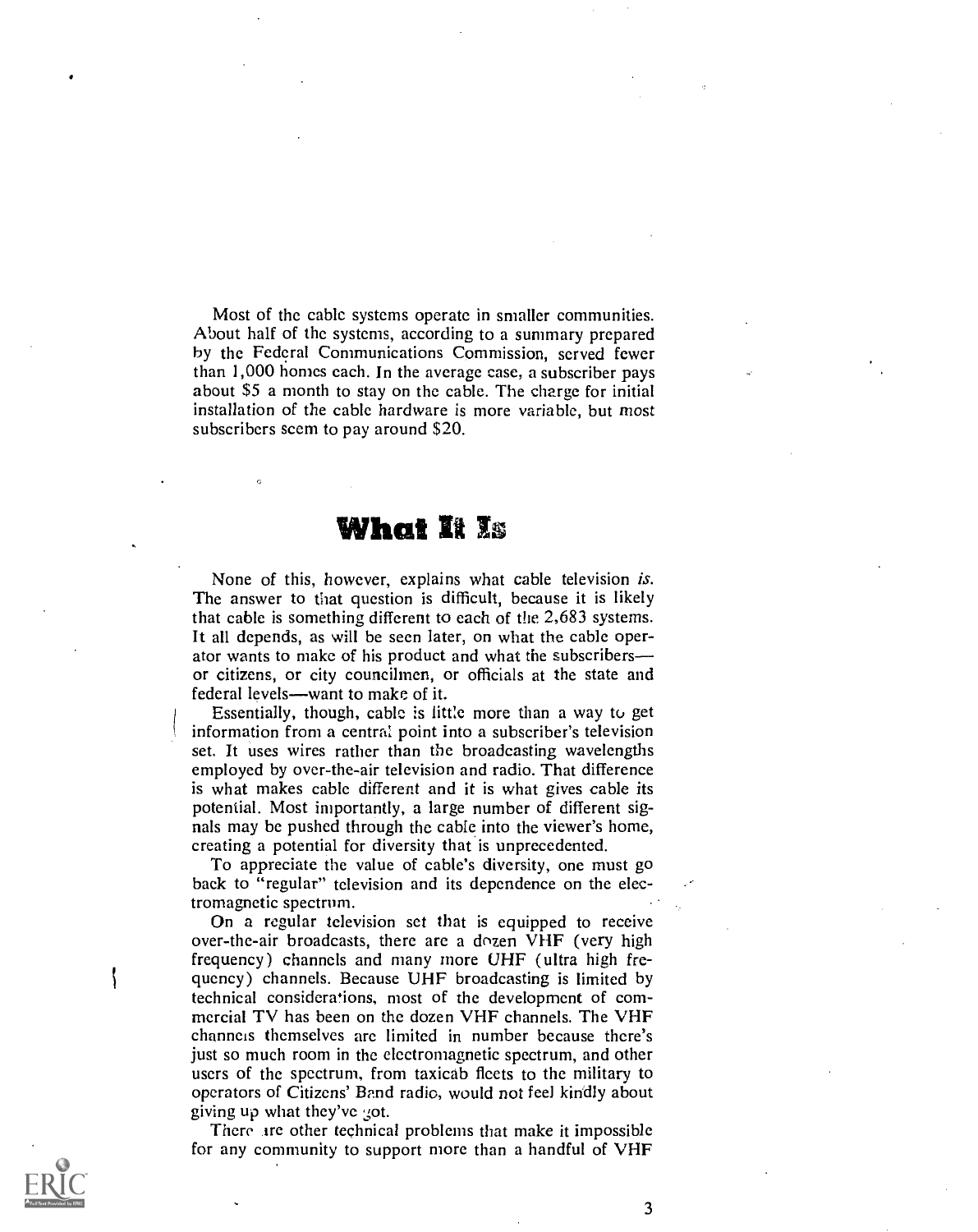broadcasters. New York City and Los Angeles, for example, have seven VHF channels each—the most any city can have.

If anything approaching the dozen channels were used, there would be overlapping of signals. Consequently, the history of "regular" television has been shaped largely by the scarcity of its outlets. It is because of that scarcity that the U.S. government, mostly through the Federal Communications Commission but also through Congress and the White House's Office of Telecommunications Policy, has taken as one of its tasks the regulation of over-the-air television.

As commercial TV grew, it became a major vehicle for selling, things. And because the channels were scarce, advertisers could see vast potential markets for their wares markets defined and encouraged by the scarcity of channels. The advertisers started thinking in terms of *mass* audiences. And what they sell on television is mass merchandise: automobiles from Detroit, soap, laxatives, dog food. When your audience is confined to two or three channels of television, you do not advertise Rolls Royces and textbooks.

It did not take long for the advertisers and the companies they represented to become more important than the people who nominally ran the networks and stations; it turned out that the *content* of the TV programs, not just the advertising, had to appeal to mass audiences, too. Some people might watch a performance of the Royal Ballet and then buy underarm deodorant, but more people would watch a formula Western and buy *more* underarm deodorant.

Since most broadcasters and advertisers seem to, have arrived at a definition of "mass audience" that includes gullibility, fear of controversy, and no small degree of simple-mindedness, diversity has all but disappeared from the regular channels. For some years now it has been fashionable for rersons connected with the communications business to speak  $\mathcal{L}$  the "failure" or even the "death" of commercial, over-the-air broadcasting.

For a while, some of those who despaired of commercial TV's future looked to the emerging new medium of public television for the diversity and stimulation that they thought the nation deserved. In 1967, when the Congress was holding hearings on what was to emerge as the Public Broadcasting Act of 1967, several of those who testified offered that opinion.

One of them was Fred Friendly, the Ford Foundation's television consultant and the former CBS Television executive. Friendly told a House hearing that public television was "broadcasting's last best chance."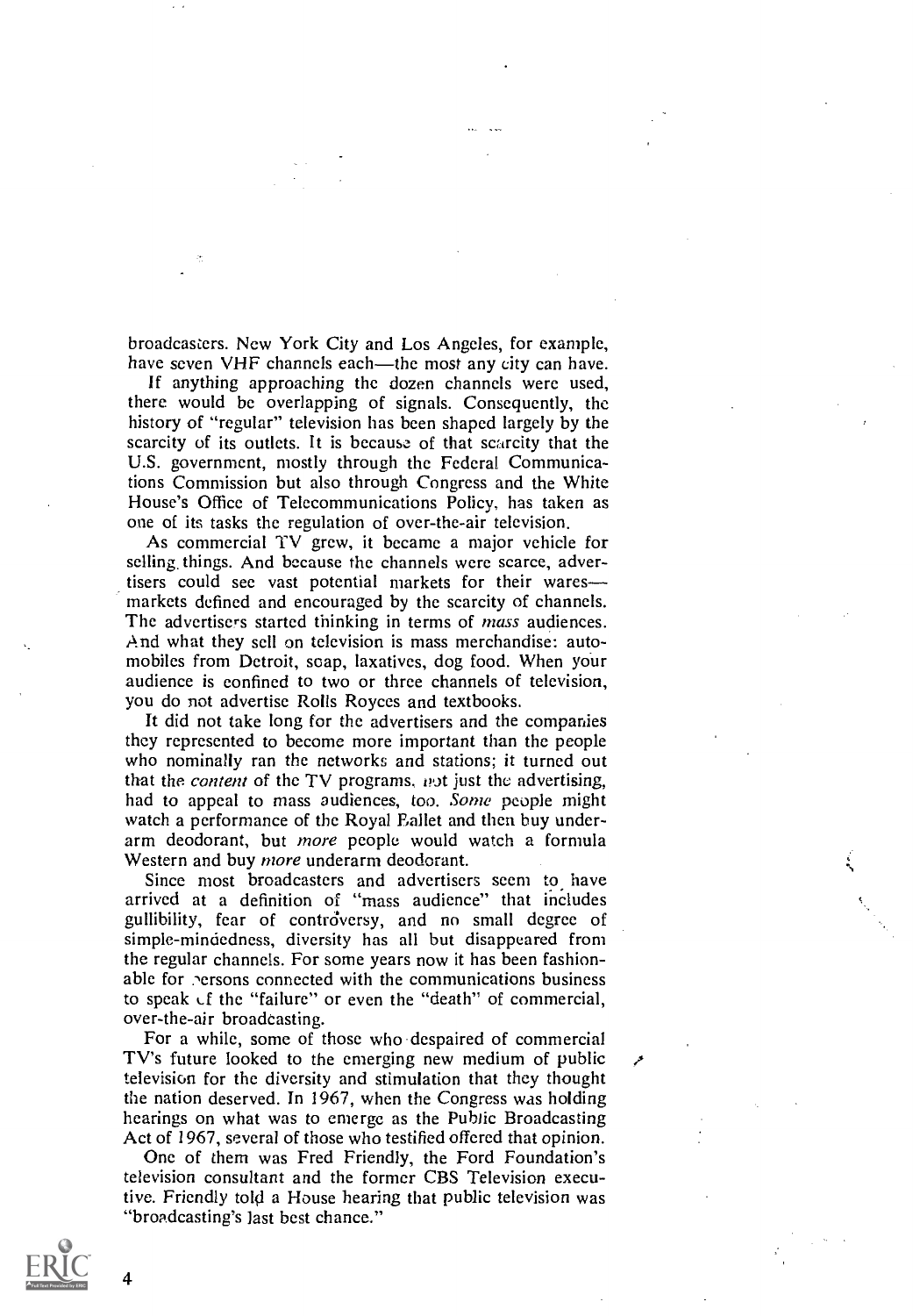Subsequent political events, however, have raised serious questions about the future of public television,\* and some of those same experts speak now of cable as the potential cure. In some cases, even their wording is the same. Fred Friendly was asked, in an interview in early 1972, about the Ford Foundation's interest in cable, and he replied:

"Our chief interest is not to let this last best chance get all gobbled up and pre-empted, as radio and television did, so that when people finally knew what radio and television could do, it was too late to do anything about it."

Friendly was reminded that he had used Lincoln's phrase, "last best chance," five years before when talking about public television. "That's right," he said. "I'm just saying now that public television alone isn't going to make it."

# The Wires Themselves

if we indeed are looking for a "last best chance" in communications, it would be logical to look for that chance in a medium where diversity, and not scarcity, was the rule. Because cable television operates on wires, that diversity is possible.

The form of cable most in use now, and the one likely to remain as the standard in this country, works essentially this way:

Signals enter the cable system at what is called its "headend." This is where over-the-air signals are brought in by antenna, and it also is where the system might put on its own locally-originated material. From the head-end, the signals go out into the community on trunk wires. At various intervals, the trunk wires are tapped by individual wires that run into each subscriber's home, where they are physically connected to tuning devices in the television set. In schematic form, the setup resembles the veins of a leaf or the branches of a tree. The wires may be strung from utility poles, or they may be laid underground.

Because electronic impulses lose their strength as they travel through conductors, there is a need to add amplifiers

\*For a discussion of those events, see the ACLU Report, Public Television: A Question of Survival, published in April, 1972, by Public Affairs Press, Washington.



-3

ğ,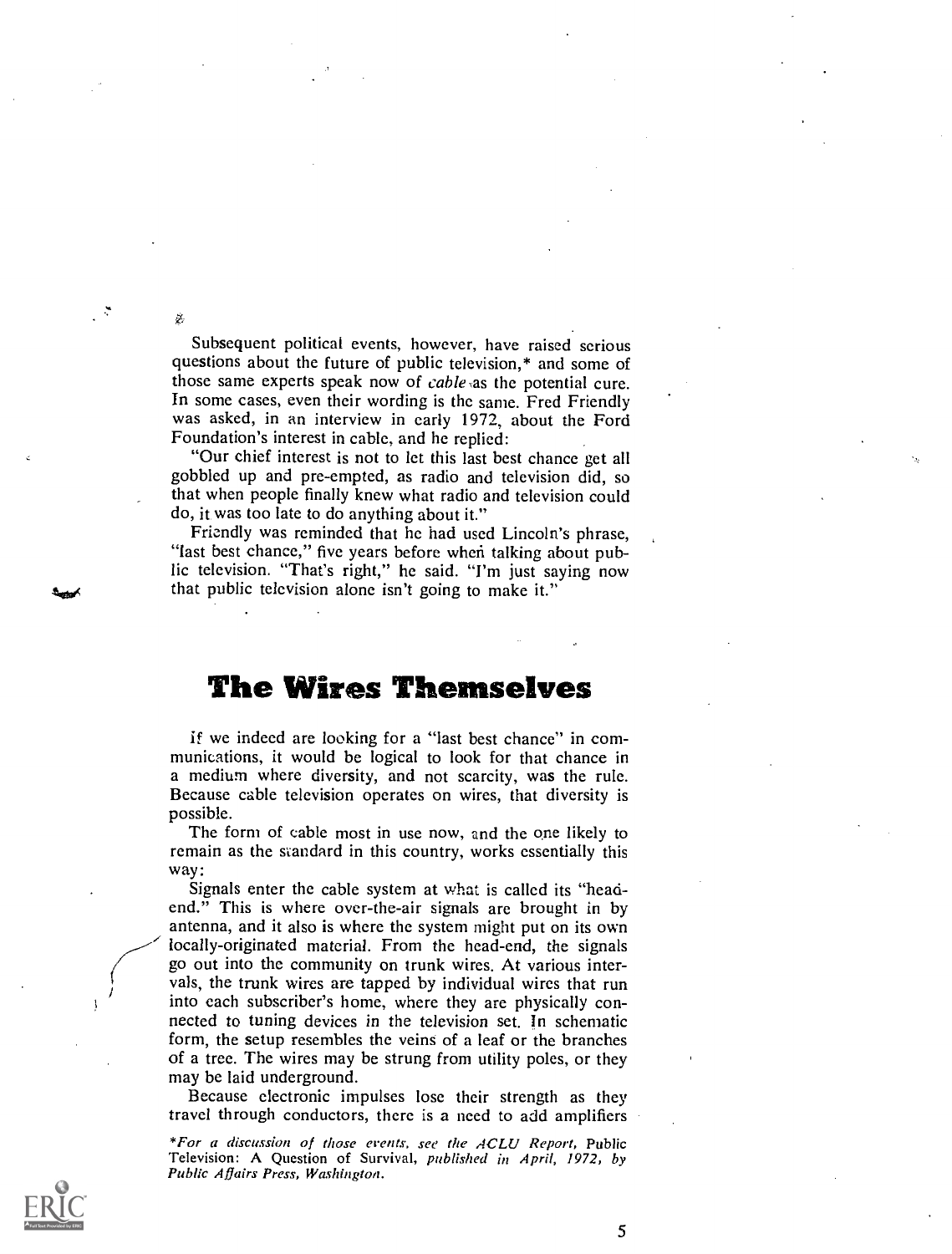to the trunk lines. (There is, of course, a great deal more hardware involved, from filters to attenuators, but an understanding of their functions is not necessary to a basic understanding of cable.)

A signal could be carried from the head-end into the subscriber's home on the simplest sort of wire—ordinary lamp cord would  $do$ —but a special sort of wire is used that enables many signals, not just one, to travel down the cable with a minimum of interference and power loss.

This wire is called *coaxial cable*, and, although the lay person might not be familiar with it, it is not all that exotic. Coaxial cable is already in use in many homes; components of a stereo system may be wired together with it, and usually the microphone for a home tape recorder is connected to the machine with coaxial cable.

The cable is made up of an inner conductor, which is surrounded by an insulating material; an outer conductor which forms a sheath around the insulating material; and finally an outer covering of plastic or rubber. The configuration is such that interference and wasteful signal radiation are kept at a minimum. Also, and most importantly, it allows several signals to be transmitted simultaneously and without overlapping.

The different signals are put on the cable at different frequencies (a frequency is the number of cycles—vibrations, or waves—in a given unit of time). With coaxial cable, several signals, all of them vibrating at different frequencies, may be sent at the same time down the same wire. Such a setup is called broadband transmission. A tuning device at the subscriber's television set can unscramble the signals and put them on the screen with a minimum of interference, ghosts, and other problems common to over-the-air broadcasting.

The practical result is that one length of wire, not much thicker than a pencil, can be used to transmit something like 20 different channels of information from a cable head-end into a subscriber's home. Two lengths of wire, of course, could double that capacity. It is easy to see why proponents of the new medium of cable television speak in terms of infinities of entertainment and information.

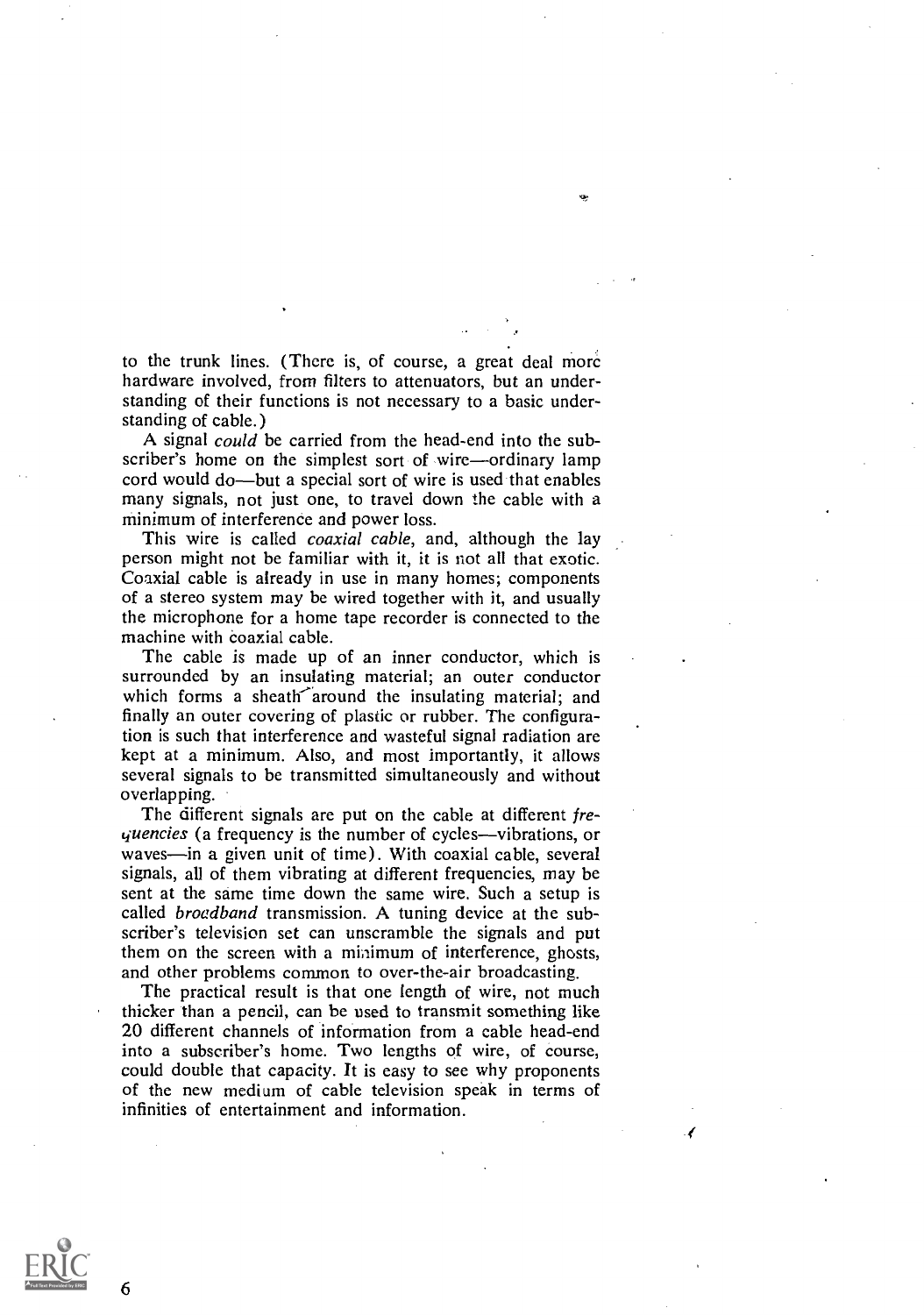# Back at the Head-End

Of course, those infinities arc severely limited by what the cable operator chooses to put on the cable at the head-end, and that is where the rub comes. It is that factor which is behind the curiosity, the demands, and in some cases the furor aver such concepts as "public access." "common carrier status," "fairness," "equal time," and, most importantly, "diversity" on cable television.

In the early days of cable, the sort of diversity that was at issue was very elementary. When it was developing in the late 1940s and early 1950s, cable was a fairly simple solution to the problems of television reception.

In many locations around the country, television-set owners got extremely bad reception, or good reception on only one channel, because they lived on terrain where over-the-air signals were received poorly. Often mountains were in the way. Classically, what happened was that an enterprising television set salesman would erect, at some cost to himself, a tall and sensitive antenna on high ground. He would take over-the-air signals off the antenna, run them down the hill via coaxial cable, and connect the wire to the sets of those willing to pay for the service. One result would be enough income to pay for the antenna and the wire; a more important development, in the mind of the entrepreneur, would be the sale of more television sets.

Since those early days, the concept of cable has grown enormously. It no longer is a matter of providing a refined version of the over-the-air television that was there anyway. What used to be called CATV (for community antenna television) setups are now called cable systems. And systems are things that can be very complex.

Systems mean over-the-air broadcasting plus a host of other signals: locally-originated programs, from local, news to high school basketball; a channel devoted to the time, the weather, and the barometric pressure; stock market reports; news tickers; program material that is syndicated especially for cable; at-home shopping; pay television. And cable systems are no longer confined to the suburban and rural areas where regular reception is bad; people in cities, too, are willing to subscribe to cable.

Because city reception usually doesn't suffer from the same problems that made CATV such a blessing in the rural areas, cable operators in the urban centers have had to promise

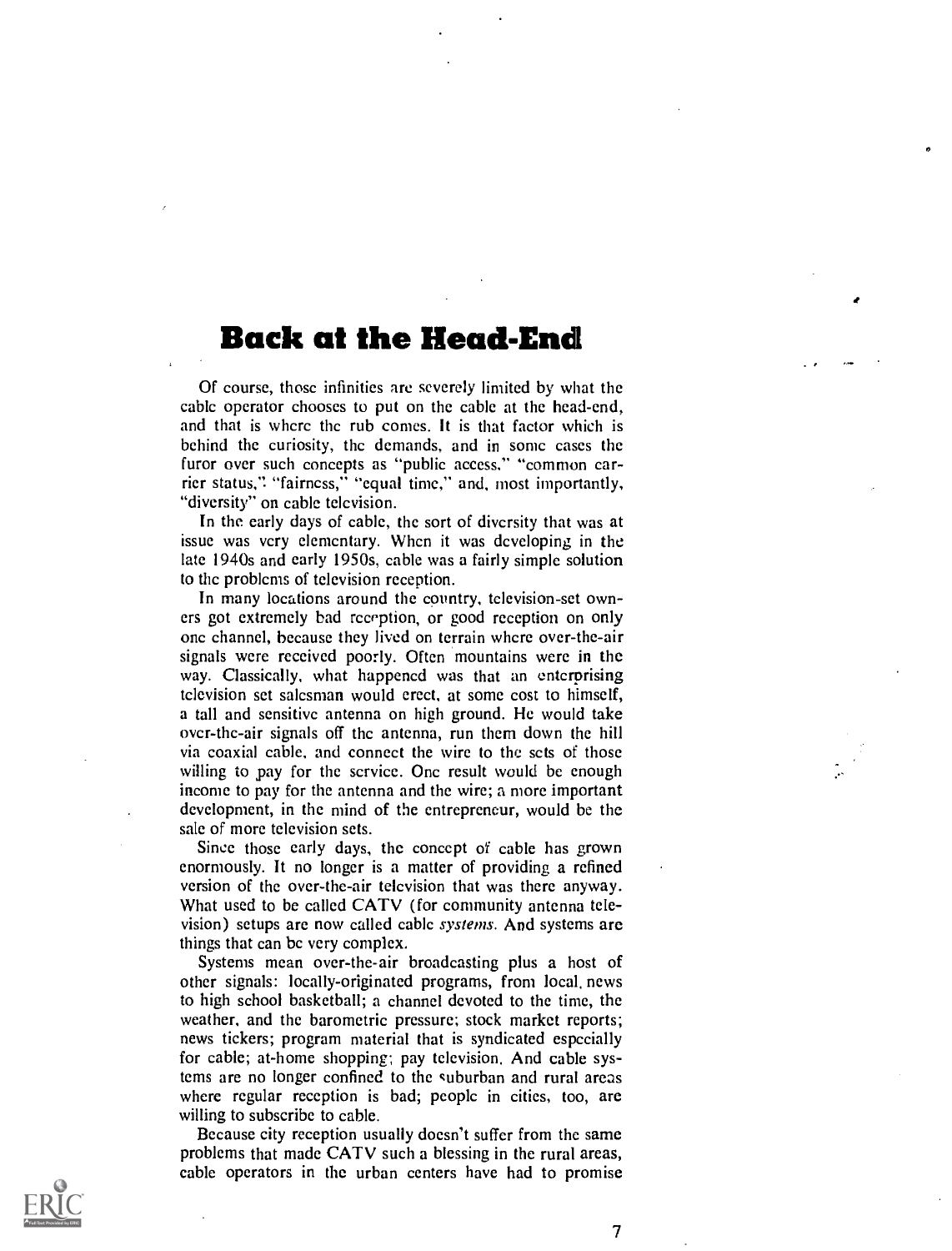something extra—a sporting event that isn't shown on regular television; an opera; a ballet; or, in a few cases, an opportunity for people from the community to get on the cable and speak their minds.

It is because the concept of cable has grown so muchand so fast, and, until now, so lacking in clear direction that it is no longer possible for a community, a civic group, or an enlightened citizen to merely sit back and see what develops.

Cable clearly has the potential of taking over from broadcast television as the chief supplier of informa`ion in the United States. All of a sudden, a television salesaian's bright idea has become something that is very intimately related to the First Amendment.

The Sloan Commission on Cable Communications issued a report on  $ca''$ : in 1971\* which was sober, restrained, and certainly not given to exaggeration. Yet the commission found it possible to comment that cable, which it called the "television of abundance," is "not merely an augmented television of scarcity. A whole new range of possibilities suddenly appears. The analogy is not to conventional television, but to the printing press."

# What Cable Could Be

Americans are used to grandiose predictions about gadgets. Automobiles, it is said every year or so, someday will whizz on automatic pilot down faultless highways. Four loudspeakers will put you more nearly in the concert hail than two. Plastic cards will render money obsolete.

It is no different with cable. The predictions sometimes go beyond even what we take for granted in James Bond movies. There is a difference with cable, though: The movers and shakers of the cable industry seem to have the firm belief that they are on the verge of coining money (and some of them seem already to have crossed the threshold), and the gadgets are being built. For example:

\*On the Cable: The Television, of Abundance, Report of the Sloan Commission on Cable Communications. McGraw-Hill, 1971. At the end of this report there is a bibliography of other publications of interest to those who wish a more thorough understanding of cable television,

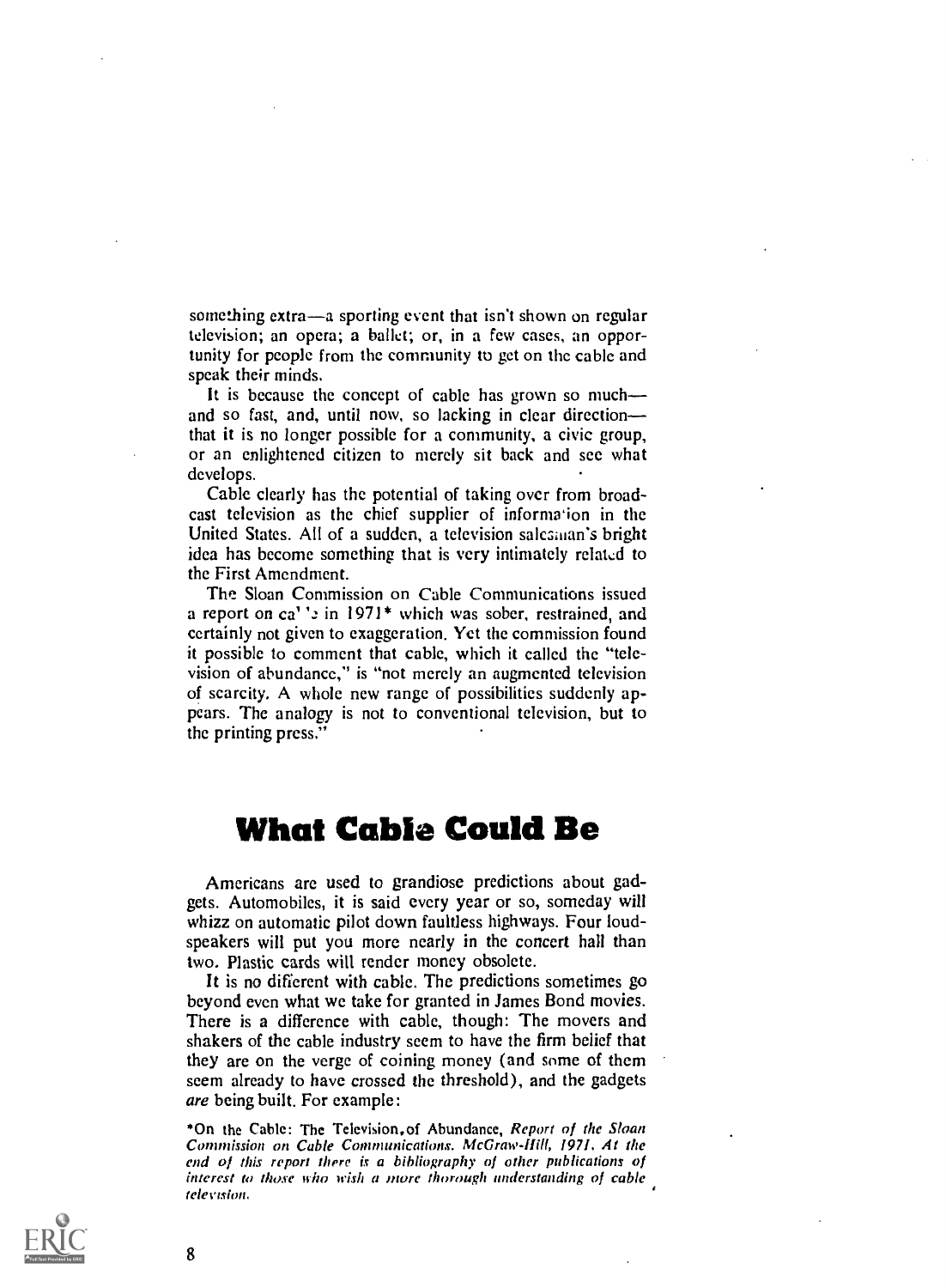Considerable experimentation is going on in the field of two-way communications via cable. In Overland Park, Kansas, a suburb of Kansas City, the TeleCable Corporation has been demonstrating cable's uses as a teaching aid. A high school student who is confined to his home receives instruction via cable from his teacher, and replies through a camera and a keyboard. In another experiment run by the same corporation, a department store presented a commercial for a detergent which viewers could purchase by pushing buttons at home.

The New York Metropolitan Regional Council is building a two-way network (using microwave, not cable, signals, but cable would work just as well) so that seventeen local governments in the three-state New York metropolitan area might stay in touch with each other. The experimental program is one of several in cable communications that are sponsored by the National Science Foundation. Joseph Coates, of the foundation's Office of Exploratory Research and Problem Assessment, says that one of the goals is to "generally improve the performance of local government."

In England, two-way systems are being demonstrated that allow businessmen or others to conduct inter-city conferences without traveling. Participants confer--by microphone, camera, and television screen—with each other.

In the larger cities, cable operators are under pressure to provide something "extra." In one section of New York City served by cable, the something extra has included presentations of an off-Broadway rock opera, Columbia University's home basketball games, neighborhood newscasts, and channel time for individuals and organizations who feel they have something to say.

Akron, Ohio, appears to be the leader in another area the number of channels available to the subscribing public. In the summer of 1972, Akron Cablevision had 17,000 subscribers, each of whom received 18 channels of information and entertainment for \$5.95 a month. The offerings included transmissions of I1 "regular" channels of television and' seven others, including channels showing sporting events; stock market information; time and weather; a camera focused 24 hours a day on a wire service Teletype machine; a public service channel which may be used free of charge by non-profit organizations; and a channel that shows motion pictures from 8 P.M. until 8 A.M. without commercial interruptions. Akron Cablevision currently is trying to add a two-way capacity to its system. Plans also call for increasing

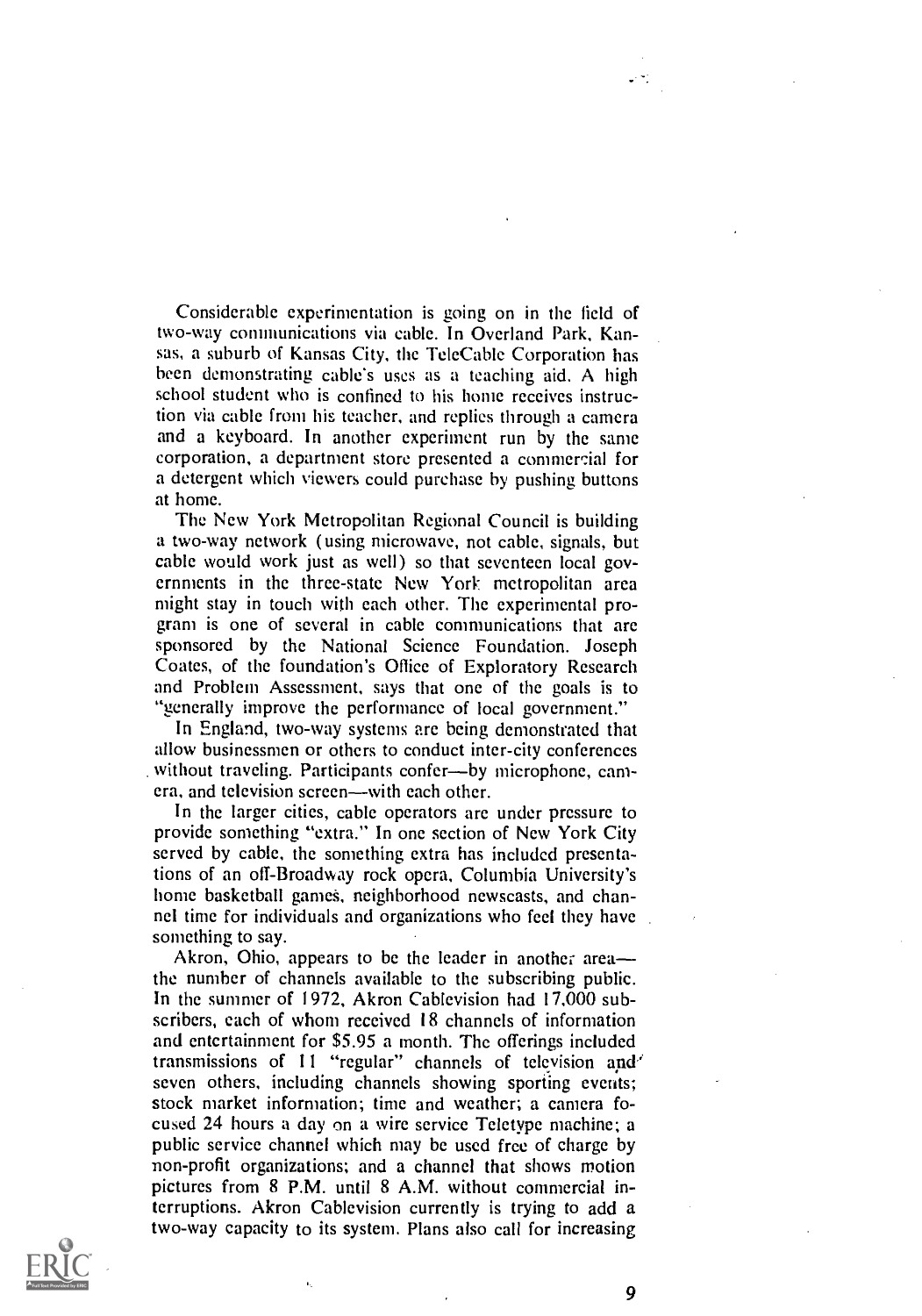the total number of channels to 64 and to use half of them for non-conventional television purposes.

# The Dream of Diversity

It appears that the near future of cable will be one in which increasing emphasis is given to two-way transmission and to channel capacity. What is cited now as the extraordinary in Akron may soon be the median in the country as a whole. It is little wonder, then, that some of those who have spent time with cable's short past find themselves able to look into its future and come up with some predictions that sound genuinely exciting. These predictions invariably seem to be concerned with such topics as channel capacity, twoway capability, and public access—all of them adding up to the dream of diversity:

The Sloan Commission on Cable Communications predicted that within the decade of the 1970s, cable will achieve this status:

It will carry mass entertainment, some of it picked up from conventional television, some procured directly by cable television or its lessees, most of it supported from advertising revenues. It will carry special entertainment, supported by subscription, by advertising revenues, or by a combination of the two. It will transmit ncws and opinion, supported again by some mix of advertising and subscription revenues, but in all likelihood heavily dependent on the latter. It will possess channels dedicated to governmental and quasi-governmental services, and others . . . to educational services and to commercial services. It will possess, finally, mandated channels for the access of the general public and institutions representing the general public.

• Ralph Lee Smith, an author who has studied cable as long and as thoroughly as anyone, wrote in 1970 that cable is on the verge of becoming a major communications medium in its own right. . . . In addition to

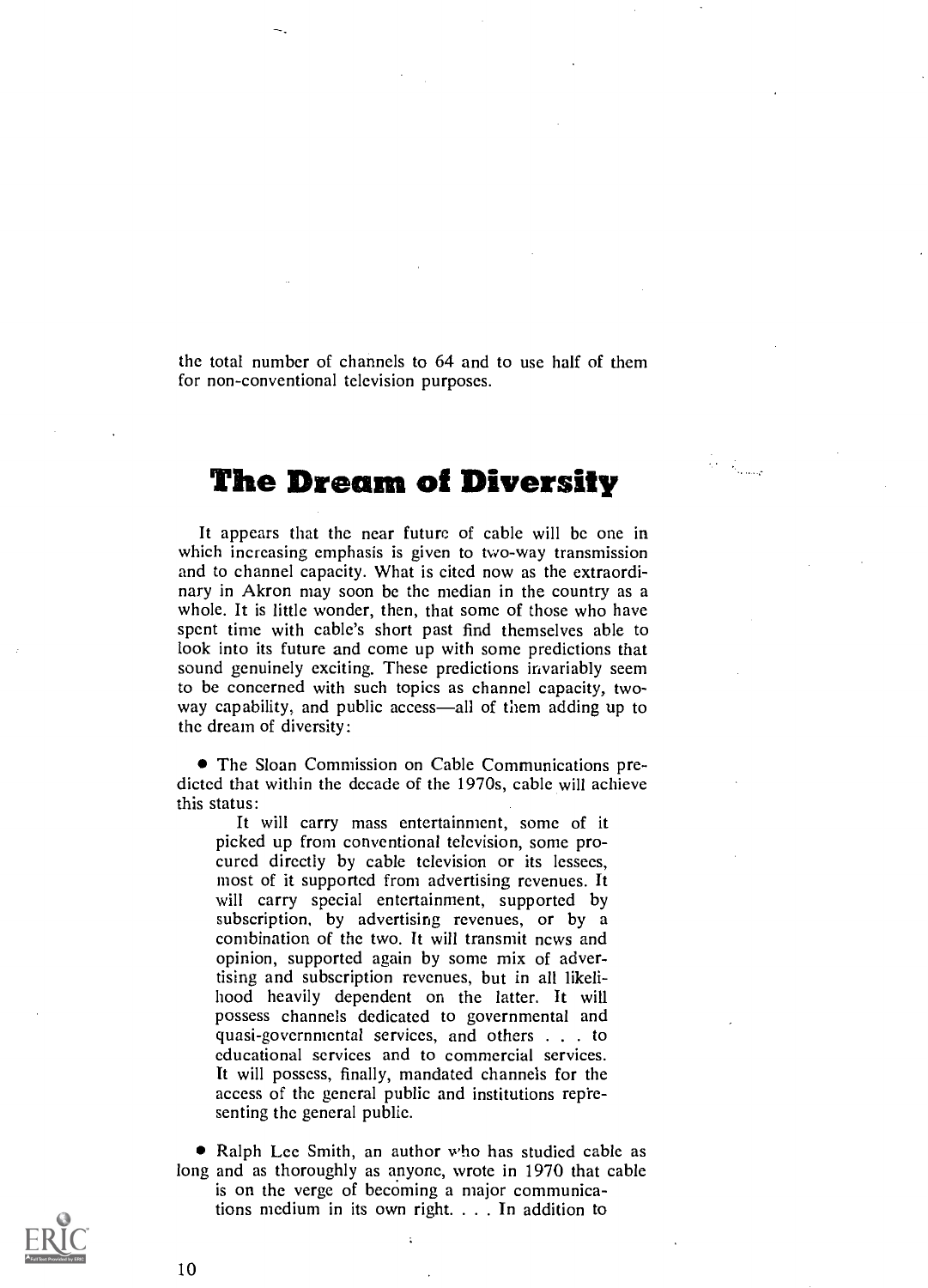the telephone and to the radio and television programs now available, there can come into homes and into business places audio, video, and facsimile transmissions that will provide newspapers, mail service, banking and shopping facilities, data from libraries and other storage centers, school curricula and other forms of information too numerous to specify. In short, every home and office will contain a communications center of a breadth and flexibility to influence every aspect of private and community life.

• Time magazine predicted in 1970 that cable "could change the country's way of life." By the end of the decade, said the magazine, "CATV's two-way conduits could provide set-side shopping and banking, dial-a-movie service, a burglar and fire watch. and facsimile print-outs or even library books."

**•** Few knowledgeable observers would deny that cable will have a profound effect on politics. The medium might not change the ways in which candidates for elective office, awed by the power of television, have traded frankness for electronic image. But cable *might* make it easier for all candidates—and not just the well-financed ones—to make their pitches to their prospective constituents.

As it stands now, if a candidate wants to reach an audience by television, he or she usually must purchase time at the television stations' usual rates—and those rates are based on the stations' total coverage areas. Unless the candidate is running for President or Vice President, or sometimes governor or U.S. Senator, it is virtually certain that the payment will be for an audience far bigger than the boundaries of the election district. Many candidates for lesser offices do not even use television because of this problem,

The cable industry is not unaware of its value to politicians (nor, presumably, is it unaware of the opposite). In a booklet published by the National Cable Television Association, which was designed "to acquaint public officials on all levels ... with a new audio-visual medium for reaching their constituents," there is the following passage:

"Unlike mass media which often cover areas larger than a candidate wants to reach or pay for, CATV offers access to specific, identifiable communities. It's easy to see why many national, state and local candidates make heavy use of CATV facilities, especially during elections." In another booklet for

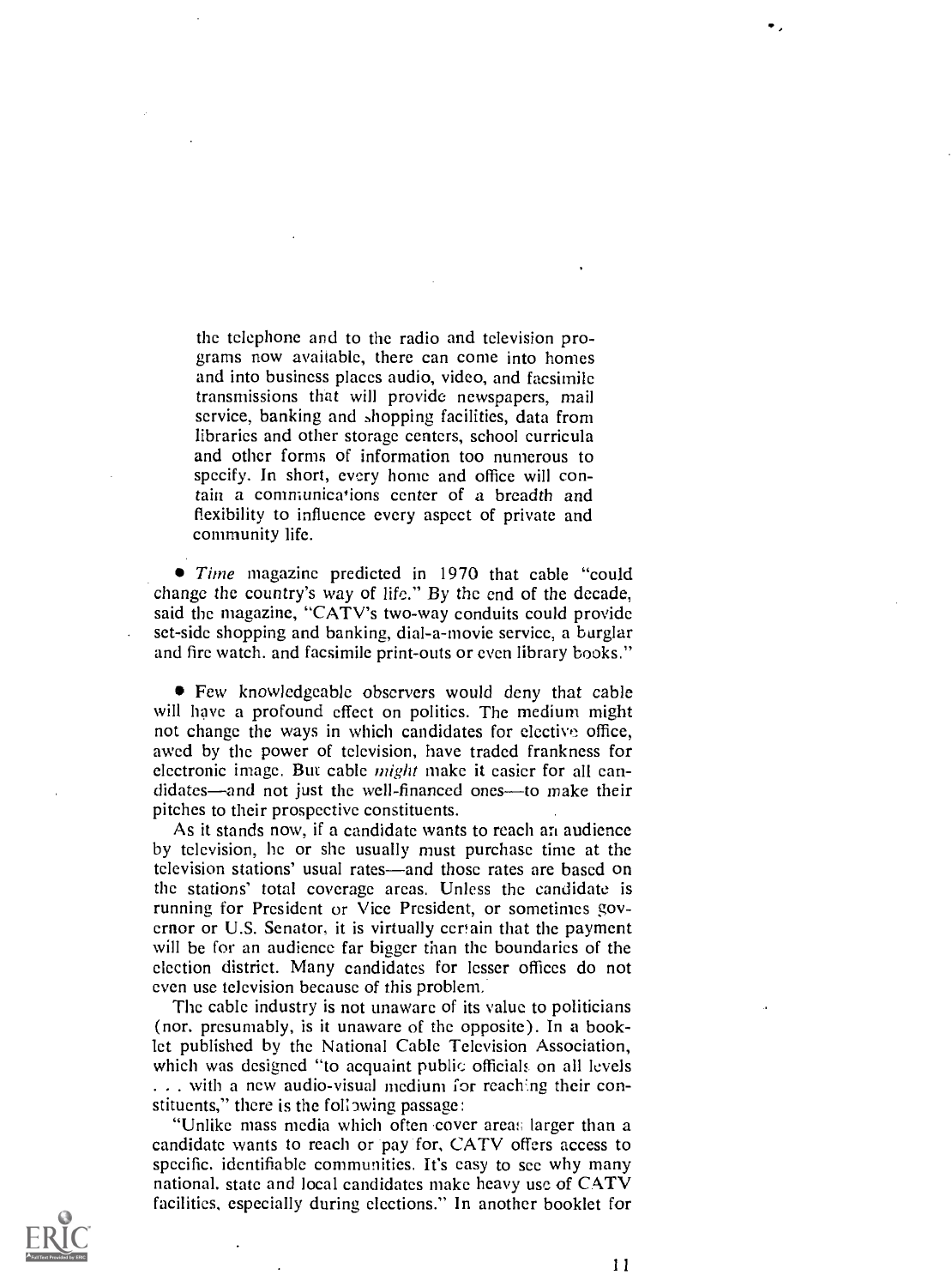politicians, the association adds: "Most cable operators provide free or at-cost time for political messages."

o FCC Commissioner Nicholas Johnson, whose concern for the shortcomings of over-the-air broadcasting is well known, sees in cable a possible solution to sonic of the problems of communications diversity. "The best way to explain cable's potential is, in my mind, to compare the capacity of a garden hose with, that of Niagara Falls," he told one audience. If the government allows cable to develop, he added, "The diversity.,that CATV can offer to the American family will wipe out all the artificial diseconomies that prevent commercial television from serving the needs of every single citizen."

In a speech to Ohio cable operators, Johnson called conventional television "an outmoded means of communication." In another speech, to a national convention of cable people, he declared: "The ultimate promise of cable is the rebuilding of a sense of local community . . . the promise for a perpetual flowering of the creative society."

That's quite an ultimate promise. But "the rebuilding of a sense of local community" is a promise that some proponents of cable see as entirely capable of fulfillment. As Commissioner Johnson put it on another occasion:

Today the airways—rather than the roadways of the  $1700s$ --provide the crucial ways for the meeting of men and minds. It is communication in all of its varieties, especially electronic communication, that holds open the hope of reinstituting the dialogue among men—carrying a message in the air or across the cable to each man's home, and thus across the barriers of race, of class, of occupation, of prejudice, of the division of peoples into city and suburb. People talking to one another sharing their thoughts, their lives, their cultures that is what communications through radio, television, and cable is all about.

\*In yet another booklet, this one prepared for the general public, the cable association is more modest about its flirtations with politicians and their "heavy" use of the cable: "Sometimes ... ministers, school .vuperiniendems, visiting service club speakers or candidates for public office are given the opportunity to appear on a spare cable channel to reach an audience that is too small and specialized for the local TV station to serve effectively," this booklet states.

 $\frac{1}{2}$  ,  $\frac{1}{2}$  ,  $\frac{1}{2}$ 

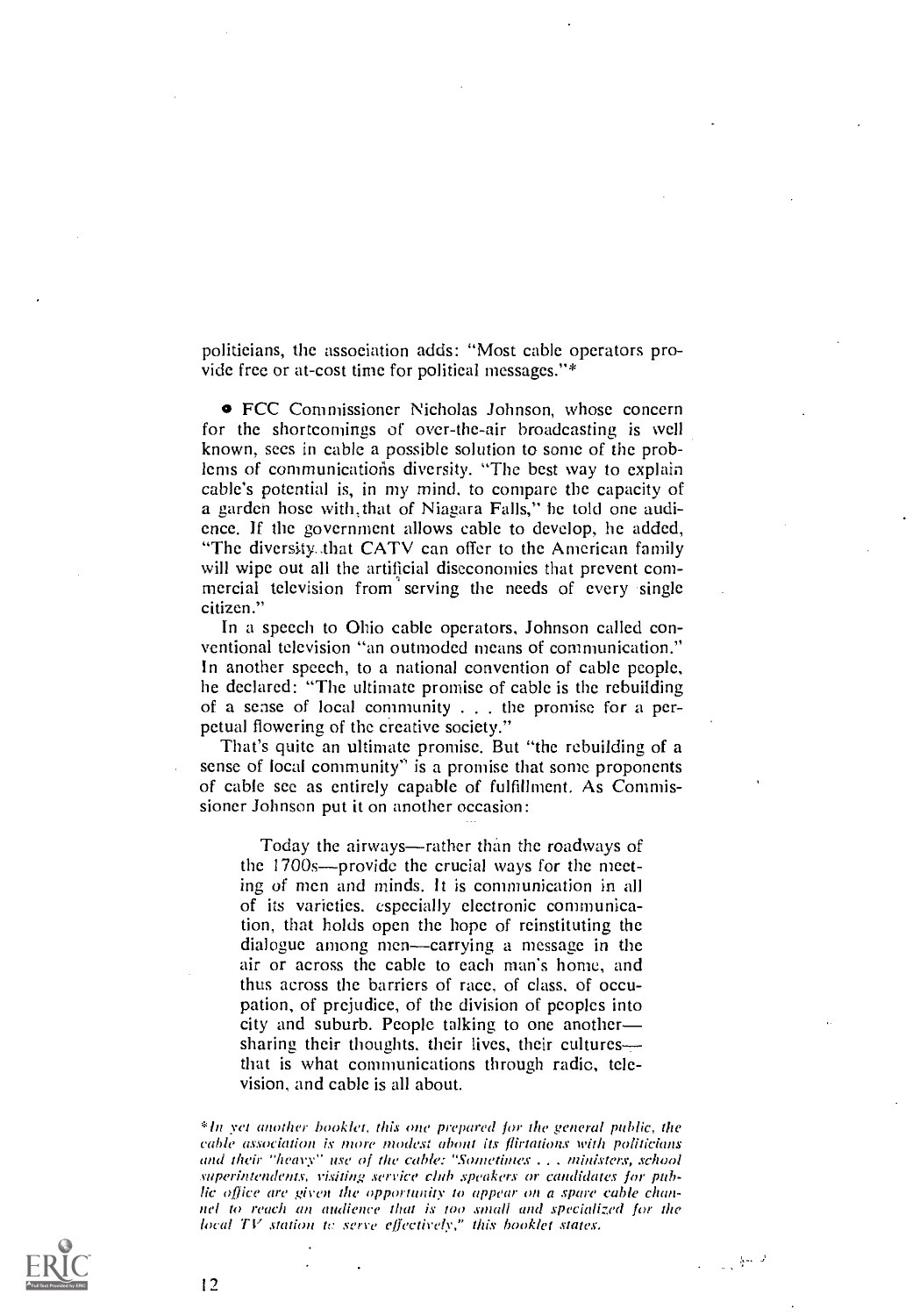# Dialogue

When people talk about eable's being used in such ways used, essentially, to unite a troubled nation—they obviously are not talking about a wire that brings the time, temperature, and last season's situation comedies into the home. They are talking about *dialogue* among people and among population groups.

There are different definitions of dialogue, of course. Some people, when they speak of the potential of cable, are talking about a form of dialogue that really amounts to public access to the camera and microphone. This sort of access, of course, is possible now with conventional, commercial, over-the-air broadcasting. A television station or network could institute, within 24 hours, a policy of actively encouraging the public at large to use its facilities.

With the exception of a few shows on radio and TV in which listeners are encouraged to telephone in and talk (more often argue) with a station "celebrity" whose knowledge is usually severely limited, there is very little public access on commercial broadcasting today. nor does any knowledgeable observer believe it is in the cards. A handful of public television stations, notably those in the larger cities, have made efforts to encourage public access, with sonic success, but their share of the total potential audience is as miniscule as their operating budgets.

There are other indications that, at least in the larger cities, interested groups will see to it that any cable franchise that is issued will contain some provision for public access. In New York City, for example, where a maximum amount of citizen action has always been part of the scene, there are two cable operations. Each of them has been required, since July, 1971, to operate public access channels. Already the experts are assembling some tentative conclusions about the way public access can, or should, work.\*

<sup>\*</sup>For details on this, see Monroe Price and Charles Morris, "Public Access Channels: The New York City Evperience," an appendix to the Sloan Commission's On the Cable, op. cit. See also "Public Access Channels: The New York Experience," a report done in March, 1972, for the Fund for the City of New York by the Center for the Analysis of Public Issues.

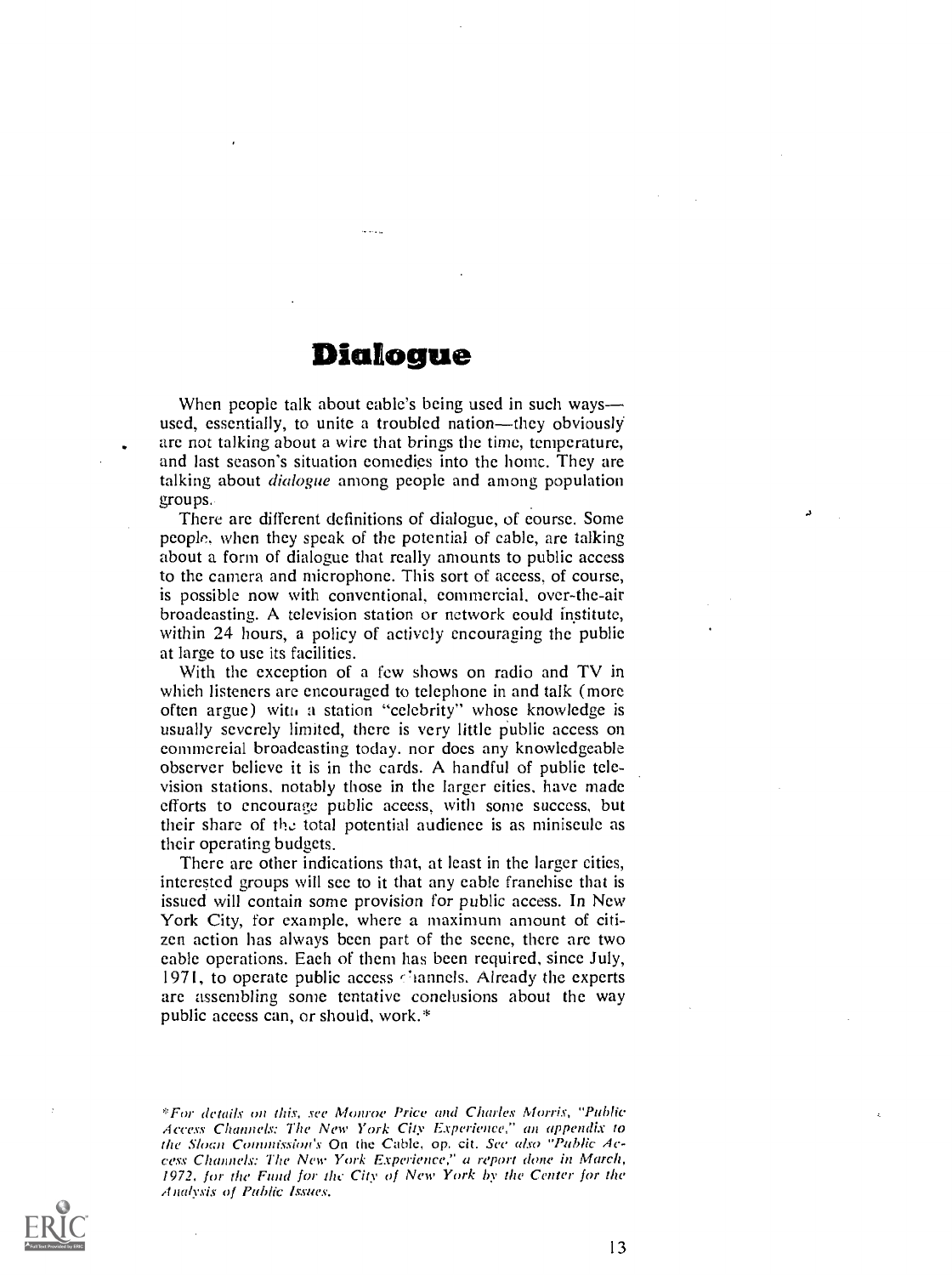# Two-Way Cable

Another form of dialogue has to do with cable's potential for two-way communications. With cable, it is possible for information to go in *both* directions along the coaxial wire. A subscriber, with the proper equipment at home, could communicate back to the head-end or with other subscribers.

Actual working two-way systems are in operation in America in only a few places, and most of them are experiments. But hardly a week goes by without an announcement by a cable system of plans to build two-way capability into a town.

"Two-way capability" implies people conversing via television screens, each of them seeing and hearing the other. This is only one form of two-way communications, however, and it is not the one most likely to be incorporated into cable systems in the near future.

The reason for this is that a two-way video connection utilizes an entire channel for the return of information from a subscriber's home. And, even though cable's potential has been described as "infinite," it is not all *that* infinite. It is more likely that the cable of the not-too-distant future will have provisions for video feedback at a few selected locations—city hall, the board of education, the municipal auditorium—and that the remainder of the two-way function will be handled by means of audio channels (not too much unlike the present 'phone system) and by digital systems.

In a digital setup, a subscriber could have something like a typewriter keyboard in her or his home. The keys would operate on the binary number system, much as computers do now, sending out information via combinations of "yes-no" signals, rather than in coherent English. The subscriber could punch in a message—a reply to a question asked on tele-<br>vision, an order for dog food advertised in the cable, a request for another showing of "Gone with the Wind"-in ordinary language. The machine would code the request into the symbols of the binary system and hold it.

The head-end, meantime, would be sending out on one of its channels an electronic impulse, coded to the various subscribers' sets. When the impulse scanned the set of a subscriber who had just asked for, say, a ease of dog food, the request would be picked up by the scanner and relayed back to the head-end where, presumably, human order-takers

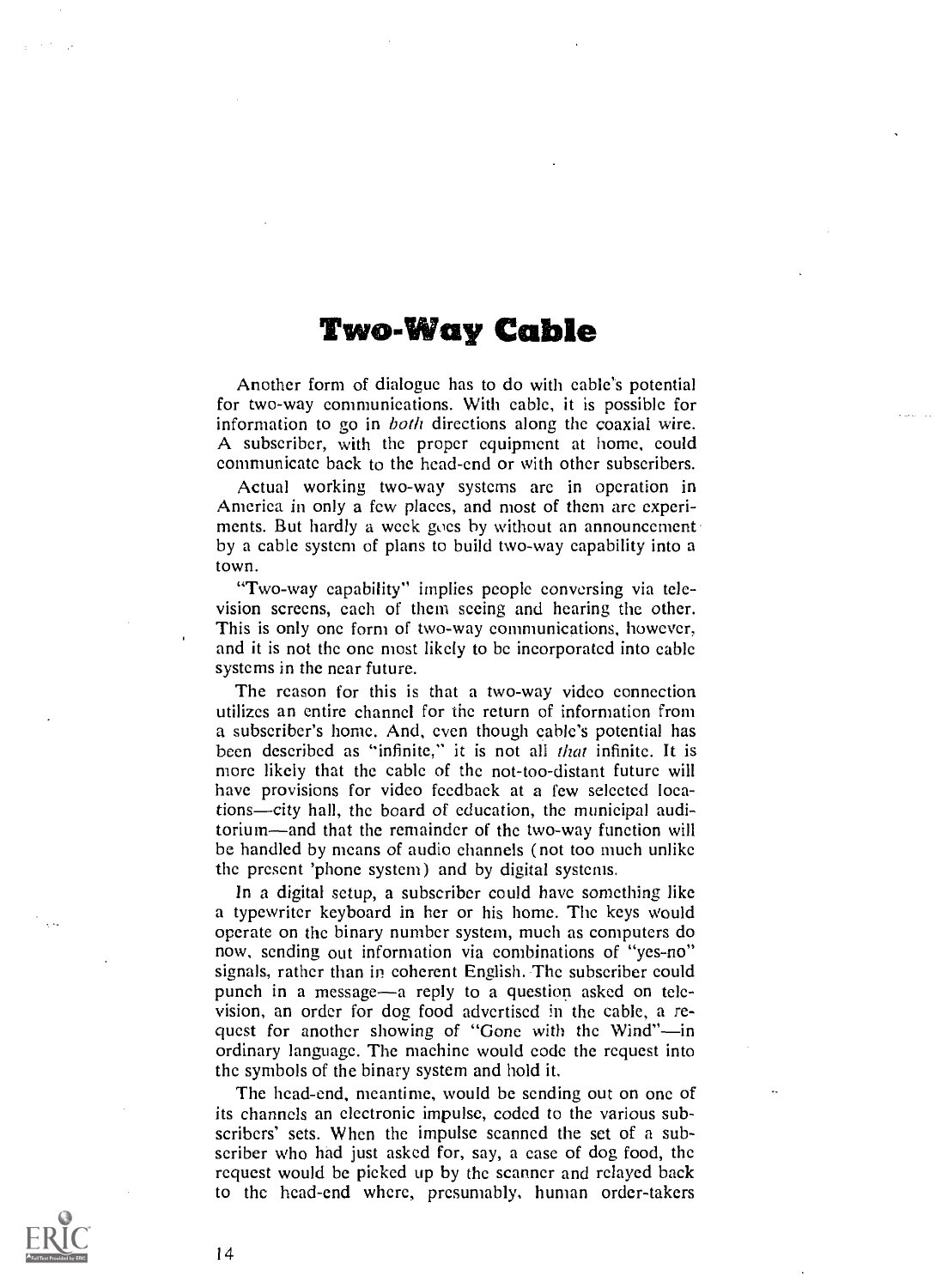would do their best not to send.out "Gone with the Wind" by mistake.

Individual requests for specialized information, such as the Gettysburg Address or last year's rainfall, by month, could be handled by a technique known as "frame-grabbing." Dr. Stephen H. Unger, a professor of electrical engineering at Columbia University who is studying the applications of communications technology to citizen participation, explained frame-grabbing in an interview:

A television signal consists of a sequence of frames of information, he said, just as inemovie film. Normally, those frames fit together to make up a moving picture. But, said Dr. Unger, it is possible for each of the rapidly-flashing frames to contain a different picture or piece of information.

On a regular television set, of course, such a series of pictures would come out as an unintelligible mess. But, the engineer said, suppose cable receivers were set up so that various subscribers could make independent requests for information from the head-end:

"Supposing I sit at my set and I request the stock market report from yesterday, and somebody else says he wants to see a weather report, and somebody else wants to sec Page 17 of the *Encyclopedia Britannica*, Volume 8. Assume you could solve the problem of transmitting in coded form what it is you want. Now, when you transmit your request for information, you also transmit, in effect, your 'address'.

"When your picture is found at the head-end and put on the line, it's sent out accompanied by information about your address. You have equipment in your home which, as your picture comes along, identifies the code and grabs that picture.

"Now, of course, all you'd see at this point is a flash of light. So you have to store the picture. There are various devices being developed which will grab that frame and keep playing it over your screen, over and over again, as long as you want it. One way is to record it on a loop of videotape and just play that loop over and over again, as long as you 'want to see it.

"You can imagine that this has tremendous potential of all kinds. It's just a matter of imagination as to what you can do with it."

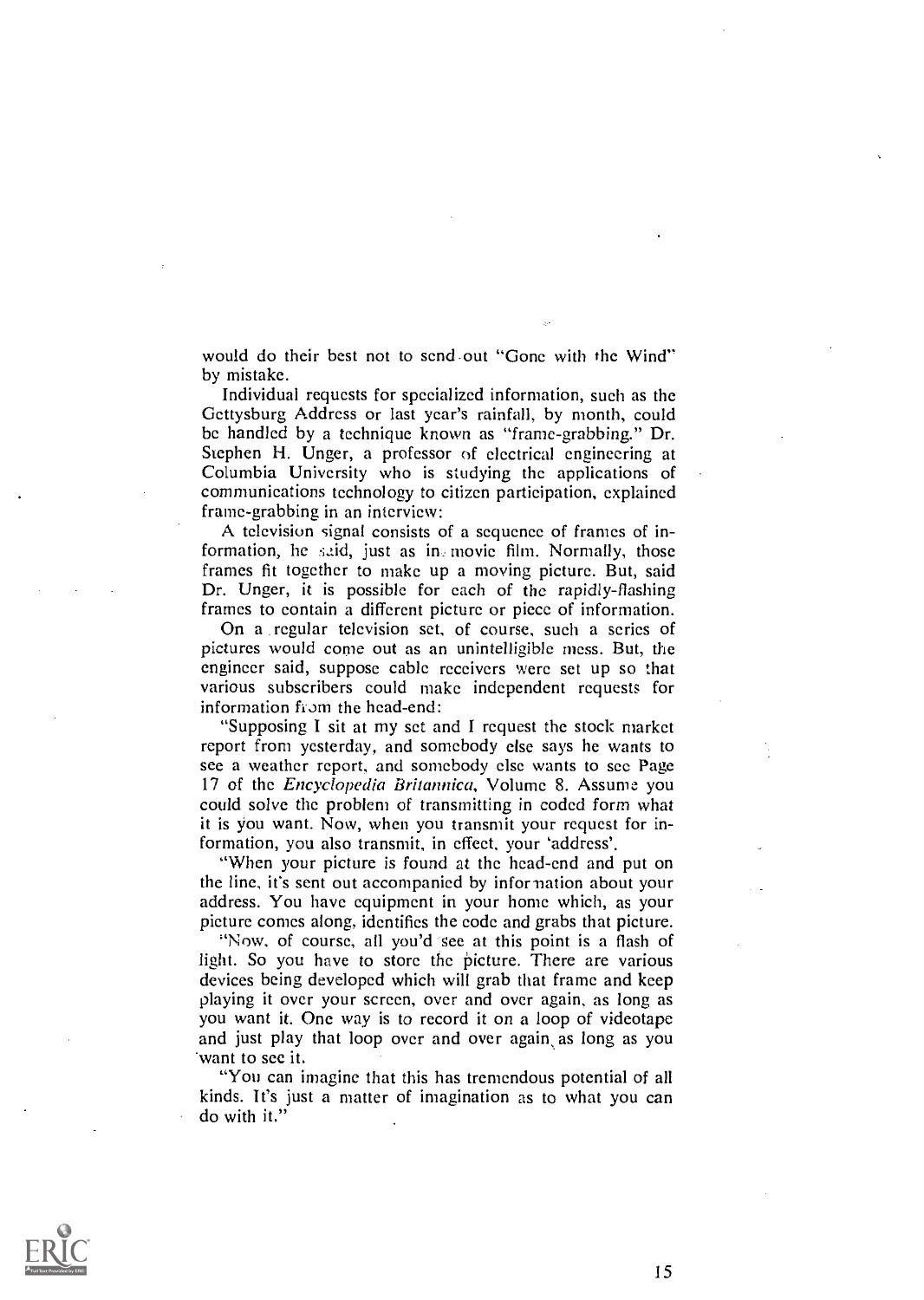# A Sense of Community

A good number of people, then, are talking about cable television as a lot more than just a device for channelling extra entertainment into the nation's darkened living rooms. Some are talking about using it for entertainment; some go even further and speak of it as a means for restoring a sense of community to the nation.

There are many who feel this way—although few of them seem to be in positions of importance in the cable industry itself. They are, however, in positions of importance outside cable. Cable, to an extent that is surprising, is being studied, probed, and experimented with by people from the worlds of academia, the coundations, and that broad new category that refers to itself as "the public interest." These people are worrying about cable and trying to influence its future because they believe, with Fred Friendly, that it represents a "last best chance."

Friendly is particularly interested in the idea of public access to cable. His thesis is that there is more to  $\mu$ , blic access (and thus to dialogue, and thus to building a sense of community) than the mere apportionment of "free time" on the cable to interested individuals and groups.

"People think access is a soapbox," Friendly said in an interview. "And I say a soapbox in a vacuum is not access. It's a great ego trip: People say 'We're angry', and you say, `Here, have an hour of time; do anything you want with it'. Very satisfying. 'Here's a microphone, and here's a camera'. And it looks like access, it smells like access, and it feels like access. But it isn't access, because access without funds for programming isn't access at all.

"It's like saying, 'Everybody can go to Harvard'. What good is it to go to Harvard if you haven't got \$4,000 for tuition?"

Even if money were available for individuals and groups to produce their own cable offerings, said Friendly, there would be the problem of finding proper audiences for the productions. It is his feeling that cable entrepreneurs consistently seek to build their systems in areas populated by well-to-do citizens, bypassing whenever possible those who need access the most.\*

\*Others who study cable would argue that Friendly is wrong here. Urban ghettoes are gold-mines for cable systems, they say; the richer the suburb (aml therefore the more distance between the houses) the more costly the wiring job, and the more likelihood that the cable operator will stay away.

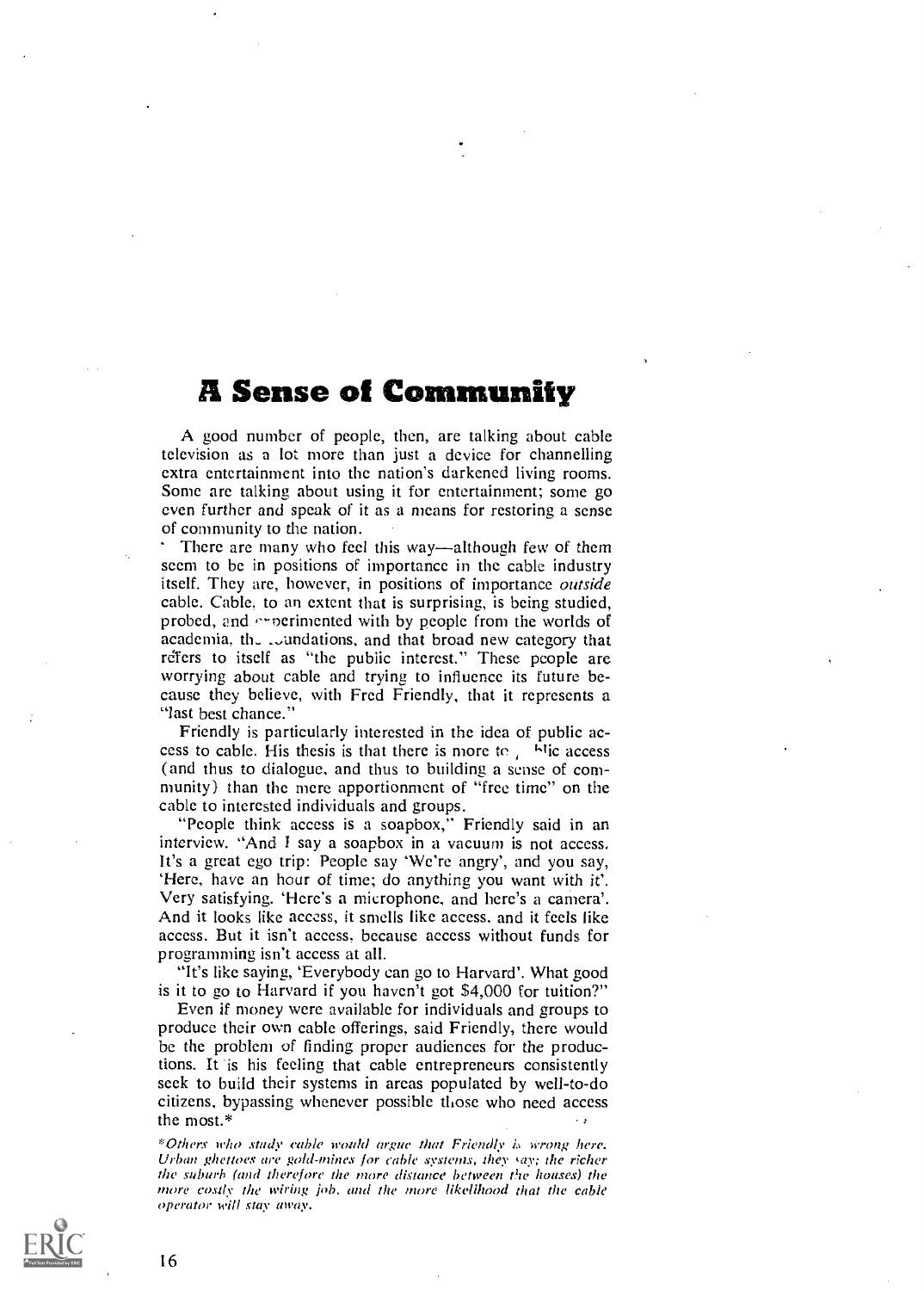"The last people on the cable arc the first people you want to reach," he said. "And what makes me nervous is that cable is going to cut itself to the tastes of those first people at the high end of the economic strata in the cities who have cable. And so, ten years from now, the cable system will be built up, backwards, with the people who least need to communicate having the top place.

"If I had my druthers," continued Friendly, "-if I could have any job in the world in my later years—what I would want to do is run a channel in a city that doesn't have a television station-a place like Newark, New Jersey. And if I were black I'd want to run a black channel, and I'd like to do that even if I were white.

"Newark has no television—no VHF—no cable.\* It has lousy newspapers; no radio stations worthy of the name. Newark can't communicate with itself!

"If I said to you, 'There's a city without any streets', you'd say 'Shocking! How can there be a city without any streets?' Or a city without any bus lines. Here's a city that can't communicate with itself!

"I'm not an expert on this, but I can tell you in advance that a city that can't communicate is a city that's going to get into trouble."

Friendly said he would like to see an experiment in which the government or the foundations would find a town similar to Newark, but smaller, and subsidize the construction of an experimental cable system.

The wiring would be free. "And you'd study it," said Friendly, "to find out what people were watching and whether they were watching. Does the cable make it possible for the



<sup>&</sup>quot;Not only does Newark have no television; the entire state Of New Jersey "suffers from unique disadvantages in terms of information media arrangements," according to a study of cable in that state. The study commented: "New Jersey is the only state without a commercial television outlet. News and public affairs information about the state constitute a tiny fraction of such broadcasting from New York and Philadelphia. This information gap extends to other sources of public informaibm. More New Jersey residents read the New York Daily News than any other newspaper: the most listened-to radio station is in New York. It is no surprise that the state should he characterized as having an identity problem." (Crossed Wires: Cable Television in New Jersey. a report by the Center for Analysis of Public Issues. Princeton, 1971.) Newark awarded a 25-year franchise for a cable system in 1968. There was a requiement that the franchise-holder complete the system within two years, but this was not done. In 1970 the franchise was purchased by another outfit. Newark still does not have a cable system.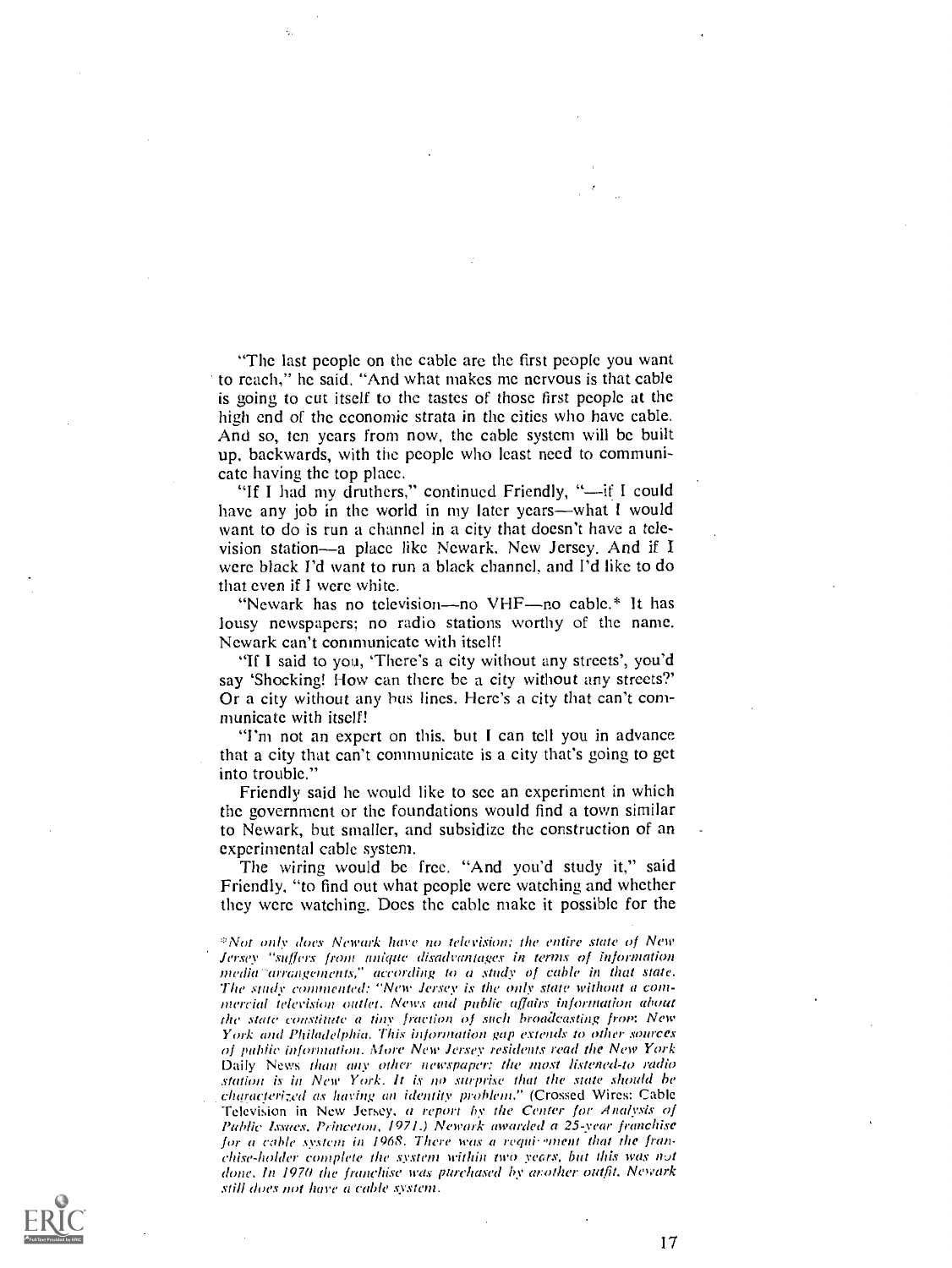community to work better with itself? Has it taken the place of a newspaper? Has it taken the place of a VHF television station? And if such an experiment worked-in a day when there are fewer newspapers, and when television has become really an amusement enterprise—then you'd have something worth subsidizing in every community in the country.

"I don't want to make any overkill predictions, but I think that if something like that doesn't happen, cable is going to go just the way of radio and television. The people who get it first are going to be those who need it least, and they're going: to buy what they want on it, and they will turn it into a replica of what television has become."

# The Waterbury Plan

Few well-heeled backers of public access have conic forward to prove that Friendly's fears about financial support are unfounded. Research is continuing, however, into the use of the least expensive video equipment by low-budget community organizations, and the cost of "free" access is expected to go down over the years.

There is at least some talk  $\gamma$  experimentation involving the wiring of cities in which communications are. bad. One of those experiments may take place in Waterbury, Connecticut.

A local group called the New Samaritan Corporation, which was established by the Connecticut conference of the United Church of Christ, currently is trying to obtain the  $$ cable franchise for Waterbury.

Connecticut is one of the few states which licenses cable television operations. According to James Richards, the deputy director of the United Church of Christ's national office of communication, state regulation is a factor in New Samaritan's decision to seek a certificate, as the franchise is called in Connecticut.

Pichards said commercial operators have shied away from Connecticut. They go where there is no state regulation, leaving the state without much in the way of cable services; then they argue that Connecticut's experience proves the futility of state regulation. Adds Richards:

"Our contention all along has been that it will work, and you *can* make a profit in places like Connecticut; you're just

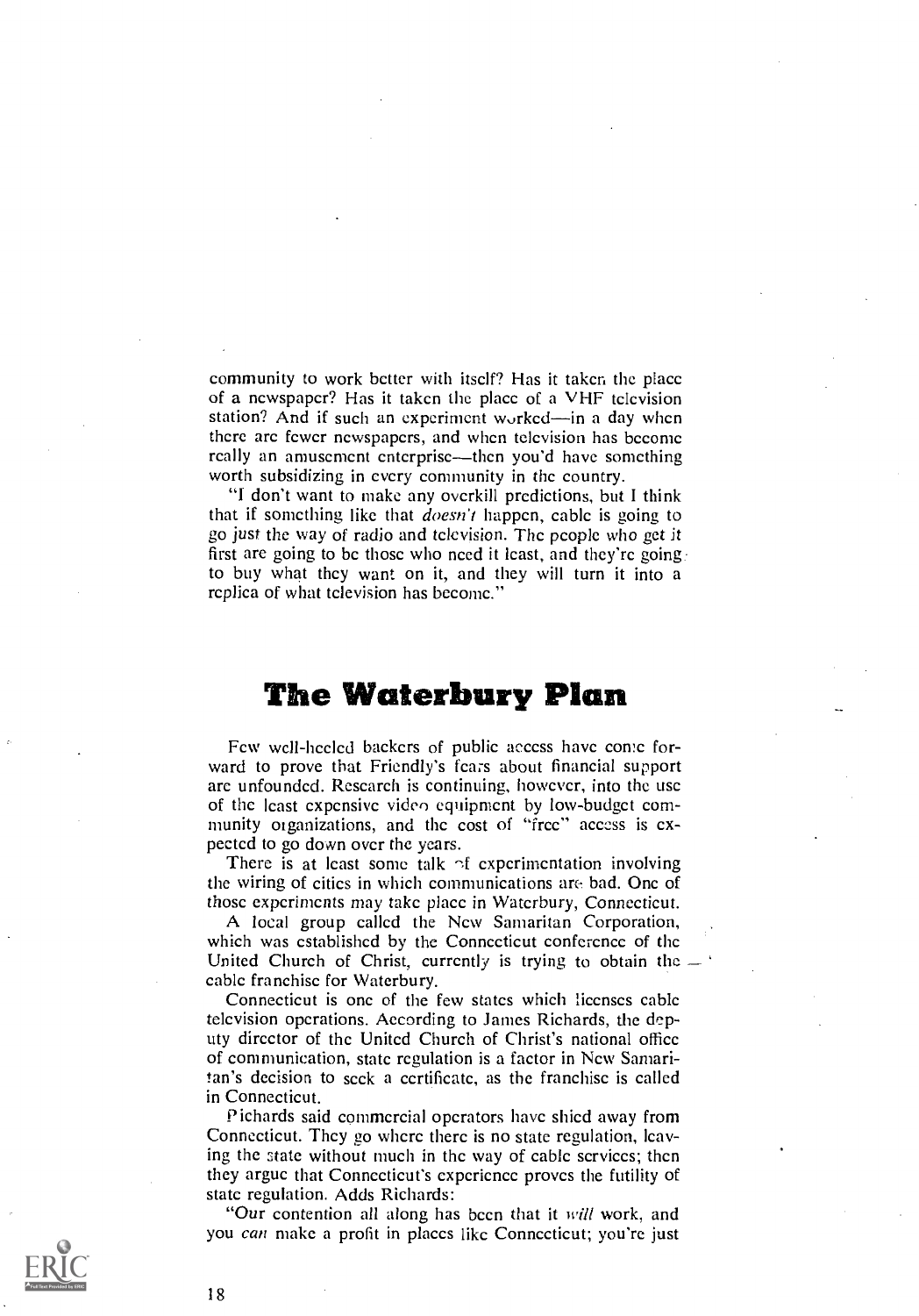not going to be allowed to skim off lush sums of money. We think it is possible to operate a system in Connecticut-not to make massive amounts of money, but to make plenty of money. In our case, we would pour all the profits back into the system."

New Samaritan doesn't yet have the certificate in Waterbury, nor is it at all certain that it will get it. Several years ago, an organization called Waterbury Community Antenna, Incorporated, received the Waterbury franchise. The outfit was owned by a manufacturer of cable television hardware and scverai individuals, one of whom was Congressman John S. Monagan, Democrat from Connecticut's Fifth District and a long-time Waterbury politician.

Waterbury Community Antenna did not build the cable system, but rather sold the certif ate to an outfit called Sammons Cablevision Corporation, in offshoot of a Texas oil company. The citizens of Waterbury continued to be without cable television.

New Samaritan feels that the previous certificate holders violated the state's law in two ways: They ignored the certificate's requirement that construction be started on the cable system within two years; and, the sale to Sammons violated a Connecticut law requiring that the State Public Utilities Commission be informed of any sale of a certificate.

New Samaritan thus is hoping, as of this writing, that the Publid Utilities Commission will revoke the original certificate and will reopen the bidding on the city's cable certificate. If and when that happens, New Samaritan will be there with its own application, one that will make several unusual promises.

For one thing, Ncw Samaritan says it will wire every home in Waterbury without charge. Not only would there be no installation fee, said Richards; there would be no monthly service fee for two or three months while subscribers were getting to know the system, Even after the establishment of a regular subscription fee, at least part of the service would be provided free to "that segment of the community that could not afford to pay for it."

The Waterbury system would start off with 27 channels, and a potential capacity of 40 channels. Two-way capability would be built in from the beginning. There would be public access and there would be all sorts of income-producing commercial gimmicks, such as direct reading of electric and water meters by cable, department store use, and so on.

The result, said Richards, would be proof that an advanced

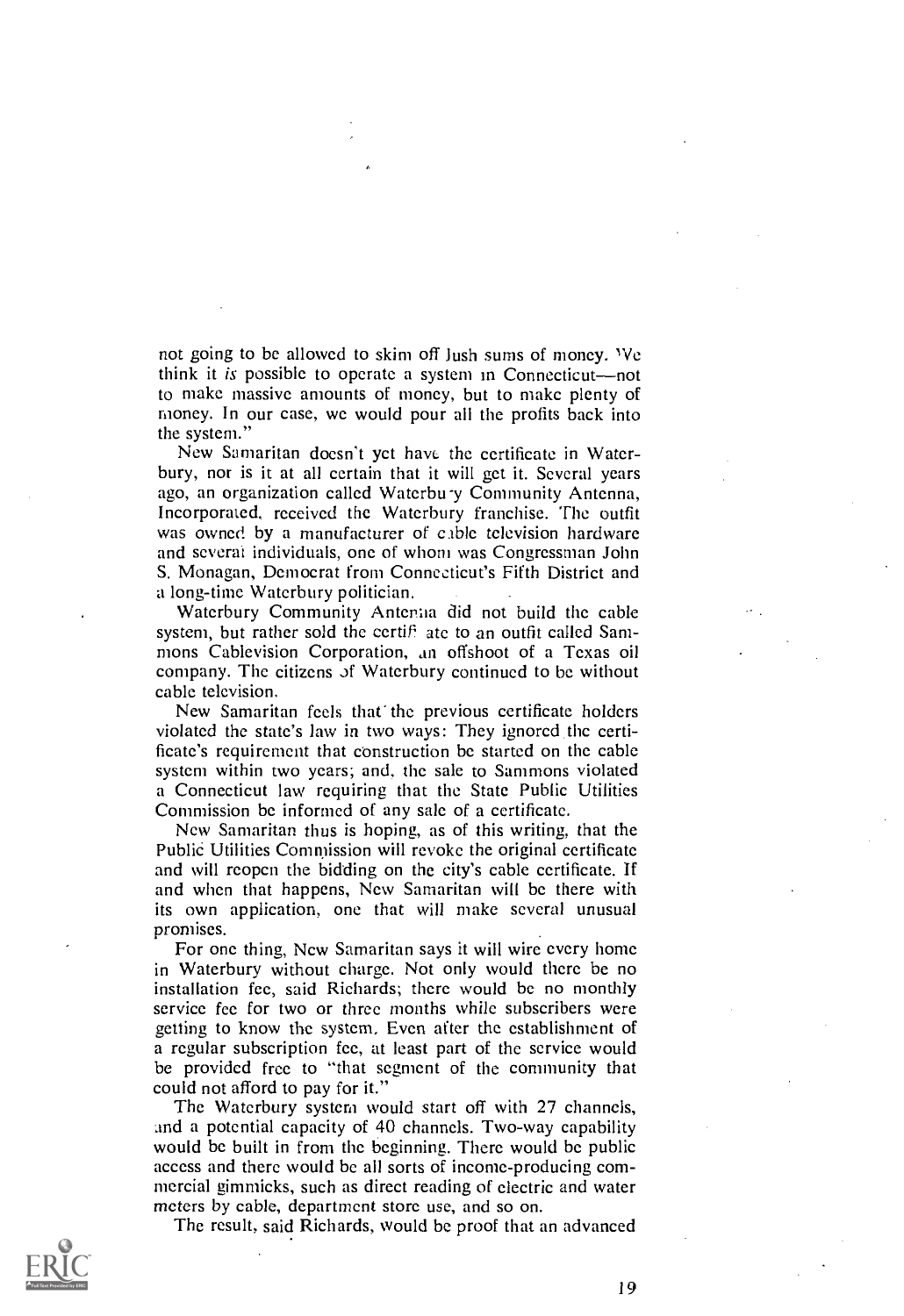cable television system could pay for itself within a relatively short period of time.

"If we can have everything paid for in seven or eight years," said Richards, "while at the same time we're providing the `do-good' services like two-way communications and public access, then we think we'll be in an excellent position to go to other states, to go to the FCC, to go to community groups, and tell them: You can now demand all this from your commercial operators; they have no ground on which to say they can't afford to do it'."

# Suburbs & City

Another close observer of the cable scene from the viewpoint of the public interest is W. Bowman Cutter, the director of the Cable Television Information Center in Washington. The center was created early in 1972 by the Urban Institute, using funds from the Ford and Markle foundations. The center's primary purpose, according to an announcement made at the time of its establishment, is "to provide policymakers in local and state governments with the information and analytical tools required to make fact-finding decisions for cable television."

Cutter secs a possibility that cable's built-in capacity for diversity might lead to greater dialogue of both the homogenous and heterogenous varieties. "You can see," he said in an interview, "a program being developed through satellites which is sold by hooking up all central-city cable systems a program that basically appeals to central-city blacks. You can see hookups of all suburban stations, or all upper-income suburban systems, and all lower-income systems. There'll be considerably more diversity just because the audience will be segmented more.

"Now, on the other hand, the possibility is going to exist which doesn't exist now—for all kinds of public interconnections also: chances for people to talk to each other. Cable's two big characteristics-a much greater channel capacity and the possibility of interconnection—will mean that for all practical purposes you can interconnect any systems anywhere and enable people to talk to each other in at least some way." And those groups of people, he added, could be white

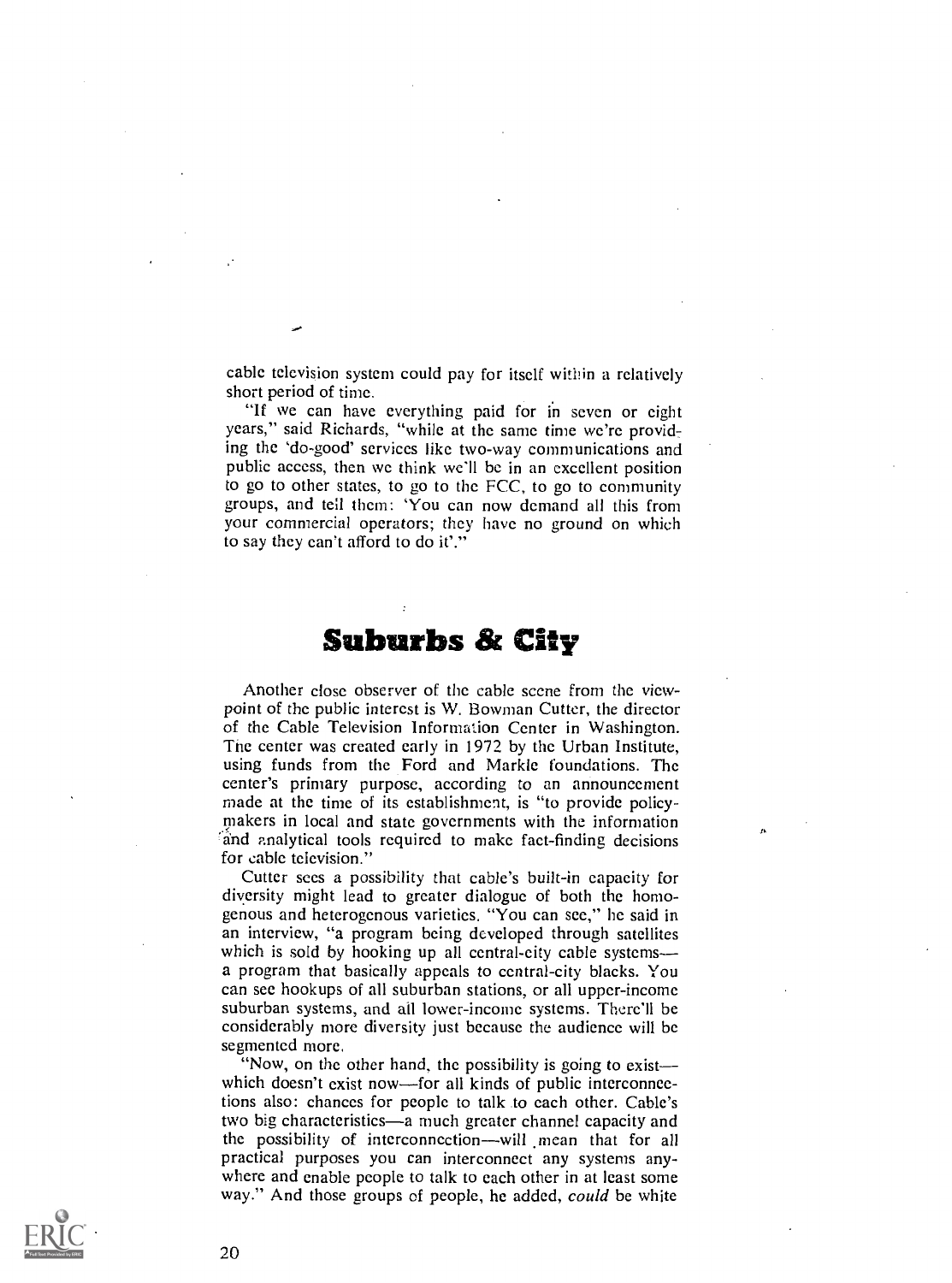suburbanites talking to black city residents; young people talking to old people; liberals talking to conservatives; radicals talking to liberals.

Didn't this mean, though, Cutter was asked, that the dialogue that would result would be a videotaped dialogue, rather than a real one? That the confrontations would go on in the comfort and security of one's living room, and that something would thereby be lost?

Cutter replied that he understood and worried about that point. "I have a concern that cable's going to mean that people won't see each other any more," he said. "But that word, `any more', may not be operative. How many suburbanites have ever driven through the west side of Chicago anyway? It may be that for some purposes—cross-racial, cross-social, cross-income-group---there's probably even more chance for discourse through cable than is likely to exist now."

# What Cable Could Become

Almost always implicit in the expressions of laymen concerned about the development of cable, and frequently implicit too, is the fear that if decisive action is not taken quickly, cable will grow quickly along the lines of commercial broadcasting and the public interest thus will be dealt a lethal blow.

The longer the U.S. persists in its failure to come up with a communications policy that includes cable, the more dangerous the situation will become. Ralph Lee Smith wrote in 1970 that "if the nation does not move quickly to formulate comprehensive policies, the shape of cable TV will be largely determined by the forces of the marketplace." There are few who would argue that the forces of the marketplace of commercial, over-the-air broadcasting have produced much of which the nation might justly be proud.

Already, say critics of cable, the conduct of those in the new medium's marketplace has not been of a sort to inspire confidence.

Up until now, cable has been virtually unregulated. Very few municipalities have had the time or expertise to do an adequate job of protecting their citizens when it came time to issue a cable franchise. Only a handful of the states regu-

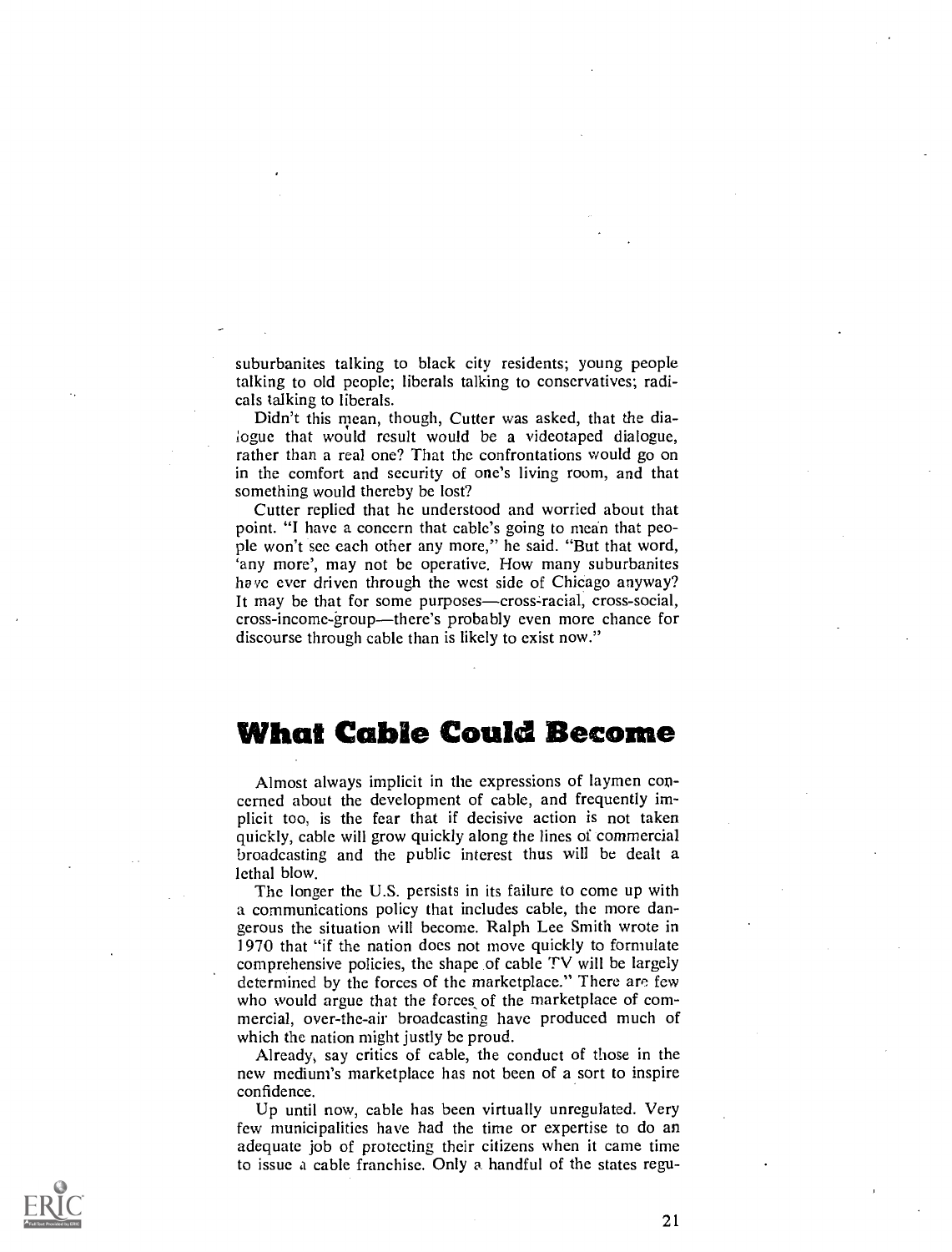late cable (although more of them arc getting into the act now). Municipalities have received very little help from Washington; the Federal Communications Commission was generally off protecting the over-the-air broadcasters from economic harm.\*

 $1.1.14.1$ 

\*Former FCC Commissioner Kenneth Cox remarked to a group of students in 1972 that "There's no doubt that the commission . . . tends to take on the coloration of the industry it regulates." The truth of that comment is evident to anyone who tries to understand the federal government's role in the regulation and development of cable television. The FCC's interest in cable is quite secondary to what it apparently believes to be its sacred mission to protect conventional broadcasting. As FCC Chairman Dean Burch put it in a letter in August, 1971: ". . . our objective throughout has been to find a way of opening up cable's potential to serve the public without at the same time undermining the foundation of the existing overthe-air broadcast structure."

The FCC did not acknowledge that it had any interest in cable until the mid-Sixties, when the courts told it otherwise. Then it began a gradual assertion of jurisdiction; by 1966 it was writing rules for all cable. From the beginning, the regulations were obviously aimed at protecting conventional television from economic threats by cable. at protecting conventional television from economic threats by cable.<br>This protection was of such a magnitude, in fact, that it was referred<br>to by observers on all sides as a "freeze" on cable's development.

The FCC, under constant pressure to end the freeze, in the summer of 1971 proposed a set of rules for dealing with cable's particular problems. Before the interested parties could really reply to the proposals, however, the White House, through its Office of Telecommunications Policy, stepped in to "help out." The helping out<br>consisted of forcing parties to the dispute—the cable people, the consisted of forcing parties to the dispute—the cable people, the<br>broadcasters, and the holders of copyrights on broadcast material to sit down and come to an agreement. The public was not invited to the negotiations,

On November 11, 1971, the White House announced the agreement. Essentially, it did this: Cable's growth was encouraged in suburbia and the smaller cities, but slowed in the metropolitah areas that comprise the top 50 television markets (where some two-thirds of all U.S. television viewers live). The encouragement and discouragement were eflected by government regulation of "distant signals"  $\rightarrow$  the number of television signals that a cable operator can legally import from distant cities. In smaller markets, cable operators can carry any distant signals they want. But in the larger markets, there<br>are restrictions on such importation; in the largest markets (the top 50) the use of distant signals was severely limited. In all markets, cable operators were required to carry local over-the-air television signals.

The White House agreement, and subsequent FCC rules, further specified that systems in the top 100 markets would provide a nonbroadcast channel for each broadcast channel utilized; and that there must he a channel for education, one for local government, and one for local public access, to he made available on a first-come, firstserved, nondiscriminatory basis. Further, systems in the top 100 markets will be required to have at least 20 channels. The FCC's

22

 $\mathbf{a}$ 

مر در .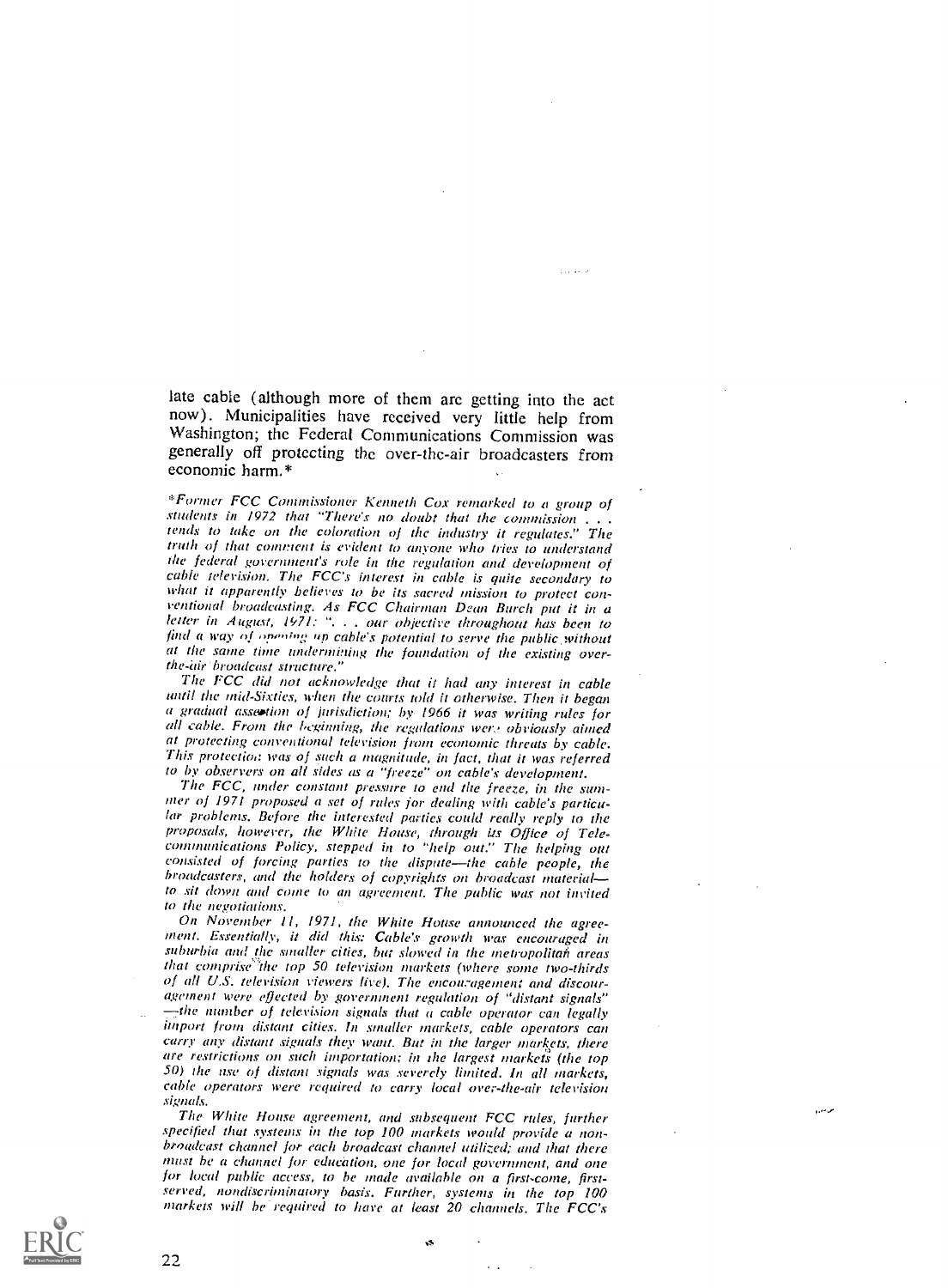Municipalities have not known what to demand and how to bargain. Prospective cable operators, needless to say, could not be expected to do anything but take advantage of such a situation. "In the past," said one report on the subject, "municipal officials have been perhaps too willing to accept the benefits to the city as formulated by applicants as the principal basis for evaluating their applications."\*

The best defense for a municipality being courted by franchise- seekers seemed (and still seems, in many cases), to be to stall for more time. The following is from the notes of a March, 1971, meeting of the cable task force of the National League of Cities-U.S. Conference of Mayors:

It was agreed that local officials must be familiar with both present capabilities and the future potential of CATV. Nevertheless, it was clear that such information, particularly with respect to the future, did not presently exist. . . .

 $[I]$ t was noted . . . that the advent of a CATV proposal in any city raised many substantive and urgent questions; that if in fact the answers existed (and this was doubtful) they were not available to many of those whose responsibilities at the local level included the licensing and regulation of CATV. It was agreed that CATV held significant potential for use in urban affairs. Accordingly, concern was 'expressed about the conclusion of shortsighted arrangements under pressures from franchise seekers. A clear consensus was established that in dealing with such matters caution and delay was desirable.

An independent study of the status of cable television in New Jersey in 1971\*\* underscored the point that municipalities have found themselves at a distinct disadvantage at franchise-time. The Center for Analysis of Public Issues, at Princeton, took an extensive look at the cable situation in 66 New Jersey communities and concluded:

jurisdiction over cable was recognized in June, 1972, by the U.S. Supreme Court, when it ruled, in a case involving the Midwest Video Corporation, that the commission had the authority to require operators to originate some of their own programming.

\*Harvey A. Lerner and Thomas 11. Moriarty, "Cities and Cable Television," Nation's Cities, August, 1969,

"Center for Analysis of Public Issues. op. cit.

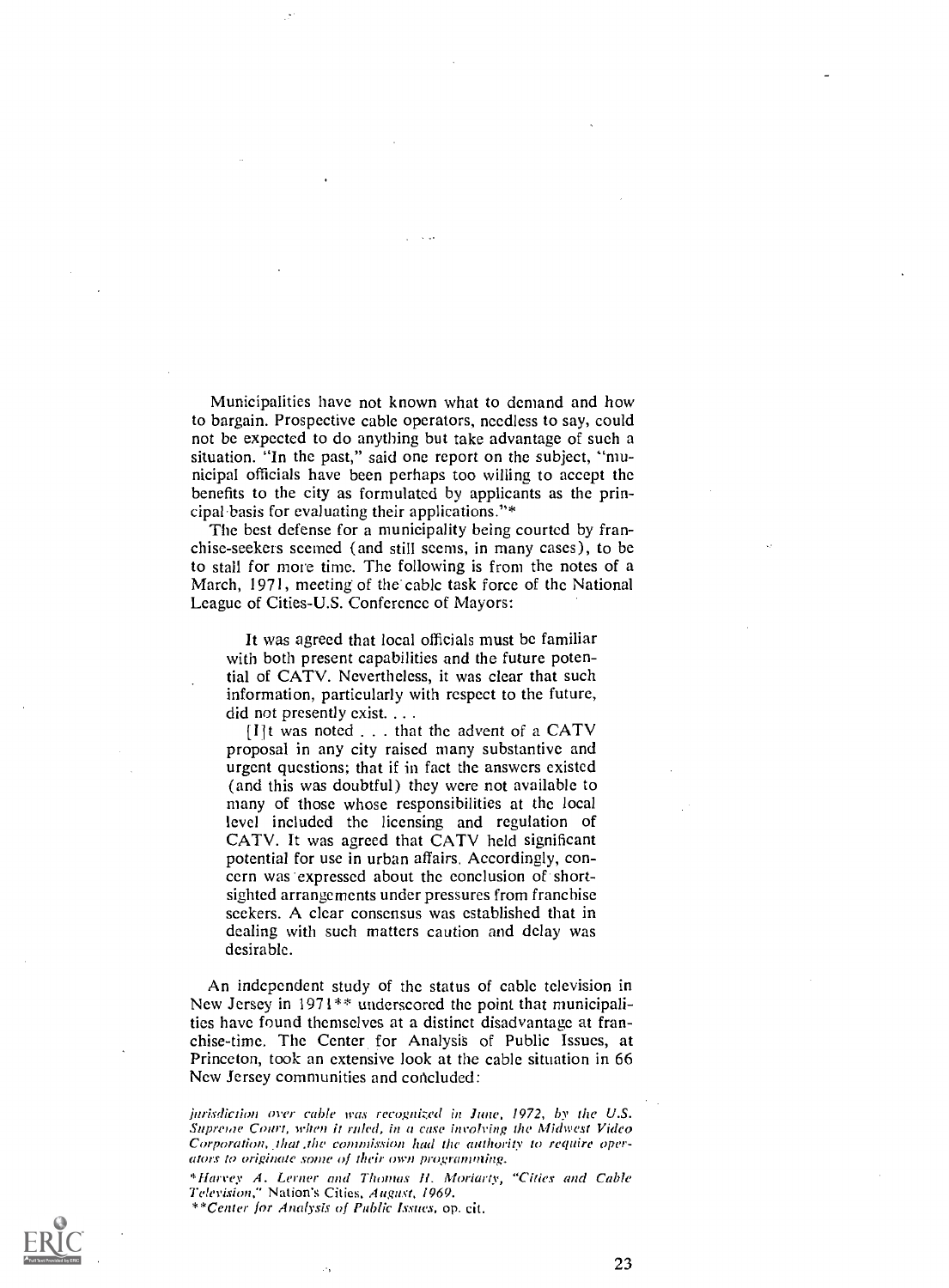Over the past decade, a CATV franchise frequently was relatively easy to obtain. The process typically required preparation of promotional materials, legal costs and seldom more than a few weeks of negotiations with local officials. In their bidding for franchises, cable firms had the advantage of lack of knowledge and lack of concern about cable television among local officials. The franchise question often was treated in cursory fashion, viewed [by the municipality] only as a possible source of extra revenue in the distant future. Part-time local officials, without benefit of any outside training or help, suddenly were asked to decide complicated issues of communications technology and social policy, often culminating in formal surrender of control over a major government service for a generation to come. In such circumstances, many companies secured lucrative long-term licenses to wire communities without attracting any public attention whatsoever.

The researchers were able to identify several major problems in New Jersey communities. They are problems that undoubtedly are common to American municipalities in general:

There was a lack of competition among cable operators. "Most franchises now in effect are not the product of competitive bidding," said the report; "they were given to the first company to apply." In several cases, operators would secure a franchise to supply cable to the largest community in a geographical area, and use this as leverage to pressure surrounding, smaller communities to sign up.

Most communities devoted relatively little time to the question of awarding the franchise, and the public was not invited to help in the selection of the operator.

Franchise speculation was a big problem. "Numerous franchises . . . seem to have been sought on a speculative basis, for possible later development or even re-sale," said the New Jersey study. In several cases franchise holders had missed their legal deadlines and the municipality had done little or nothing about it. (Because of inadequate or nonexistent record-keeping on the part of federal agencies, it is impossible to judge the degree to which franchise speculation has impaired the development of cable television thus far. Observers of the industry can only agree that it is likely that a number

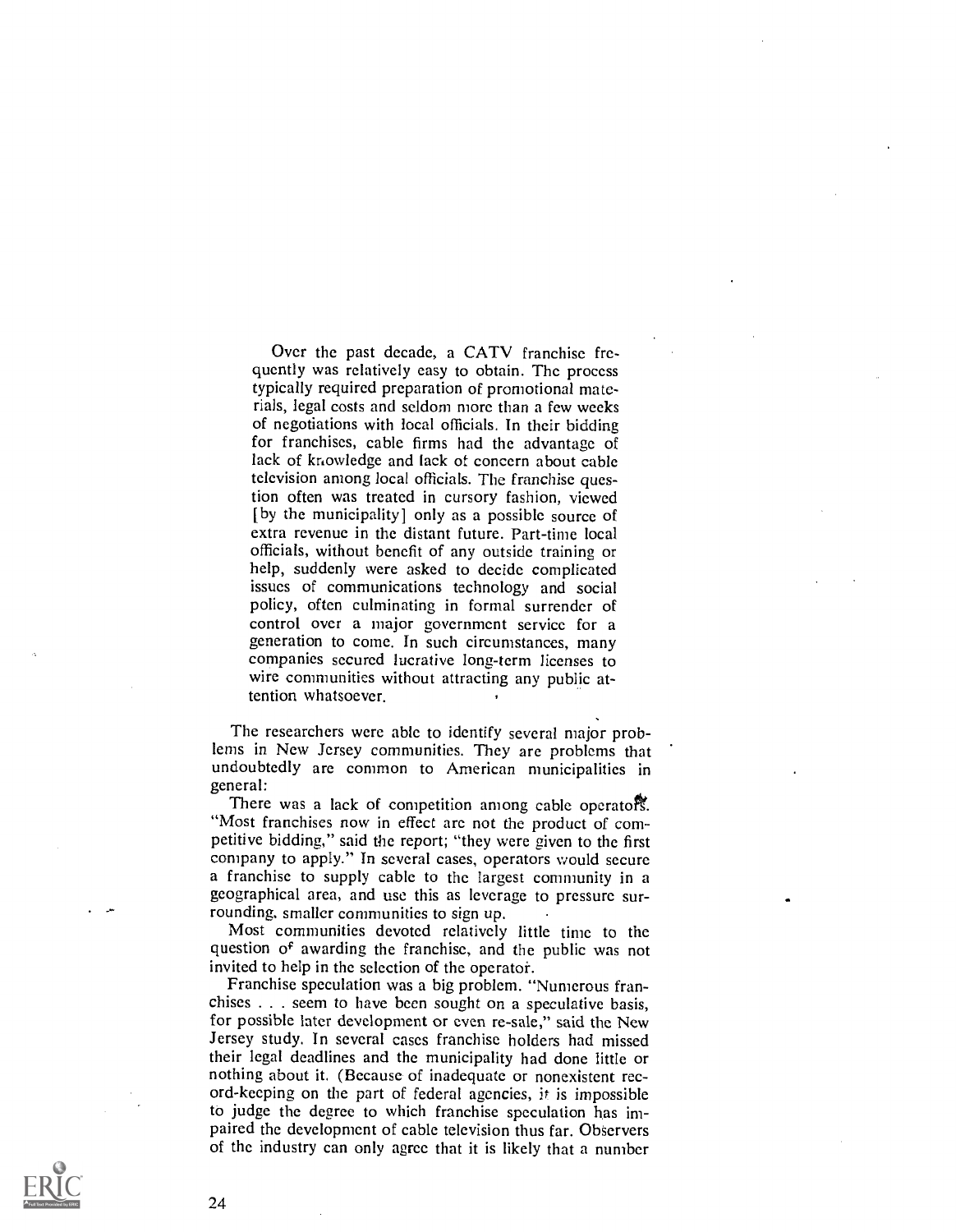of people have gotten rich quick off the process, while leaving scores of communities without cable service. One cable operator who is active in several sections of the nation referred to the speculators as "truly the whores of the industry.")

Much of the potential of cable has been lost because of what the Princeton researchers referred to as "shortsighted local franchise agreements" which didn't require enough of the prospective operator. Most New Jersey communities seemed satisfied with the operator's promise to pay the municipality a portion of his gross annual revenues (usually about 5 per cent), and overlooked other, vitally important items, such as:

Channel capacity: At a time when cable television was being described as an exciting new medium with nearly infinite resources, 32 of the 66 New Jersey municipalities were requiring no minimum number of channels at all; 19 others required a dozen or less.

The experts may not be in complete agreement on what constitutes a proper number of channels for a community's cable operation, but no one would have recommended a franchise with no minimum at all, even before the FCC came up with its minimum of 20 channels. The Sloan Commission, in its report on cable, predicted that by the end of the 1970s most franchises in America would require "at least 20 channels," and that "forty-channel systems will be commonplace, or at least well within the state of the art, and that even greater capacity may be found in great metropolitan areas."

A 1972 Rand Corporation study of the cable needs of the Dayton, Ohio, metropolitan region came up with a recommendation for a two-cable setup, with "about 40 video channels" from the head-end to the subscriber, "plus a substantial capacity in the reverse direction equivalent to two or three video channels to permit program origination in remote locations and to provide future capacity to handle facsimile mail, data information storage and retrieval, viewer interrogation and response, and other services that may be perfected over the next five or ten years."

And Stephen Unger, the Columbia University electrical engineer, considers a 24-channel system "the minimal requirement." He commented: "I think it's pretty obvious: the desirability of a lot of channels. This is really the essence of why cable television is valuable."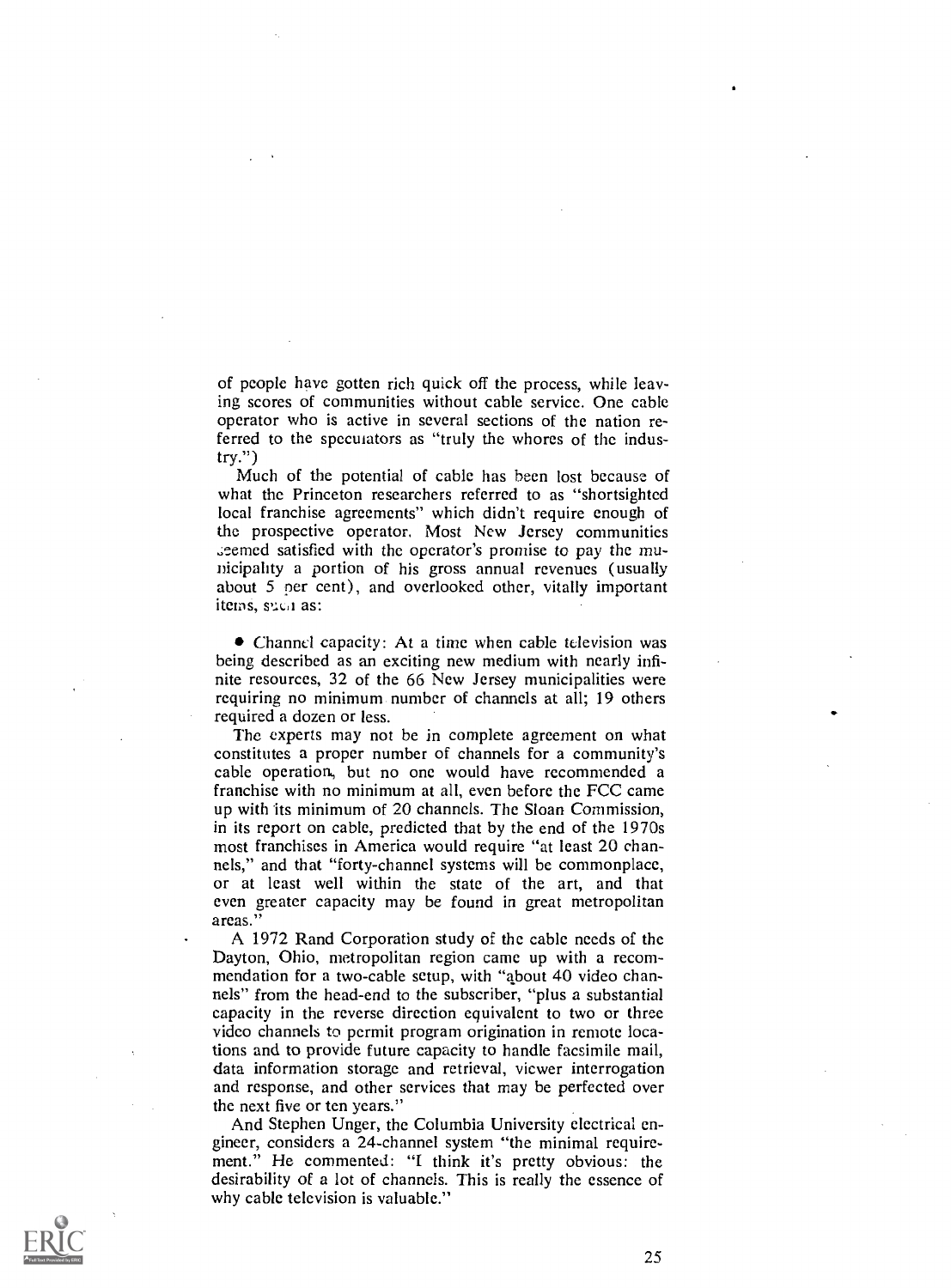Length of franchise: Most of those in New Jersey were awarded for more than 20 years, and the wording of some of them seemed to indicate that they were awarded in perpetuity.

Again, most experts on cable would point out that the term of the franchise is one of the community's most potent levers for obtaining the sort of cable service it wants.

Subscription rates: Most communities in New Jersey retained the power to regulate the installation fee and monthly cost of the cable, and in those cases the average monthly rental was about \$5 per subscriber. But 21 municipalities retained no power of regulation at all.

Technical quality: "Few cable franchises require specific levels of technical performance," wrote the Princeton researchers. "In 28 of the agreements we examined, the issue was not even mentioned. Twenty-one others included only the most general and vague standards."

Geographic discrimination: Only 17 of the franchises specifically prohibited the cable operator from refusing to supply service to neighborhoods whose low population densities made them financially unattractive.

Franchise transfer: Twenty-three of the municipalities studied in New Jersey retained no veto power over the sale or transfer of their franchise once it had been awarded. "Local officials frequently have watched control of their local cable systems pass to unfamiliar companies without having any legal power to intervene in such proceedings," said the report.

Public access: Here the Princeton researchers found an appalling situation. "One of the most startling deficiencies of existing franchises," they wrote, "is failure to require many of the community services made possible through CATV. Forty-five agreements in our sample contain no requirement whatsoever that channel time be available to the community for public access broadcasting. Only seven of the sixty-six agreements contained public access requirements." There were only four franchises which required the cable operator to produce and broadcast a specified amount of locallyoriginated programming.

The Princeton report concluded that there was a definite need for more state and federal responsibility in the awarding of cable franchises. It said:

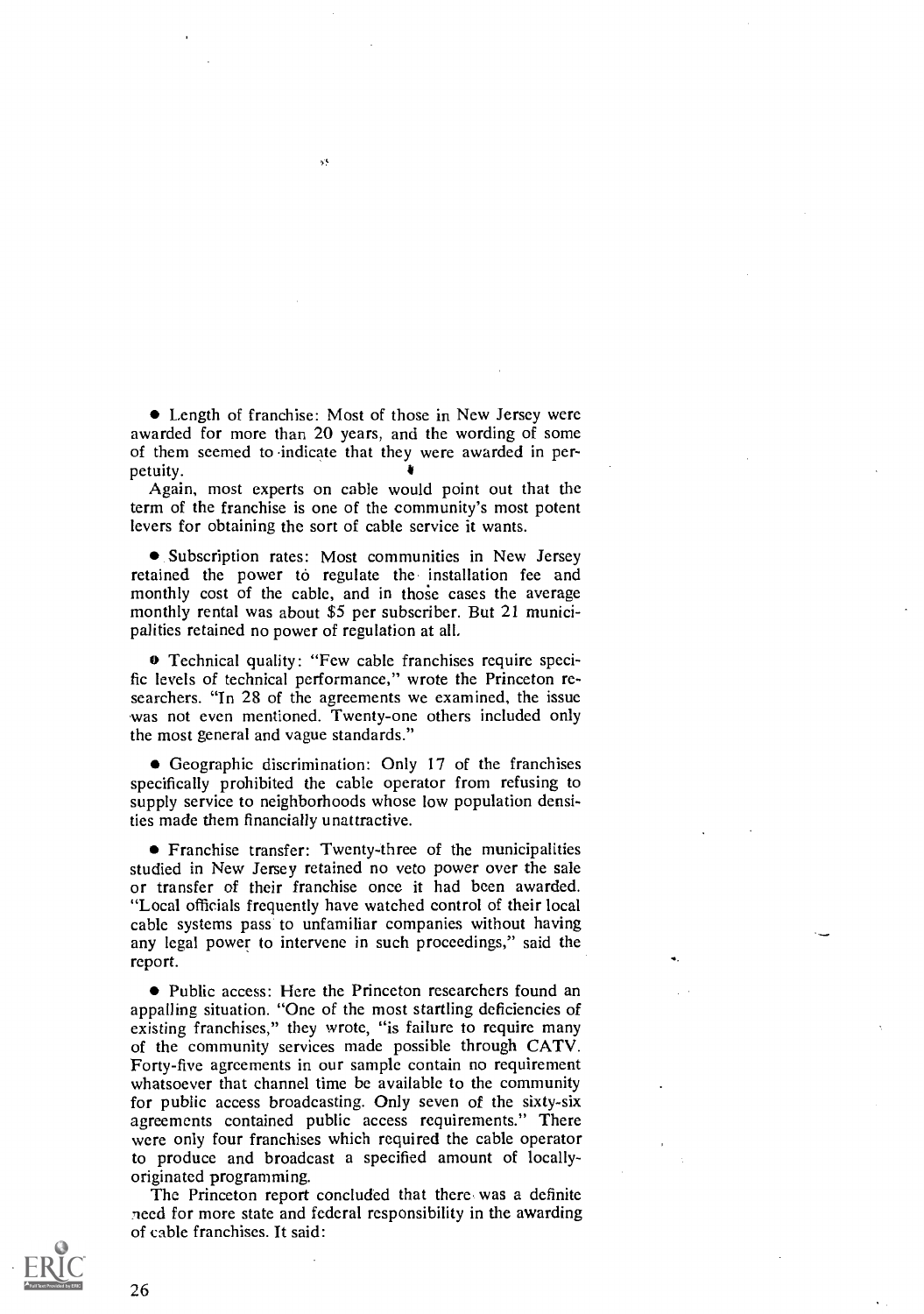. . the performance of local government in regulating CATV can only be termed a failure. Opportunities have been overlooked; abuses have not been corrected. The industry too often has taken advantage of local government, with the viewing public the loser. For too long, the task of overseeing the growth of a billion-dollar, nationwide communications industry has been entrusted largely to local, often part-time officials. To expect sound regulation from such a primitive framework would be naive.

# Corruption

It will not surprise even the most casual student of New Jersey politics to learn that municipal corruption was believed by the researchers to be another important factor in the development of cable in that state. It is likely that corruption of the elementary sort—the under-the-table payment of money or other favors by potential cable operators to the city officials responsible for awarding a franchise—has been and is widespread in the nation.

The case of Irving B. Kahn and the Teleprompter Corporation, one of the nation's largest cable outfits, is considered the most notorious example of such corruption to date. Kahn, who was Teleprompter's board chairman, was convicted by a federal jury in October, 1971, of bribing three city officials of Johnstown, Pennsylvania, in order to get the city's franchise for Teleprompter. The conviction currently is being appealed.

In the wake of the conviction, some prosecutors started looking into Teleprompter's dealings with other municipalities. But there was nothing that approached a broad-scale investigation of the company-possibly, some observers noted, because Teleprompter was simply. so big. By 1972, it was the largest cable outfit in the nation, with close to 640,000 subscribers.

National investigation or not, the suspicion persists that there has been a lot of corruption in cable television.

W. Bowman Cutter, of the Cable Television Information Center, agrees' with that assessment, but he adds that he

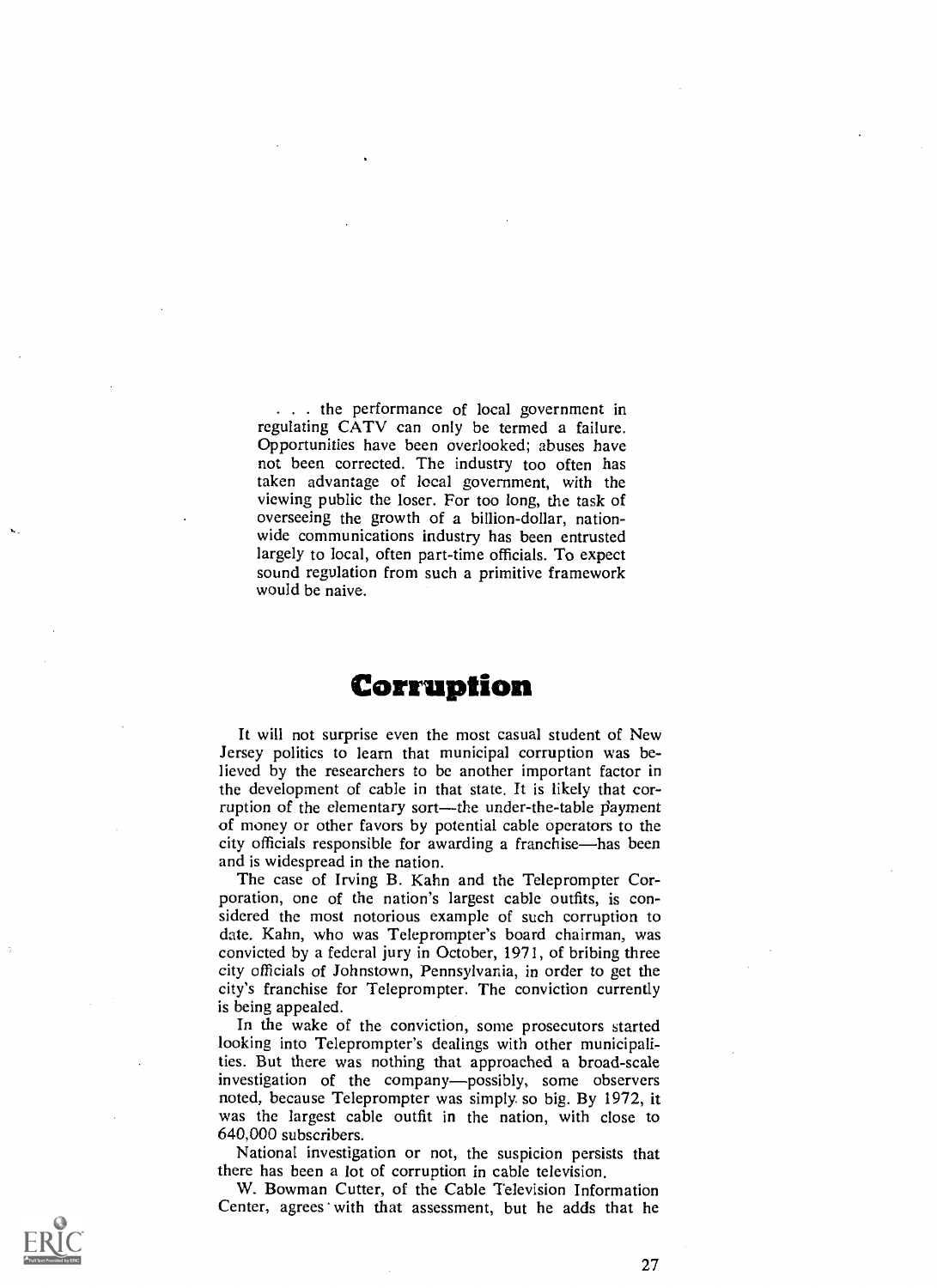thinks "It's a phenomenon of the smaller towns and maybe the middle-sized cities." He said:

"We've been impressed in the bigger cities with the degree of concern city officials have toward developing as good a system as they can conceive of and afford, and being inno-

vative and open about it. . . .<br>"We've seen some different experiences in the smaller cities. In one place we were in, the system had offered a swimming pool to all the members of the city council. There are stock deals made all the time which are claimed not to be inappropriate in any way, but that seem always to be offered to the city council members and the editors of the local newspaper.

"In the smaller cities, the power structure is unlike that in a big city, where there's a fragmented power system. In the small towns the banker, the mayor, the newspaper editor, the head of the local Chevrolet dealership, and the preacher they all belong to the same country club. And in those areas, often it's not dishonest in the blatant sense of the word that when one member of the group is in on a stock deal, the others tend to go along—since they figure that the next time something comes up, they'll get theirs.'

There is another form of franchise-wooing that might strike some citizens as falling within the boundaries of municipal corruption: Newsweek magazine reported on a junket organized for Fort Wayne, Indiana, officials by Cox Cable, one of the largest cable systems.

Fort Wayne and cities like it have been the objects of much competition among cable entrepreneurs; 23 organizations have been vying for the Fort Wayne franchise. Earlier in 1971, reported Newsweek, Cox flew

six of Fort Wayne's nine city councilmen, the city clerk and two local newspaper men to visit the company's operation in San Diego-the biggest and one of the most highly regarded cable-television facilities in the U.S. After the shop talk was over, the touring Hoosiers were whisked off for a day of shopping and sight-seeing in nearby Tijuana, Mexico, before ending their junket with two days as Cox's guest at a posh hotel in Las Vegas.

Unfortunately for Cox, all six of the councilmen were voted out of office in a subsequent election. But, reported the newsmagazine in December 1971, "one Cox bigwig last week revealed that invitations to visit the San Diego installa-

28

N,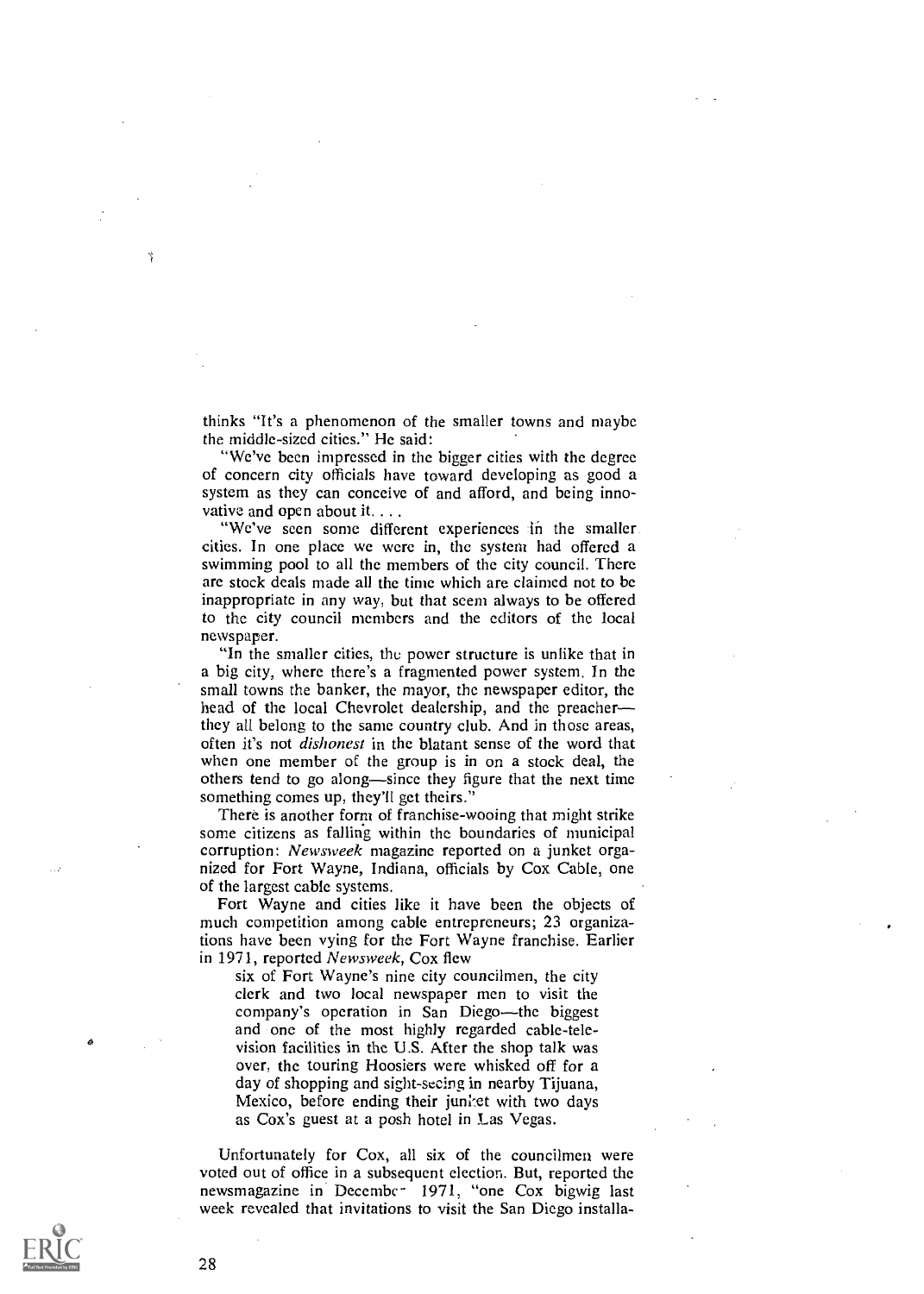tion will soon be extended to the city's newly elected councilmen."

The Fort Wayne junket was so blatant that it made the papers, but an incalculable number of other incidents in cable franchising will probably never be revealed-because, among other reasons, municipal corruption is rarely reported. Often the local newspapers and broadcasters themselves have vested interests in the franchise fight. And often, as Cutter said, the owners and operators of the media are part of the same local power structure that decides who gets the franchise.

# The Issues

The issues in cable television are almost as numerous as the channels of information that the new medium can carry into a subscriber's home.

Some of those issues are highly technical, and have not even been hinted at here. For instance, the form of cable described earlier is not by any means the only possible method. A technique known as "dial access," which is being experimented with on Cape Cod, utilizes simpler wiring; the subscriber uses a dial to tell the head-end which channel she or he wants, and the head-end sends out the wanted program.

There is the issue of compatibility of equipment—a very important one for those concerned about public access. Halfinch videotape equipment, for example, is less expensive than one-inch equipment, and thus might be more attractive to a community group that wants to produce its own programs, economically, for a cable system's public channel. But halfinch videotape is said to be difficult to edit; and, if the cable system is based on one-inch equipment, there's trouble.

The prospects for standardization of cable equipment are said to be improving. But an observer-victim of American technological ingenuity-particularly one who has lived through the "standardization" of phonograph record speeds and sizes in the Forties and Fifties, and who now is wondering about tape cassettes and cartridges-might be permitted a moment of cynicism.

There is no one place where all the issues of cable television, technical and otherwis are discussed, although the literature currently is growing at a rate almost as rapid as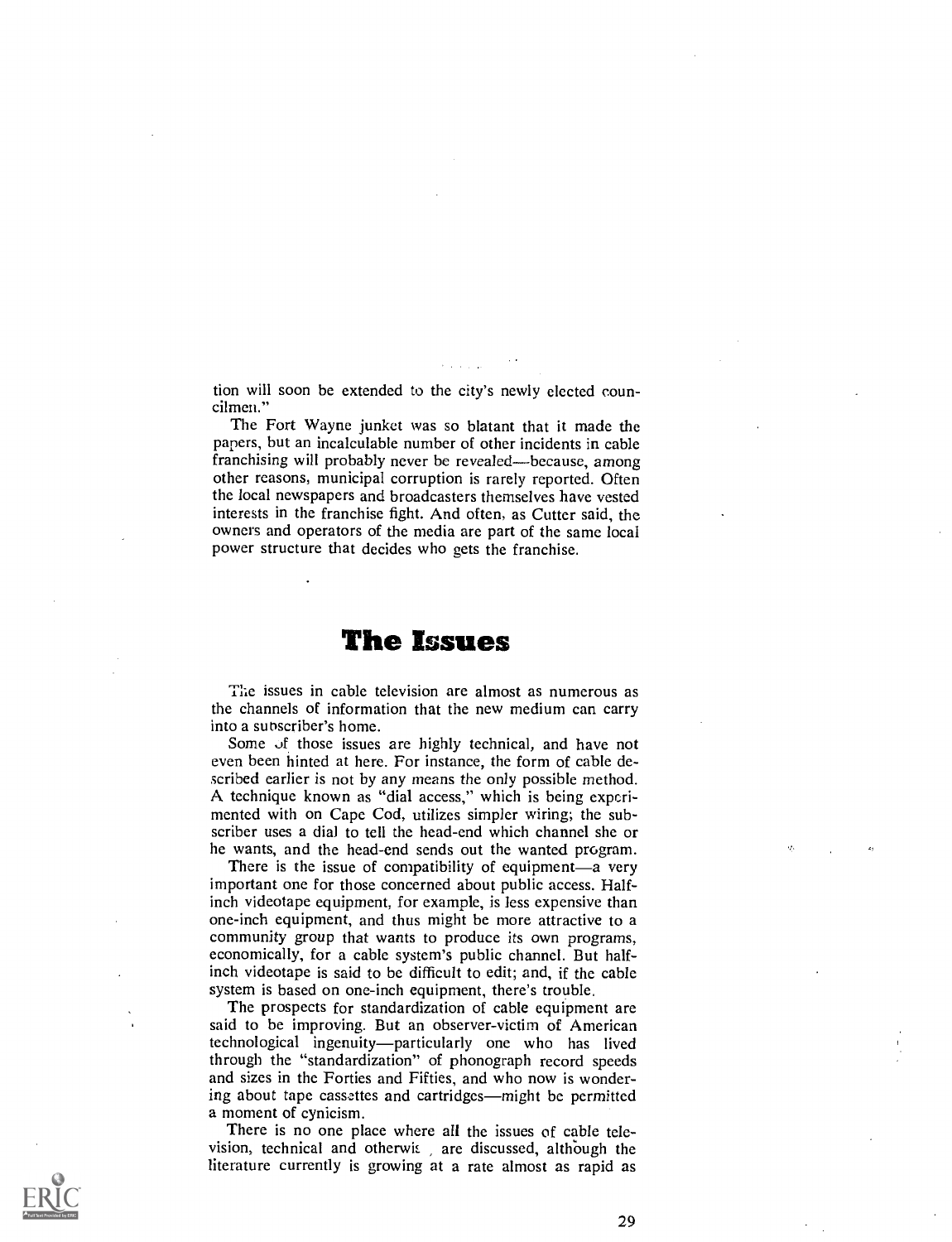that of the industry itself. A citizen concerned about cable could receive a fairly good grounding in most of the issues, however, by consulting all of the publications listed in the bibliography.

In the discussion that follows, an attempt has been made to limit the issues to those clearly involved with civil liberties. This is quite likely an impossible task, since it could be convincingly argued that if cable is only half as important as some of its promoters claim, almost *anything* connected with it may be considered a civil liberties issue.

Even some items of obvious civil liberties importance are not treated fully here because, while they are important, they have not yet been subjected to real examination, even by the experts. The question of surveillance is an example.

It is easy to imagine that an electronic instrument in the home that is connected (along with thousands of others) to a central electronic device (one with memory features) could easily have its function reversed. It could be used to collect information  $\omega n$ , as well as  $\delta \omega r$ , the subscriber.

It may as well be assumed that when cable develops to the point where a channel of pay-TV is included in the package offered to the subscriber—and thus when the head-end has reason to keep track of who wants which offering—the industry will want to compile information on who watches what. The viewing habits of millions of Americans could be entered in magnetic dossiers in no time. And prosecutors have fascinations for such lists.

Similariy, when some of cable's promises of two-way communications are fulfilled, it will be a field day for the investigator Records could be kept on which library books individual.  $\dot{d}$ , or on the activities of bank accounts. These two particui, ears are not at all far-fetched; dossier-keepers already are collecting both categories of information about people who don't fit into the noncontroversial mold.

Quite a few people who are concerned about cable say they are also concerned about privacy and surveillance, but almost all of them acknowledge that the subject has not been discussed enough. James Richards, of the office of communications of the United Church of Christ, said this about privacy:

"Frankly, I don't think anybody's worried about that enough. There are cable setups that are talking about providing a burglar alarm system and a fire-watch system to the cable, so that the police and the fire department will be notified if they're meded. Once you've done that, you've set

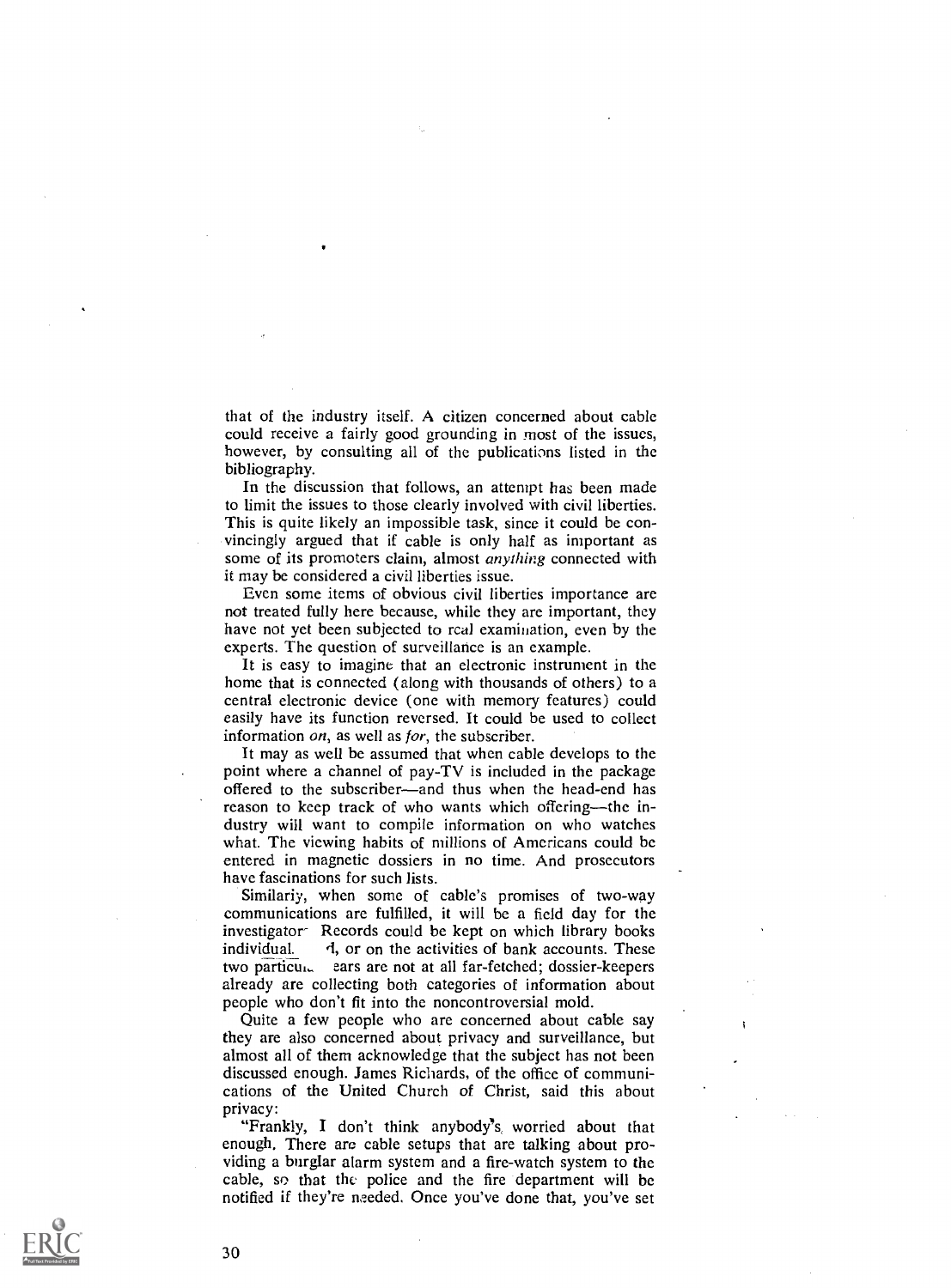the precedent for observing a home. I've raised that question a number of times. But it's never really been dealt with."

So, with these disclaimers, the remainder of this report will be devoted to a discussion of some of the civil liberties aspects of cable television.

Over the years, the American Civil Liberties Union has developed a considerable body of policy statements about communications-commercial television and radio, public broadcasting, and more recently cable. The policies and proposed policies have been discussed, debated, arrived at, and revised as the communications world has undergone its own various evolutions. But one thing has remained constant: the belief that the First Amendment, with its guarantees of free speech and press, can best be implemented in an atmosphere of diversity of communications.

As the U.S. Supreme Court said in a decision involving broadcasting a few years ago: "It is the purpose of the First Amendment to preserve an uninhibited marketplace of ideas in which truth will ultimately prevail." And: "It is the right of the public to receive suitable access to social, political, esthetic, moral, and other ideas.  $\therefore$  "

It is in this spirit that a committee of ACLU members who are especially concerned with the communications media have been approaching the challenge of cable television. Their conclusions, some of them tentative and subject to revision, are set down here in the hope that they will serve as a set of rough guidelines-for ACLU chapters or for any other group of involved citizens, particularly those who live in at as where cable television is about to make its appearance. Some of the proposals obviously are related to the formation of a national policy toward cable communications; others are just as obviously aimed at the municipal level.

#### Common Carrier Status

First and foremost, the ACLU believes that cable television should be operated on a common carrier basis. This means channels of the cable service should be open to anyone willing to lease them, just as the telephone lines are open to anyone willing to pay to make a telephone call.

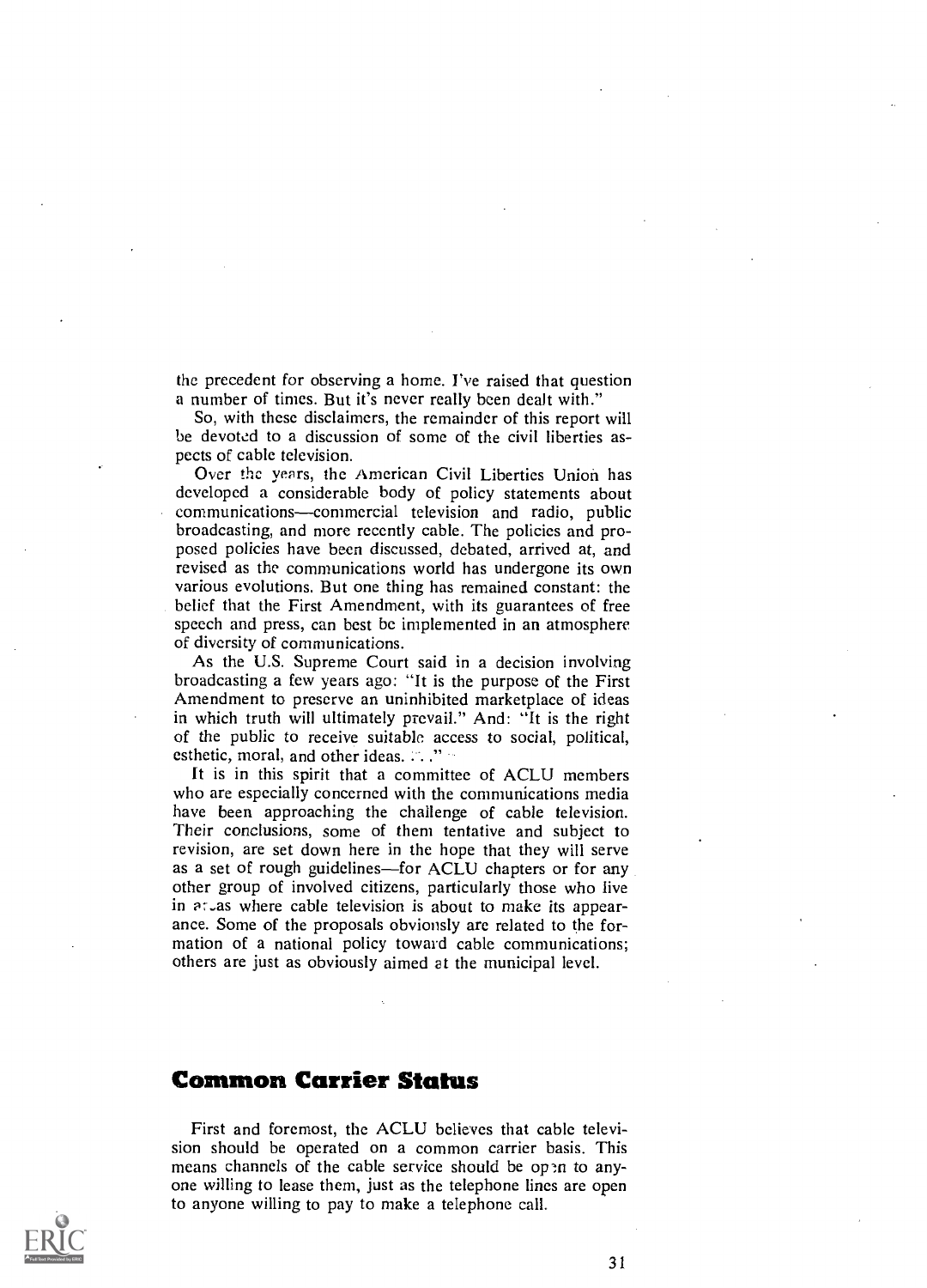Common carrier status, the ACLU feels, would provide the best means for insuring diversity in the new medium. The union's stand was expressed in 1971 by Irwin Karp, a member of the union's Communications Media Committee, in testimony before the Federal Communications Commission. Karp said, in part:

A common carrier cable system would permit a great diversity of programming. It would provide the variety now available in motion pictures, and in book and magazine publishing. It would create a vast variety of audiences, each entitled to select those works of entertainment and culture they desire to receive, just as they can make those choices in the other media I have mentioned. A common carrier system would reinvigorate and strengthen the living theatre, ballet, opera and other performing arts; it would tap the resources of libraries and information storage systems...

The ACLU believes that the adoption of a common carrier policy is essential because it will provide a system of communication that fulfills the needs of the First Amendment, avoiding public and private restraints on freedom of expression; and assuring full access to a meaningful marketplace of ideas. The ACLU also believes that a common carrier approach will provide the greatest diversity of programming and most efficient service of which the medium is capable. And lastly it believes the policy is inevitable and will have to be adopted someday—if not now.

The history of our railroads and telegraph and telephone systems demonstrates that inevitably and inexorably these utilities evolve from a number of small compan:es into national networks which can only be operated and regulated as common carriers. If cable television achieves its technical potential it will be no exception. If we do not adopt a common carrier policy now, we will only have to do it 10 or 15 years from now, at a vastly greater cost to the public.

The case was put in another way by Harriet Pilpel, the chairman of the ACLU's Communications Media Committee, in a letter to FCC Chairman Dean Burch. Ms. Pilpel wrote

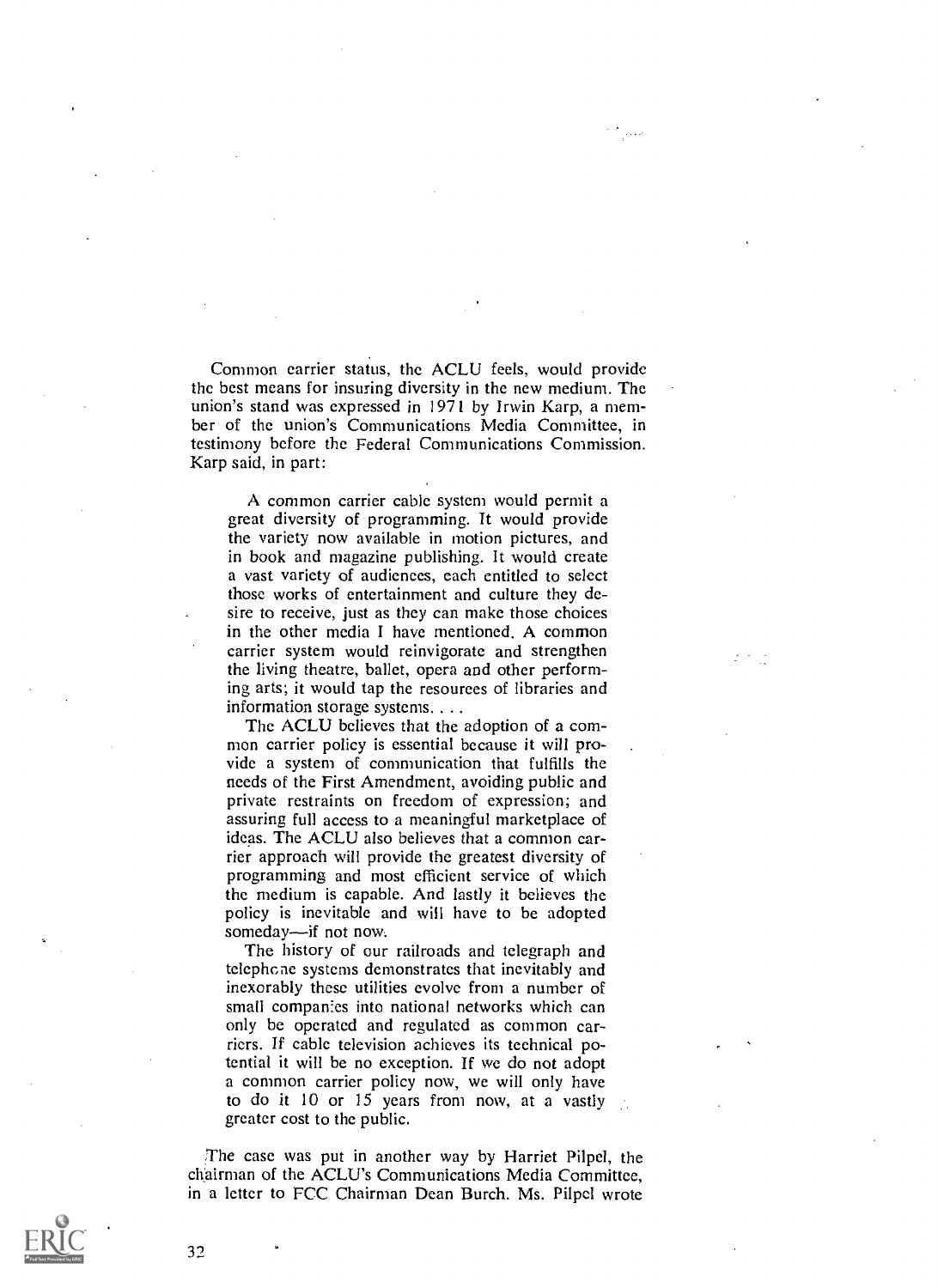that "Access to this powerful medium must not be limited to the few. It must be available to all who wish to speak or to hear under the fair terms of a common carrier system if the aims and principles of the First Amendment are to be served."

It is the union's feeling that without common carrier status, cable operators would produce much of their own program- $\min_{\xi}$  for locally-originated cable shows. If this happened, the operators would be under pressure to use much of their capital for programming, rather than for development and improvement of the basic cable service.

Even more importantly, a cable operator who is also in the programming business is under pressure to increase profits by discouraging programming from other, independent sources. The result could be the elimination of diversity in much the same way it has been eliminated from the commercial television networks.

#### Regulation

The ACLU feels that cable should be regulated—at least until full common carrier status is attained-by all three levels of government. Because of the importance of the medium, there should be full participation by the public in the regulatory process, and a proper division of jurisdiction is one way of achieving this. The federal government is involved because much of what is supplied on cable crosses state lines; the state government is involved in the same way it is involved in the affairs of the telephone and power utilities; the local government is involved because, despite local franchise provisions declaring non-exclusivity, a cable system is for all intents and purposes a local monopoly.

#### System Capacity

The cable system should have enough channels to meet all the demands placed on it by those who wish to lease time on it. Initially, it should contain at least twice the number of

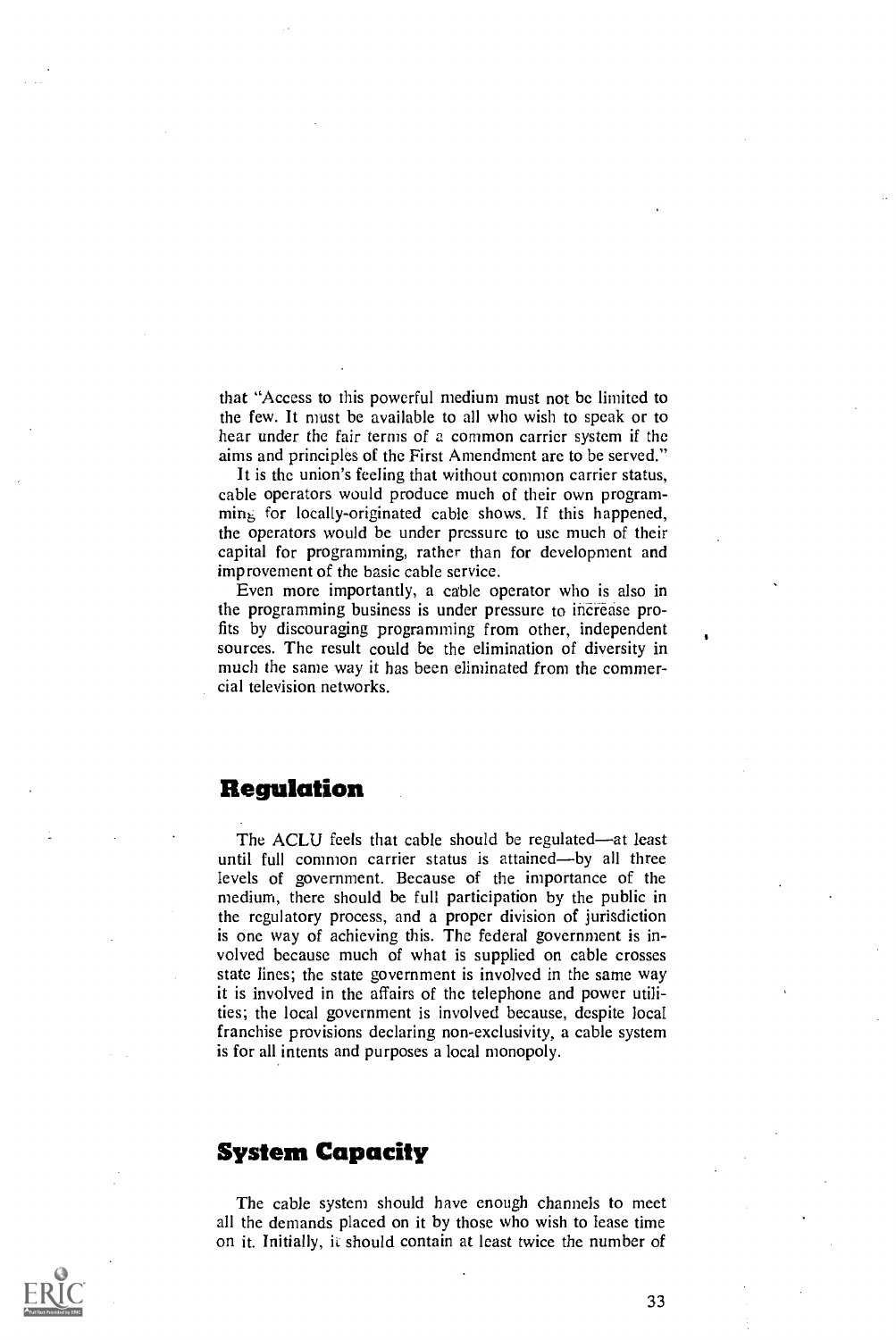channels required for relaying existing over-the-air television and radio stations in its area.

There should be at least one channel available for educational services, and at least one available for government services, with others available for lease if they are needed. All other channels should be available, on a common carrier basis, for anyone to rent or lease at fair and reasonable rates.

A "citizens' access board" or similar agency could be established by the local franchising authority to decide questions of how the channels should be allocated when the demand for them exceeds the supply.

#### Bates

Rates for both the subscribers to cable television and for those who use its channels should be fair, reasonable, and non-discriminatory. The franchising authority should be able to approve the system's accounting procedures; it should have access to all financial and 'operating records, and it should have the right of approval and periodic review of all rates.

The rates charged the subscribers should correctly reflect all the system's sources of revenue.

With a common carrier system the ACLU sees no justification for the provision of free channels or free time to governmental, educational, or nonprofit agencies. Such a practice would invite waste, and the public would have to pay for it anyway in higher rates.

## Facilities

The cable system should have the option of providing studio space and origination facilities for those who wish to lease its channels. Such facilities, if provided, should be available at fair and reasonable rates.

When the system is being designed, provisions should be made for access to the head-end from suitable locations throughout the community.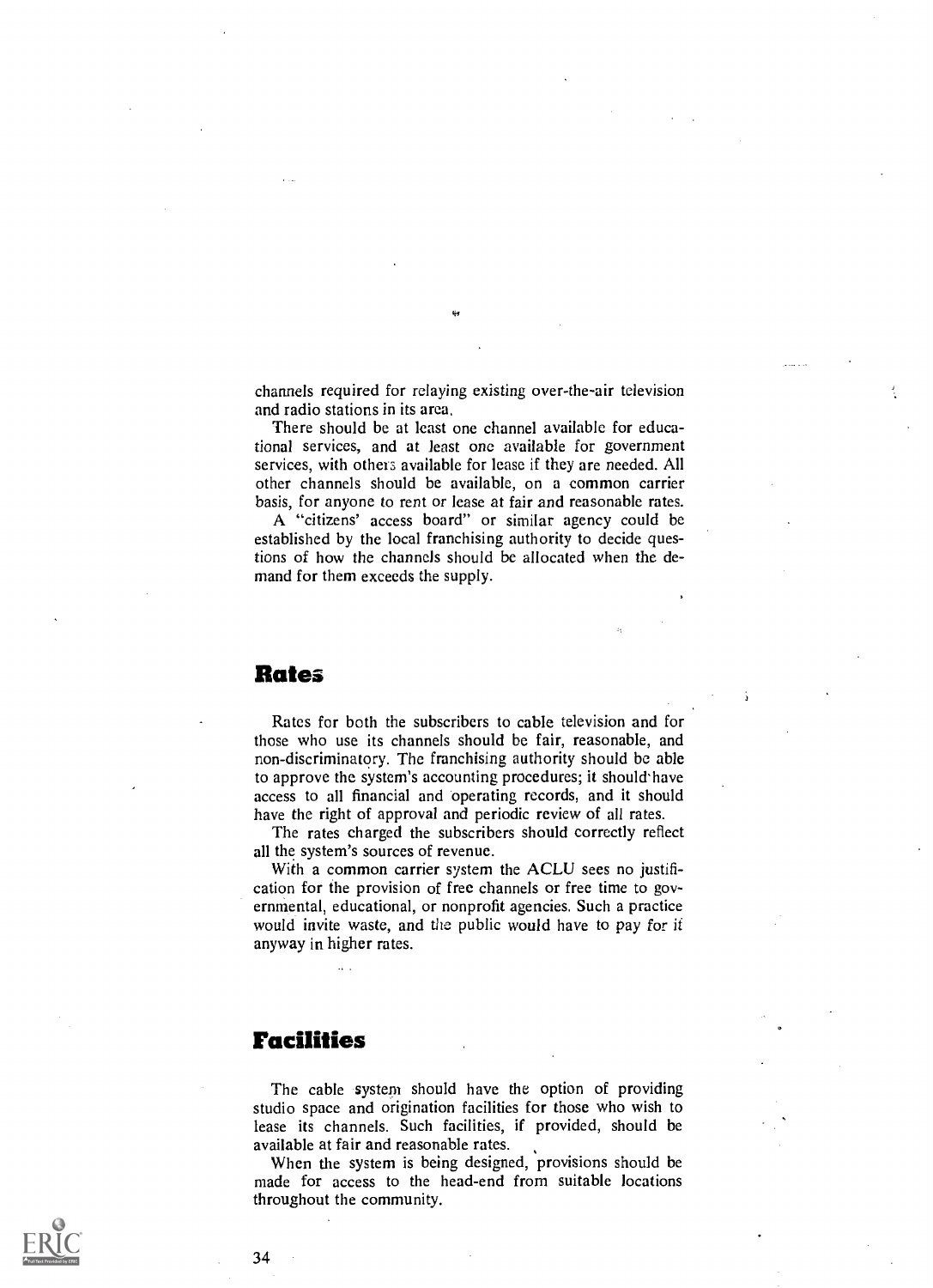#### Cross-Ownership

The ownership of several communications media by the same person or organization is intimately related to diversity. The ACLU currently is in the process of formulating its official policy on the entire question of cross-ownership; the thinking so far tends toward the belief that cross-ownership between or among systems (such as a firm which owns a newspaper, a television station, and also a cable outfit) would tend to inhibit competition and thus oppose First Amendment principles.

Similarly, ownership or control of several cable systems by manufacturers or distributors of cable hardware, in a way that would diminish competition or that would retard the development of better technology, would be opposed. The same would go for the ownership by a cable operator of sources of news, information, talent, or performers; or ownership of systems of distribution or syndication.

These problems, of course, would be far less important ones if cable were established on a common carrier basis.

#### Censorship & Liability

The ACLU believes that cable operators should have no responsibility or liability for programming and content whe.i it is produced or distributed by others (as it would be under common carrier status). The operators therefore must be prohibited from requiring the "previewing" or censoring of material in any way.

Existing law clearly establishes the liability of persons primarily responsible for material that is broadcast that is judged to be obscene,.fraudulent, defamatory, or otherwise illegal.

#### Fairness & Equal Time

Until such time as cable achieves its maximum potential for diversity—as it would under common carrier status—the union is opposed to the waiving of traditional fairness and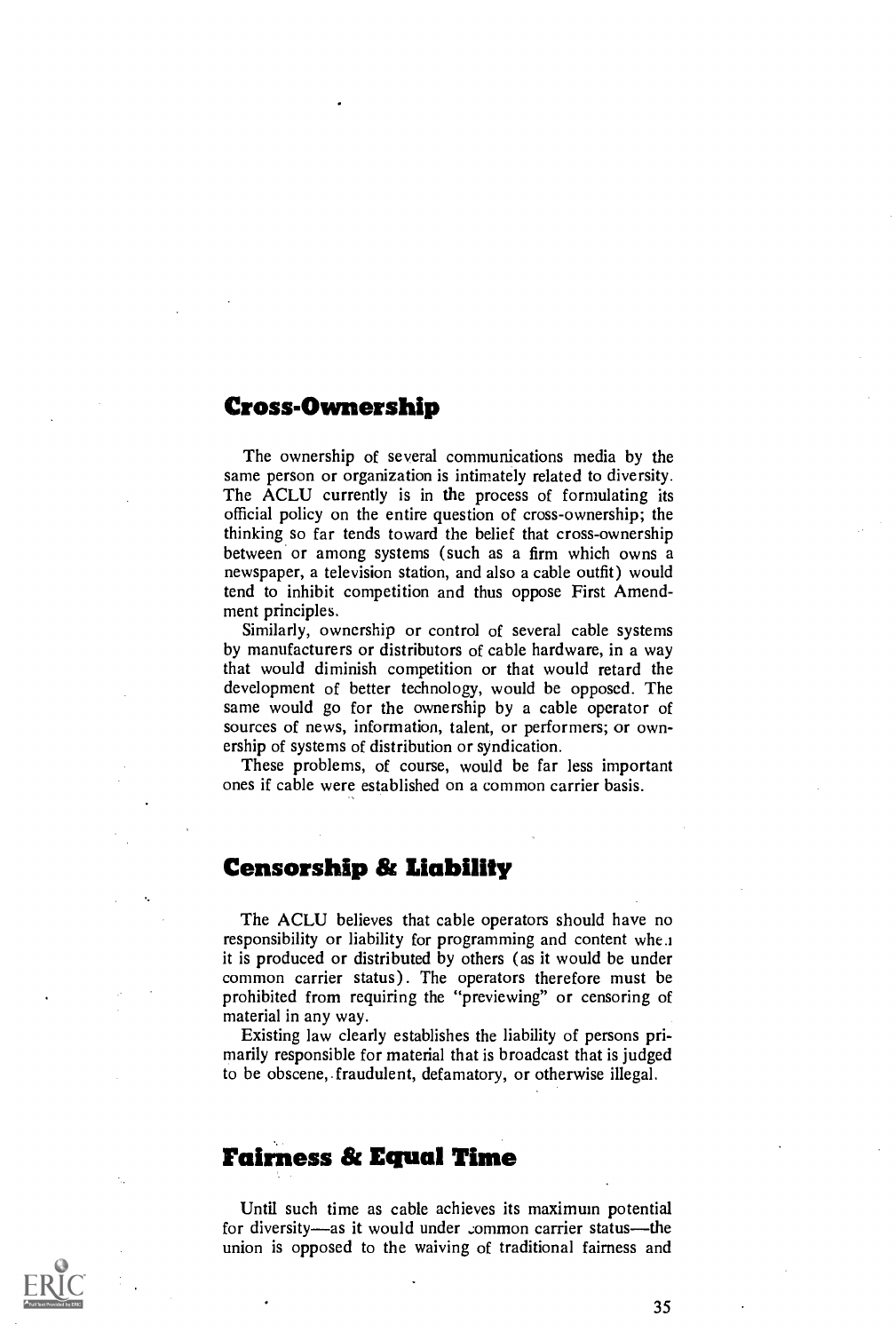equal time requirements for cable television. As Irwin Karp put it in his testimony to the FCC:

٧Ś

. . . if cable systems operate as common carriers, do not engage in programming, and provide sufficient channel capacity to give full access to all points of view, there would be no need for any of the present governmental restraints on freedom of expression and communication. Every candidate for office could secure access to the system; anyone wishing to 'reply' would have an opportunity to do so. And all sides on any political and social issue could have access to the cable system without need of a 'fairness doctrine'.

### Privacy

Cable systems must provide adequate safeguards against the use of the new medium for surveillance or any other form\_ of privacy invasion. Such safeguards could include electronic hardware that makes surveillance impossible; there also should be criminal penalties for the invasion of privacy via cable.

#### Technical Standards

The quality of a new cable system must be equal or superior to that of comparable systems. There should be provision for the establishment, on reasonable rotice, of such refinements as two-way communications, pay television, regional and national interconnections, library retrieval of information, and other potential developments.

#### Duration of Franchise

The municipality or other franchising authority should try to negotiate a franchise of the shortest possible duration ten years or less, if possible. The franchise should include

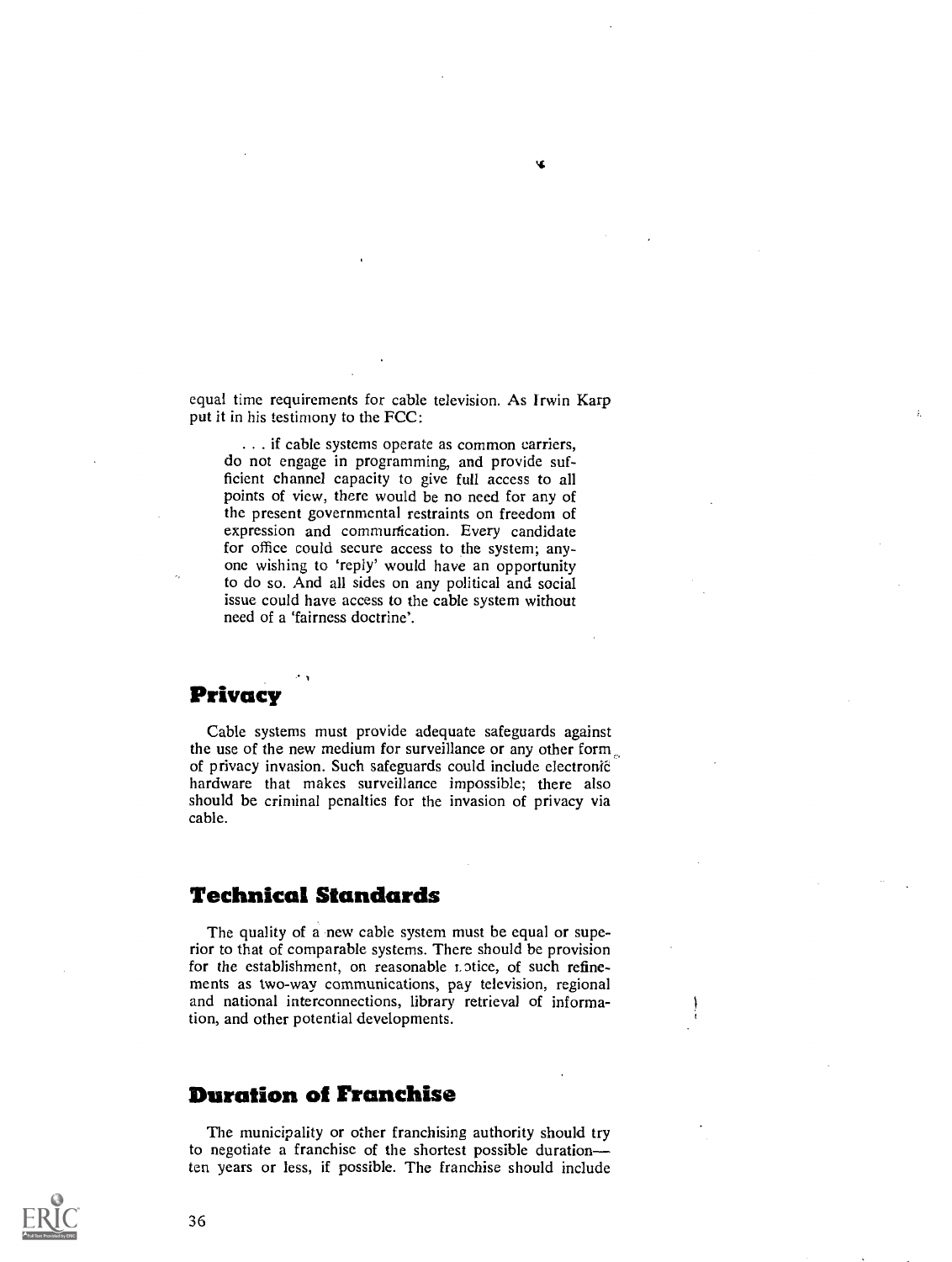$\label{eq:QCD} \hat{Q}(\sigma_{\rm{max}}) = \hat{q}_{\rm{max}} + \hat{q}_{\rm{max}} = \frac{m_{\rm{max}}}{\sigma_{\rm{max}}}$ 

provisions for an annual report from the cable system; standard accounting procedures; open financial books; and a system of redress of grievances and review of performance.

 $\int$ 

There also should be provisions calling for the timely construction of the system, with penalties to be assessed against the operator for delays. There should be some provision for the termination of the franchise if the operator breaks too many promises.

#### Connections

 $\mathcal{G}$ 

The local government should undertake the task of procuring rights-of-way, rights to use telephone poles and underground ducts, and easements over private property to avoid excessive costs to the system and subscribers.

#### Program Guide

The cable operator should be required to publish a listing of what's going to be on the system. This may seem like an item of relative insignificance, but it is not. Some viewers of cable systems which offer "public access" programming have complained that they don't watch it because they have no way of knowing what is going to be  $\alpha$ , and when.

#### Procurement Practices

Cable systems are heavy users of equipment and services. (The 1972 edition of "CATV Directory," published by Communications Publishing Corporation, lists approximately 100 pages of materials and services for cable TV systems, including tractors, scramblers, unscramblers, vibratory cable plows, and precast manholes; and, 61 consultants, 15 cable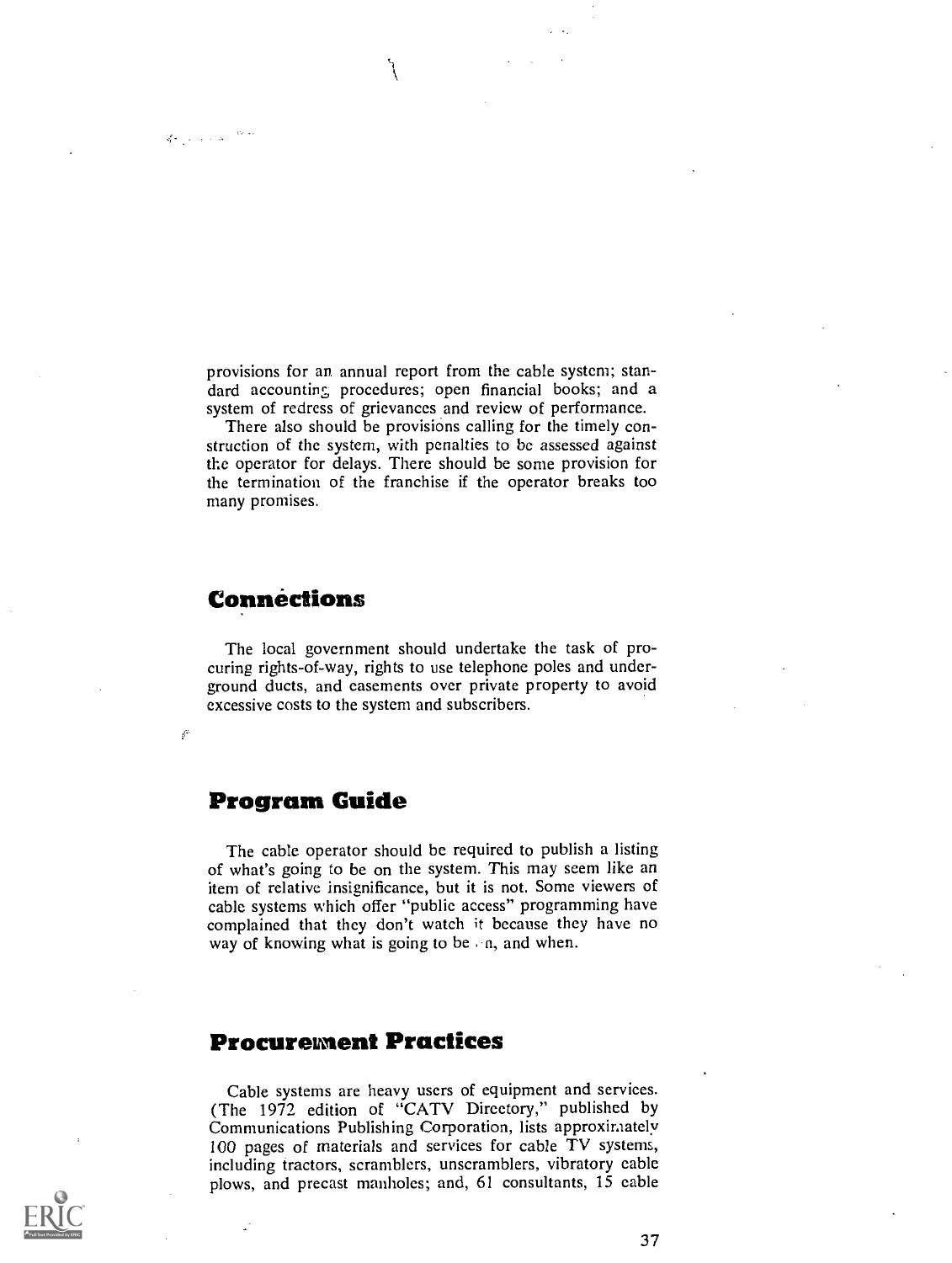brokers, and a number of firms which promise to deliver new subscribers at \$18 or so a head.) Since the public pays indirectly for this equipment and these services, it is essential that fair and open purchasing policies be followed.

#### **Employment & Advancement**

Cable systems must follow nondiscriminatory employment and advancement procedures. There should be provision for on-the-job training of employees and for coordination with local educational institutions.

#### Awarding the Franchise

The ACLU recommends that a municipality, in awarding a franchise, adopt as its prime criterion the prospective operator's guarantee of a common carrier operation. Next should come considerations of technical quality; then, the promise of reasonable rates to subscribers and users of the channels. The next item of priority should be the franchise fee paid by the operator to the franchising authority.

The union feels that it is short-sighted for a municipality to charge a cable operator a high franchise fee. Such a getrich-quick scheme penalizes the subscribers and channel users and inhibits the growth of the system. The fees should reflect the municipality's actual costs of administration and other services, such as the costs of enforcement; research and development, and ombudsman and complaint offices.

Before entertaining bids, the franchising authority should draw up a plan that encompasses both its short- and longterm needs and uses.

Such a plan could include: Determinations about the area to be served; special community needs; institutions (such as schools, city hall, hospitals) from which the city might want to originate its own programs; potential sources of revenue (subscriptions, fire alarms, payments for leased channels, advertising); technical requirements (such as the number of

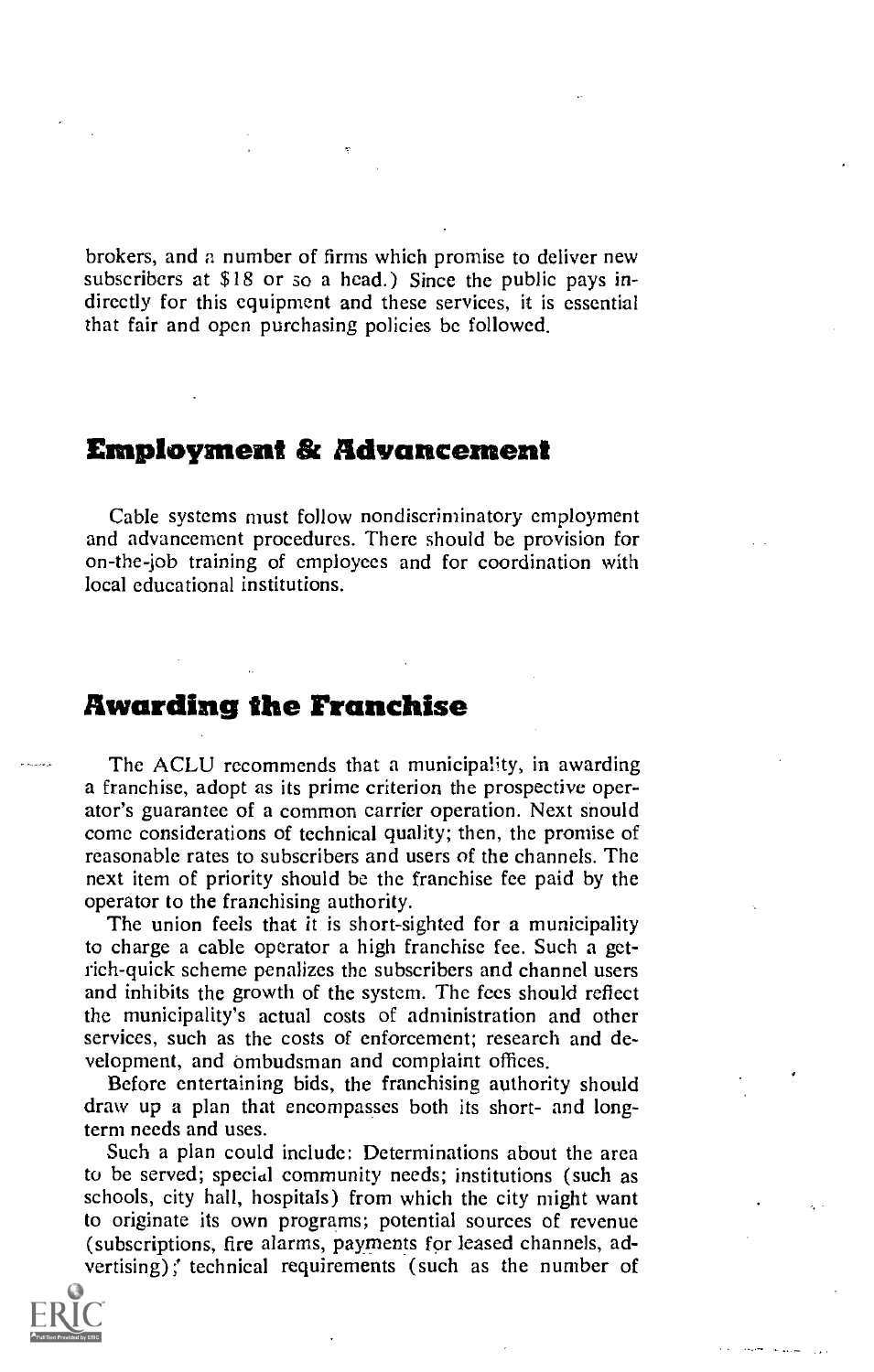channels to be eventually used for two-way communications); the appropriate structure of the system, including ownership and control; the way the system should be financed; and the degree of involvement by regulatory and legislative agencies.

Such a plan should be reviewed at public hearings before bids are requested. And public access to and involvement in the entire franchising process should be assured.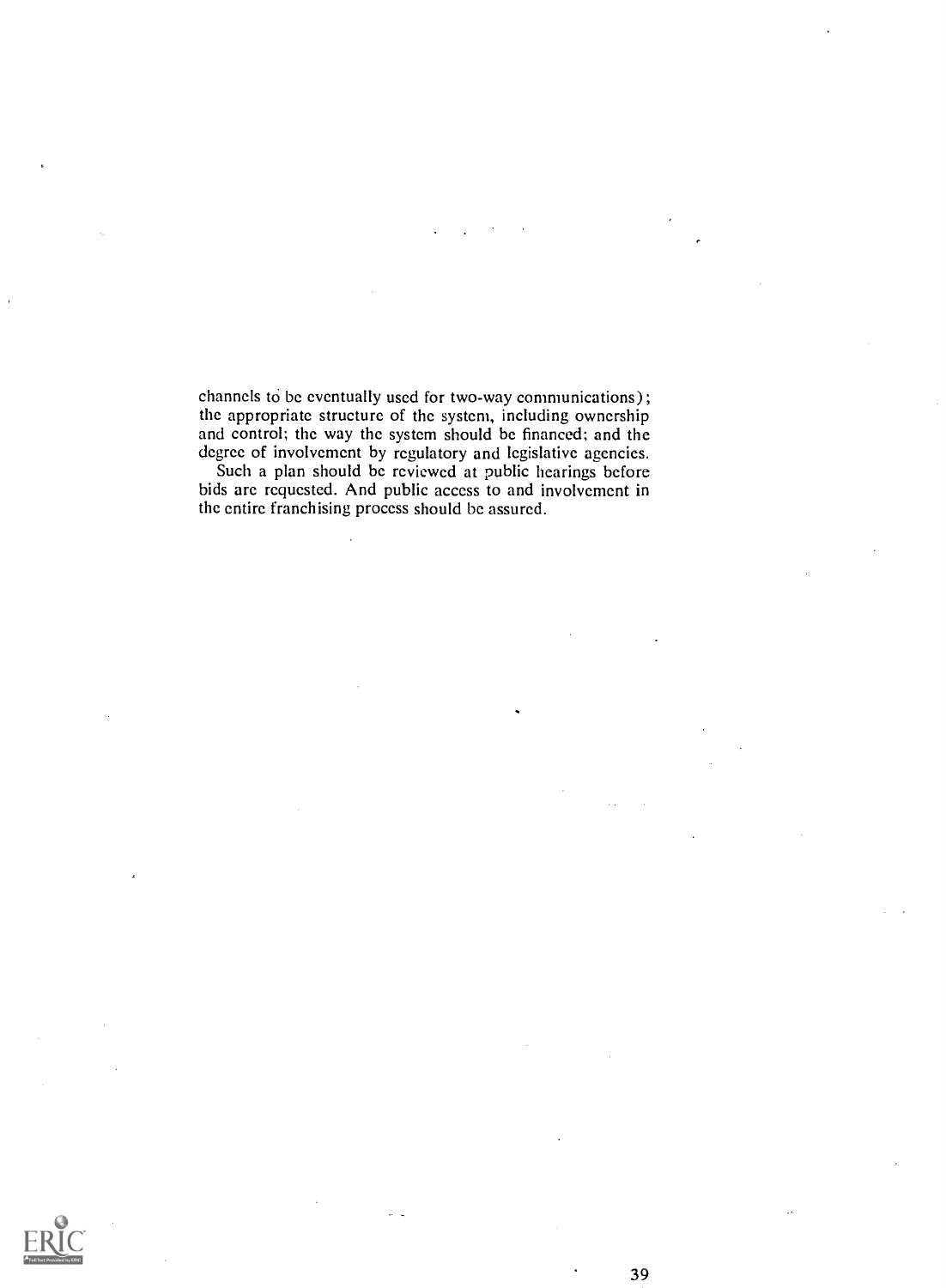# Glossary

Access (usually public access): This generally refers to the public's right to speak out on, or otherwise use, the broadcast or cable channels. The right may be spelled out in a franchise or other document, or it may be asserted or claimed by individuals or groups.

All-banding: A cable system that provides a television signal for every place on the conventional VHF dial is said to be "all-banding."

Amplifier: An electronic device that increases the strength of a signal. An example would be in a phonograph; a tiny needle relays an extremely minute electrical signal from the grooves of the record, and an amplifier multiplies that impulse until it can be heard. Many other electronic instruments, of course, also filter and clarify the signal to reduce distortion. Amplifiers are used to boost the signal strength between a cable system's head-end and its subscribers' sets.

Cable: This can mean the actual length of wire that is the heart of cable television (see *coaxial cable*), and it can mean the system itself. Either way, there are many differences between the system that uses a cable and the conventional system of broadcast television.

Cablecasting: The broadcasting of original signals by the cable operator, as distinguished from the operator's mere retransmission of signals picked off a master antenna.

 $CATV$ ;  $CTV$ : When it was invented, cable television became known as "CATV," for "community antenna television." The designation was correct, for the system usually was entirely dependent upon a tall antenna that served the whole community. Now, with much more being expected of, and received from, the cable, the term "cable television" or "CTV" is probably more apt.

Channel capacity: The number of separate channels of information that a cable system might be expected to deliver from its bead -end into the subscriber's home. Presently an operator might deliver a dozen, perhaps 20 video channels on a single cable. Some provide many more on single or dual cables. Some operators, whose franchises do not require them to supply a minimum number of channels, deliver very few.

Coaxial cable: The. wire that carries the cable signals. About the thickness of a pencil, it has a center conductor, sur-

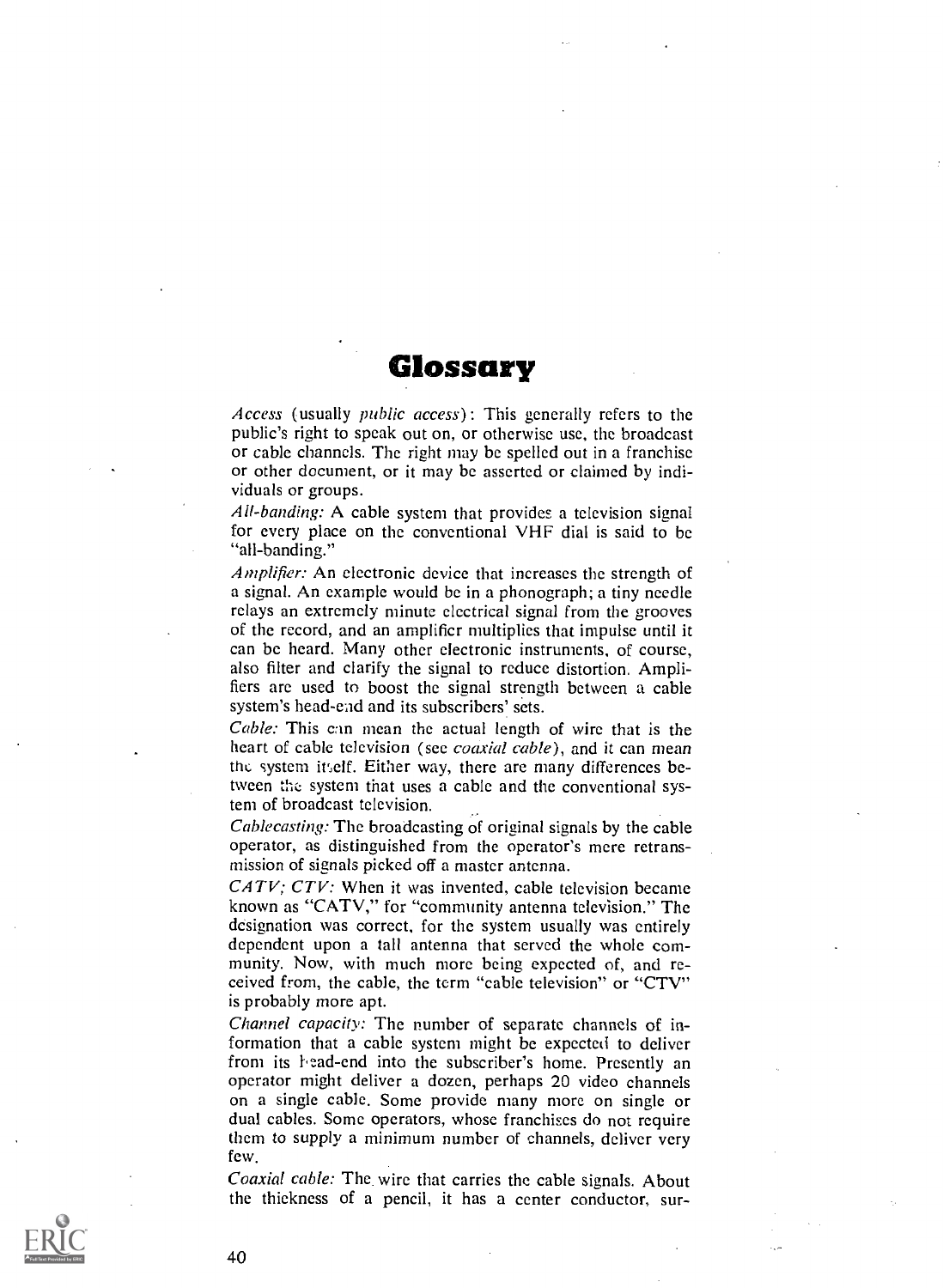rounded by insulating material; the insulation is surrounded by a metal sheath that forms the other conductor. The configuration is such that a number of signals may be sent, all at different frequencies, along those two conductors, with a minimum of distortion, loss of power, and interference.

Common carrier: This refers to the idea, as advanced by the American Civil Liberties Union and others, that cable TV's channels should be available to the general public for rent or lease on a first-come, first-served, non-discriminatory basis much as the telephone system is now, or the railroads or bus lines.

Digital return (or digital response): This is one of the forms of two-way cable communication. A subscriber whose television set was equipped for digital return would be able to transmit messages back to the head-end-not by speaking but by punching out information on a keyboard or a dial. The digital return equipment envisioned for cable's near future varies in its complexity, from a computer-like keyboard to a simple yes-no signalling device.

Franchise (sometimes called a license or certificate): This is the legal document that gives a cable operator the right to establish a cable system, Usually the geographic area involved is a municipality or a portion of a municipality. Frequently a franchise will set forth such considerations as the number of channels of service to be provided; the technical quality of the signals; completion date of the system; fee to be paid to the city; length of the franchise; and provisions, if any, for public access, two-way communications, and the like.

Head-end: The physical point in a cable system at which the signals—those originated by the system itself, along with those plucked from the air by antennas-get on the coaxial cable. At the other end of the system is the individual subscriber's television set.

Interconnection: The electronic splicing together of systems, usually on a temporary basis. When the national news is on regular television, for example, nation-wide interconnections take place. In cable, there could be similar interconnections or there could be highly specialized ones. Because of the theoretically huge number of channels available, some cable experts think, it would be easy to interconnect (via satellite) channels all over the country for a program about stampcollecting. Another channel could be used to interconnect a show about ballet, or some other offering that did not appeal

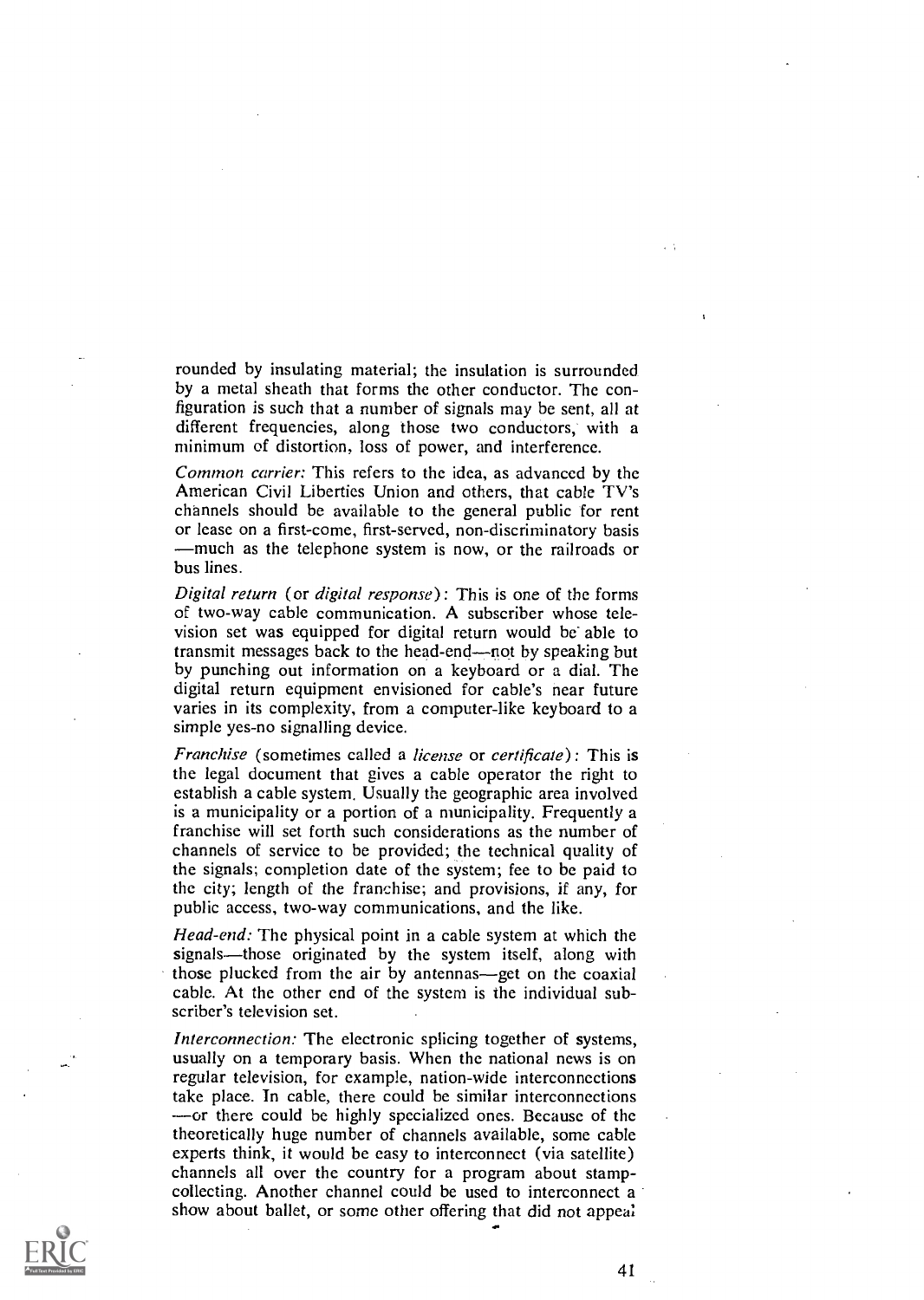to a truly mass audience, but that did appeal to several thousand people.

Leapfrogging: The process of a cable operator's bringing in signals from distant areas, "leapfrogging" over closer signals that he may not want or that he may be prohibited from transmitting.

 $Microwww.$  This is a system of getting an audio or video signal are point to another without using wires or regsignal a ne point to another without using wires or reg-<br>ular b. st channels. The signals are relayed along by ust channels. The signals are relayed along by stations which are within line-of-sight of each other. The signals are tightly focused so they do not interfere with other broadcasts and so other broadcasts do not interfere with them. A cable operator who wished to "leapfrog" a distant signal would more than likely use microwave relay.

MSO: In broadcasting parlance, this stands for "multiplesystems operators," which means firms or individuals who own several systems. When cable started, it was virtually a mom-and-pop operation. Now the trend is toward the MSOs.

Over-the-air broadcasting: This refers to "regular" television, the sort that is received in the home by way of an antenna. Sometimes it is called "radiated television."

 $Pay-TV:$  A form of cable television in which subscribers would pay specific fees in order to watch special programs or presentations or channels. There are numerous ways in which pay-TV can be accomplished; most of them would simply "lock" out the special channel until the subscriber paid for it.

Siphoning: The purchase, by cable operators for use on pay-TV, of the rights to events that might otherwise be available for conventional television or "free" cable. Most industry and consumer fears about siphoning have to do with popular sporting events.

Subscriber: The person or family who pays the basic installation fee, and then the monthly rental, and who receives in return the services of a cable company.

Two-way capacity: The capacity (either presently or in the near future) of a cable system to be used for some form of two-way communications. The two-way transmissions could be by video and audio, by audio alone, or by digital response.

 $VHF: UHF:$  These refer to the frequencies at which overthe-air television signals are broadcast. VHF stands for very high frequency; UHF is for ultra high frequency. There is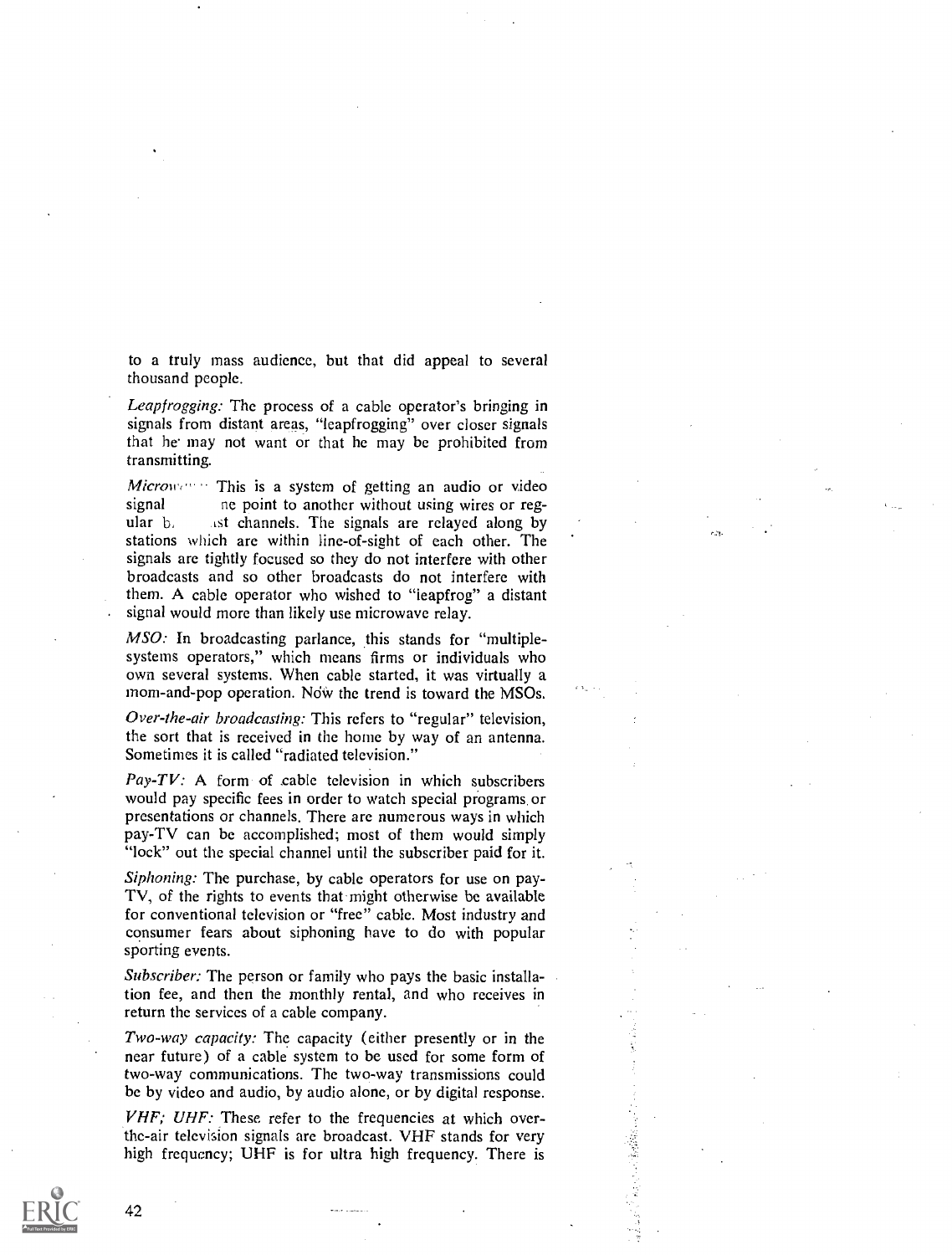room for a dozen channels of VHF and 70 channels of UHF. The latter, because of technical problems, has never been as successful as VHF. The resulting scarcity of channels has had a great deal to do with the way in which commercial television has developed; it is that scarcity that has made the abundance of cable TV all the more attractive.

Š.

 $\mathcal{A}$ 

Ŷ.

43

 $\bar{\mathcal{A}}$ 

ð

 $\sqrt{3}$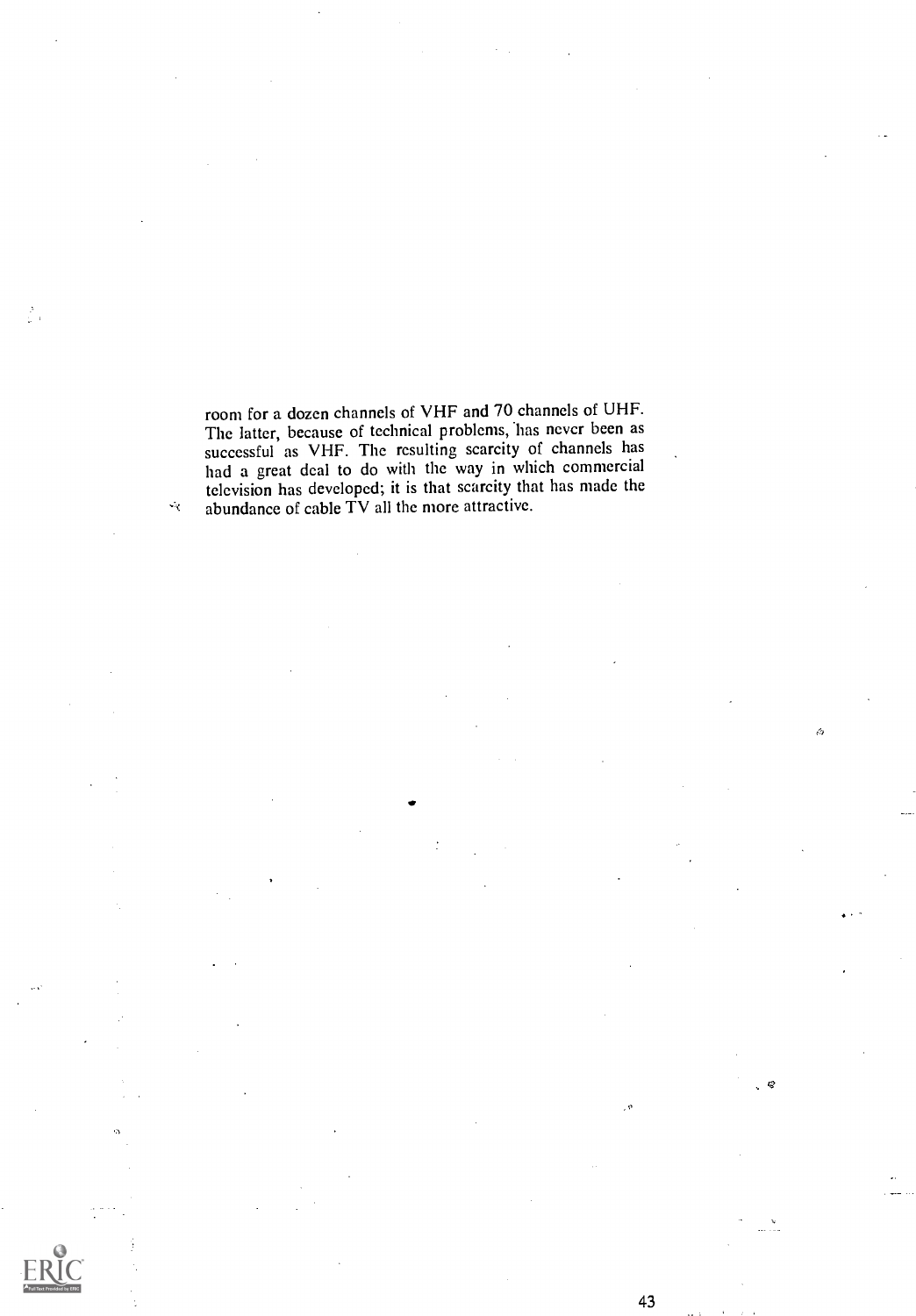# Bibliography

Cable television is confusing, frequently exasperating, and sometimes impossible for even the experts to explain properly. The medium is getting a lot of attention, though, from the writers of books, articles, and reports, and it is possible now to accumulate a fairly broad, if not complete, understanding of cable. A selection of publications is listed below.

On the Cable: The Television of Abundance. Sloan Commission on Cable Communications. New York, McGraw-Hill, 1971. This is in the nature of a comprehensive report from a group of experts to the Alfred P. Sloan Foundation. The American Civil Liberties Union (in News Release 51-71) has disagreed with several of the conclusions and recommendations of this report.

Price, Monroe, and Wicklein, John, Cable Television: A Guide for Citizen Action. Philadelphia, Pilgrim Press, 1972. This publication of the Office of Communication of the United Church of Christ is "intended to be a handbook for governmental officials, citizen groups, operators of cable systems and others interested in cable, to aid them in making cable broadcasting an effective means of serving the needs, tastes and desires of the citizenry." The Office of Communication itself is a source of information about cable. Its other publications include A Short Course in Cable, a handy pamphlet about the medium. The office is headquartered at 289 Park Avenue South, New York City, 10010.

Smith, Ralph Lee, "The Wired Nation," a special issue of The Nation, May 18, 1970.

Cable Television in the Cities: Community Control, Public Access, and Minority Ownership. Charles Tate, editor. Washington, The Urban Institute, 1971. The Urban Institute is a nonprofit research organization established in 1968 to "study problems of the nation's urban communities." It is situated at 2100 M Street, N.W., Washington, D.C. 20037. This publication is more or less a workbook aimed at helping minorities get a piece of the cable pie "before affluent entrepreneurs corner the market."

The annual Survey of Broadcast Journalism, Alfred I. DuPont-Columbia University, usually contains information on cable developments. The surveys have been published in paperback by Grosset & Dunlap, New York.



, ......

44

.<br>Se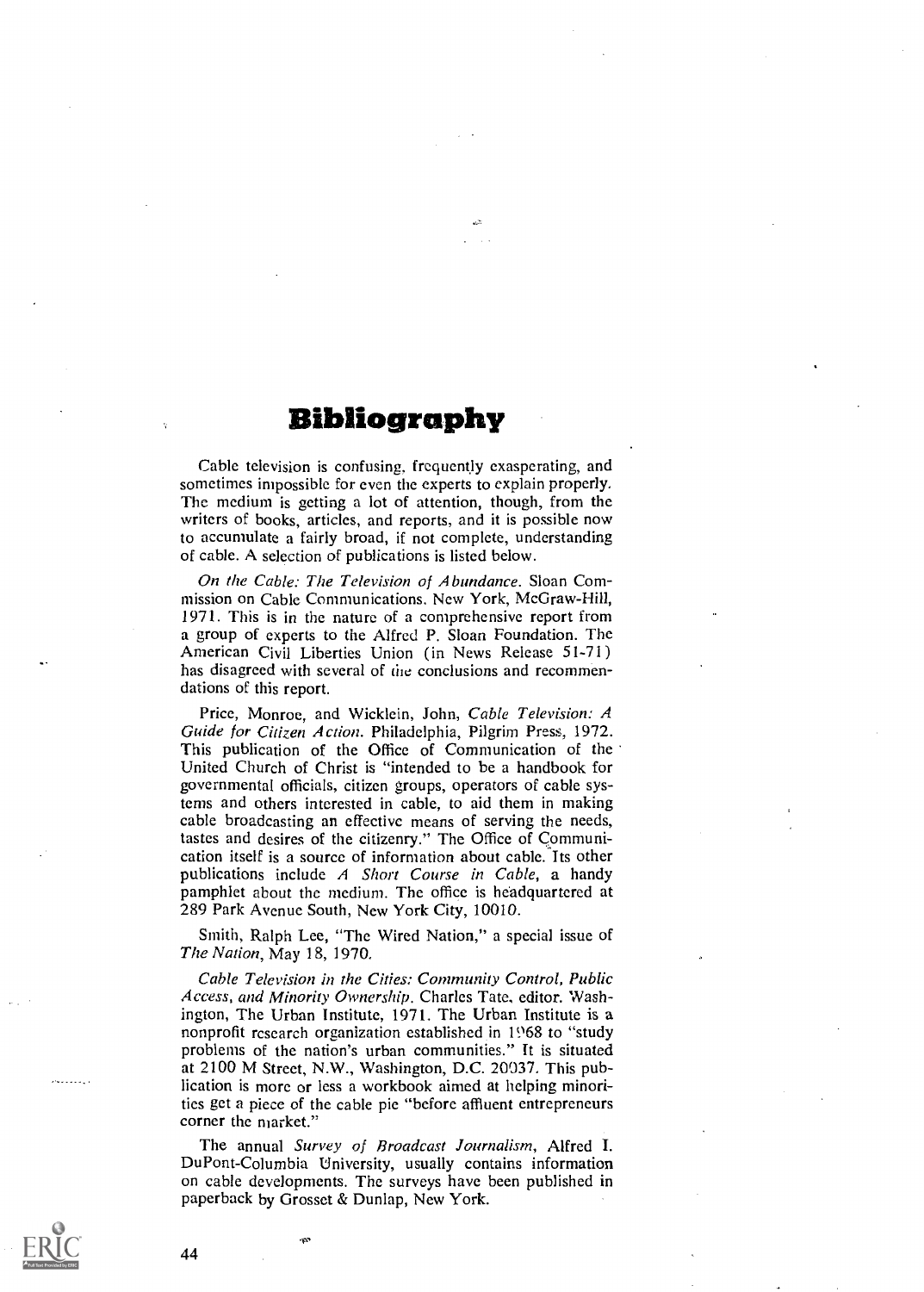The Rand Corporation has published several studies of cable television. Most of them, unfortunately, are written in deadly think-tank style, but they are helpful nevertheless. A major recent study was Cable Communications in the Dayton [Ohio] Miami Valley: Basic Report, January, 1972. Information on it and other Rand projects may be obtained from Communications Department, the Rand Corporation, 1700 Main Street, Santa Monica, California 90406.

 $\mathcal{O}_\mathbf{X}^*$ 

Black Communicator is a periodical published by the Urban Communications Center, 1630 M Street, N.W., Suite 405, Washington, D.C. 20036.

Cable Information is a newsletter issued monthly by the Cable Information Service. Broadcasting and Film Commission, National Council of Churches, Room 852, 475 Riverside Drive, New York City, 10027.

Broadcasting magazine, 1735 DeSales Street, N.W., Washington, D.C. 20036.

Television Digest, 2025 Eye Street, N.W., Washington, D.C. 20006. This publication contains perhaps the most upto-date statistics on cable television.

 $CATV$  magazine, "the newsweekly of cable television," Communications Publishing Corporation, Englewood, Colorado 80110.

TV Communications, Communications Publishing Corporation, Englewood, Colorado 80110.

Variety, the weekly newspaper of show business, 154 West 46th Street, New York City; 10036.

"Cable Report", a monthly supplement to Chicago Journalism Review, 192 North Clark Street, Chicago, Illinois 60601.

Crossed Wires: Cable Television in New Jersey. A report by the Center for Analysis of <sup>p</sup>ublic Issues, Princeton, 1971.

A Report on Cable Television and Cable Telecommunications in New York City. Mayor's Advisory Task Force on CATV and Telecommunications. Available from the Ford Foundation, 320 East 43d Street, New York City, 10017.

Smith, E. Stratford, "The Emergence of CATV: A Look at the Evolution of a Revolution," Proceedings of the IEEE, Vol. 58, No. 7, July, 1970.